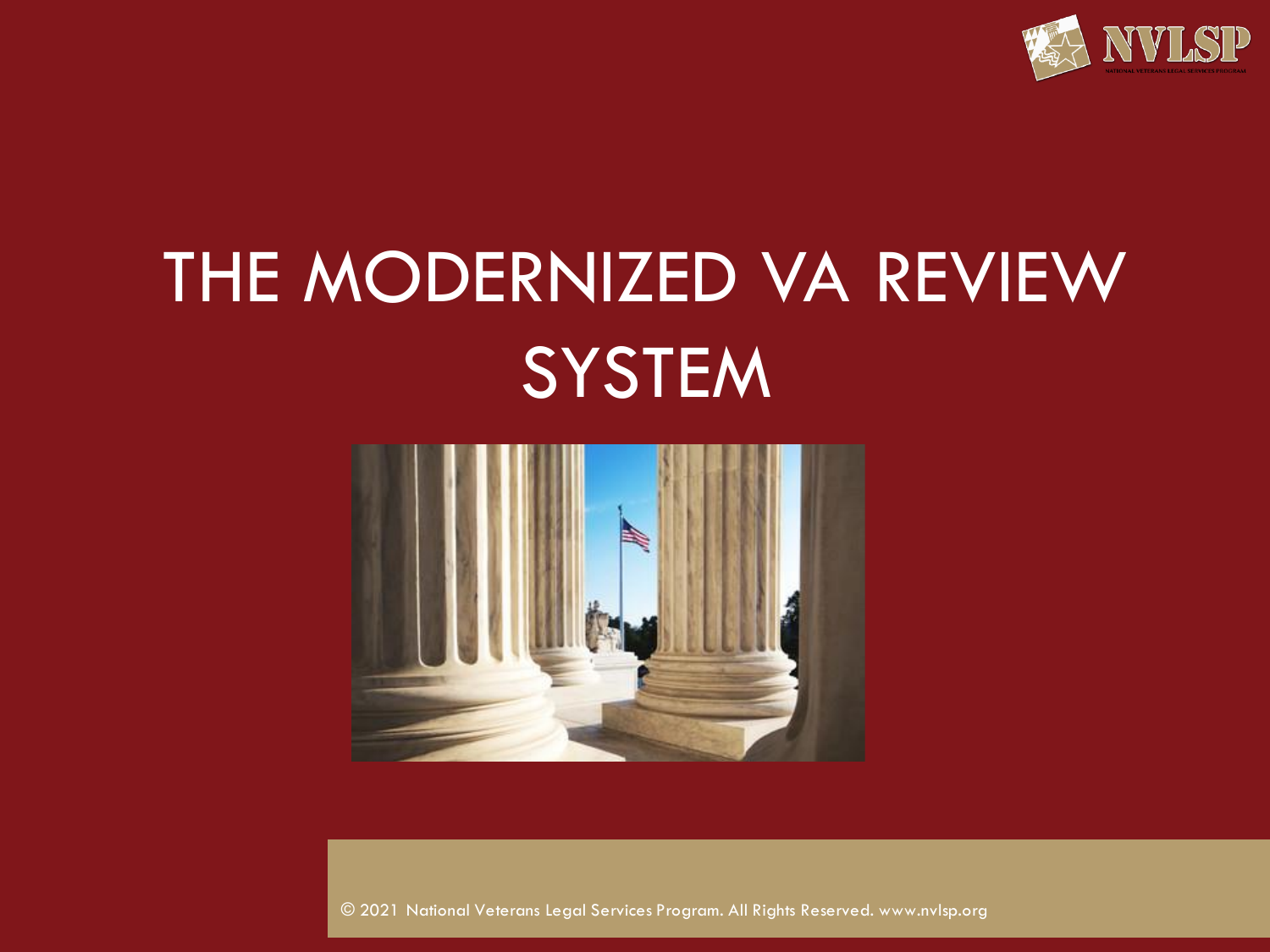

#### Agenda

#### $\Box$  Initial matters

- Background, applicability, RO hearings, types of claims, rating decisions
- □ Higher-level review
- □ Supplemental claim
- BVA appeal
- Hypos
- Other Issues
	- **□** Switching review options, increased rating claims, simultaneously contested claims, etc.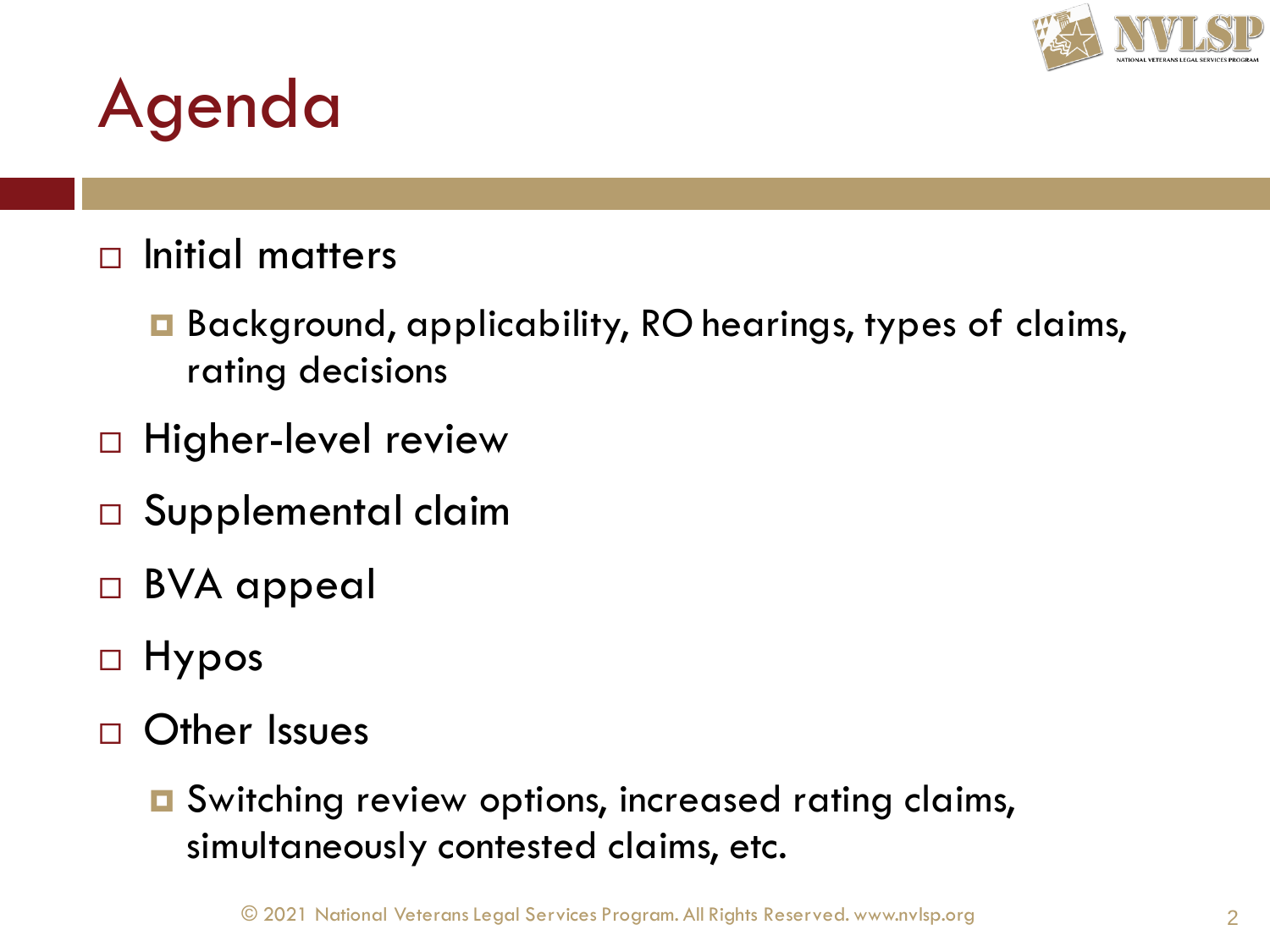

# INITIAL MATTERS

© 2021 National Veterans Legal Services Program. All Rights Reserved. www.nvlsp.org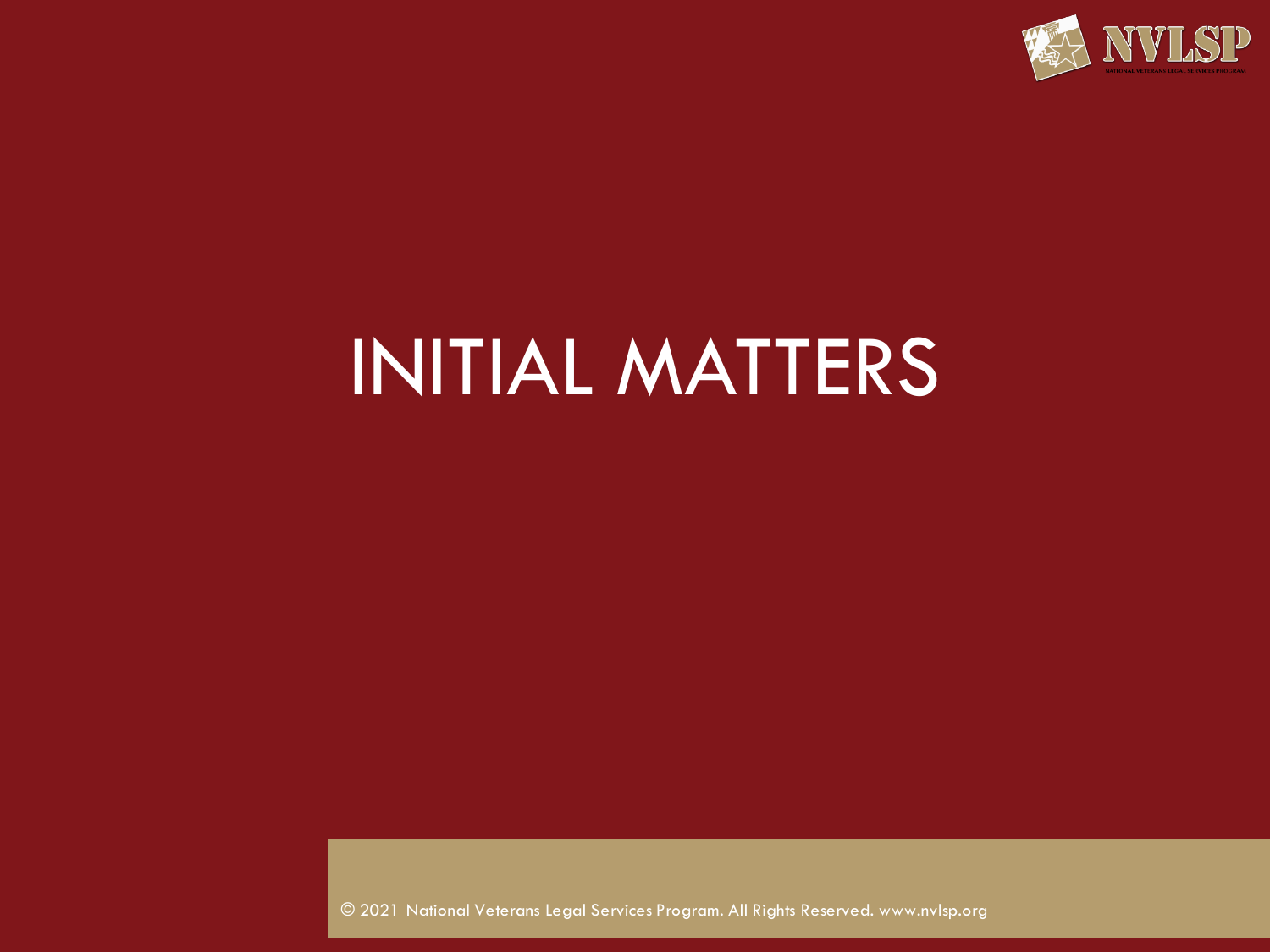

#### Background

- □ 8/2017: The Veterans Appeals Improvement and Modernization Act of 2017 (AMA) became law
- $\Box$  1/18/2019: VA published final rule
	- **D** VA Claims and Appeals Modernization, 84 Fed. Reg. 138 (Jan. 18, 2019)
- □ 2/19/2019: AMA went into effect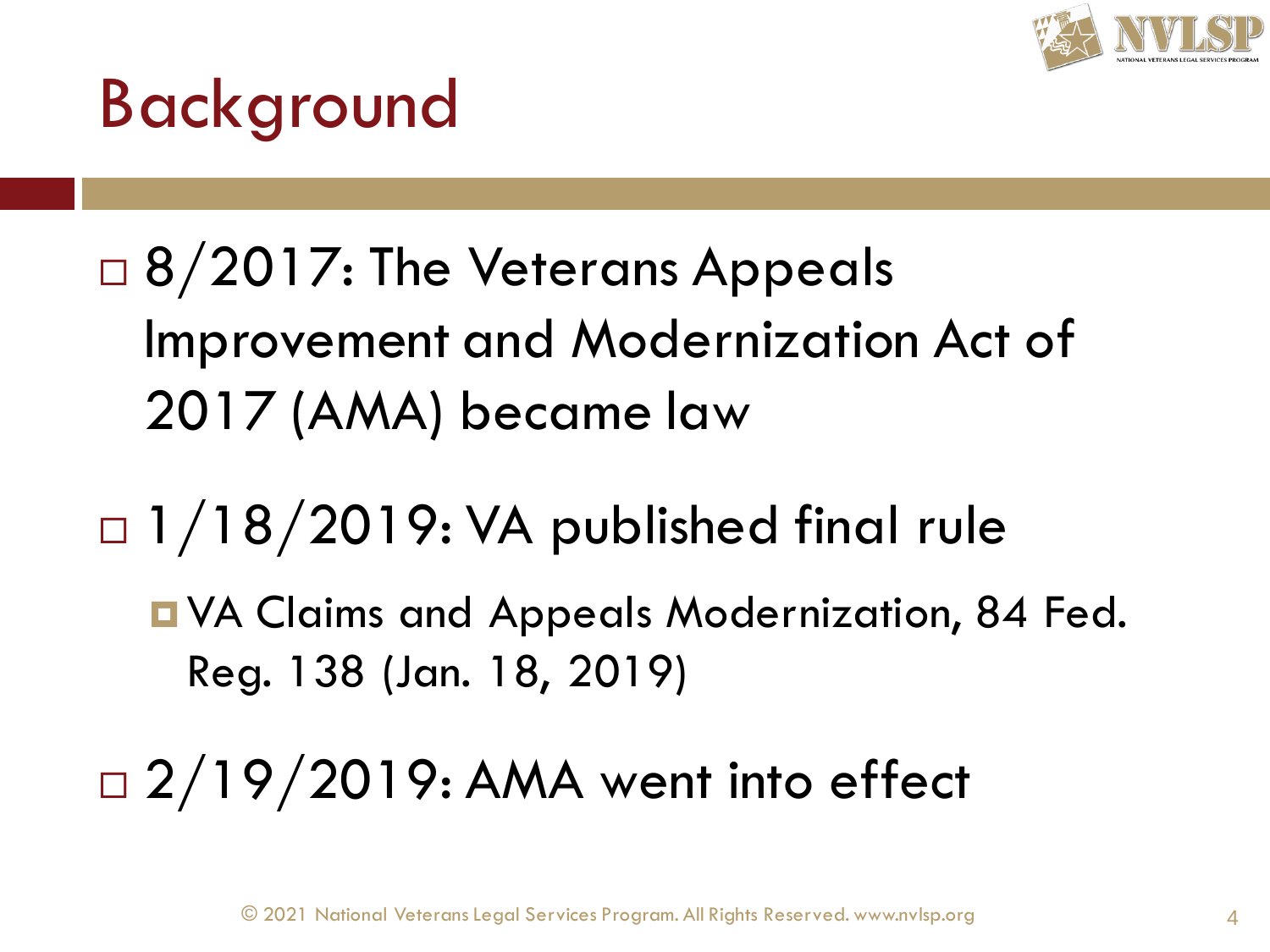

#### Key Features of AMA System

- Rating decisions more detailed
- □ Claimants have more options to challenge rating decision
- No SOC, SSOC, VAF 9, VAF 8
- Favorable effective date rules
- Changes in applicability of duty to assist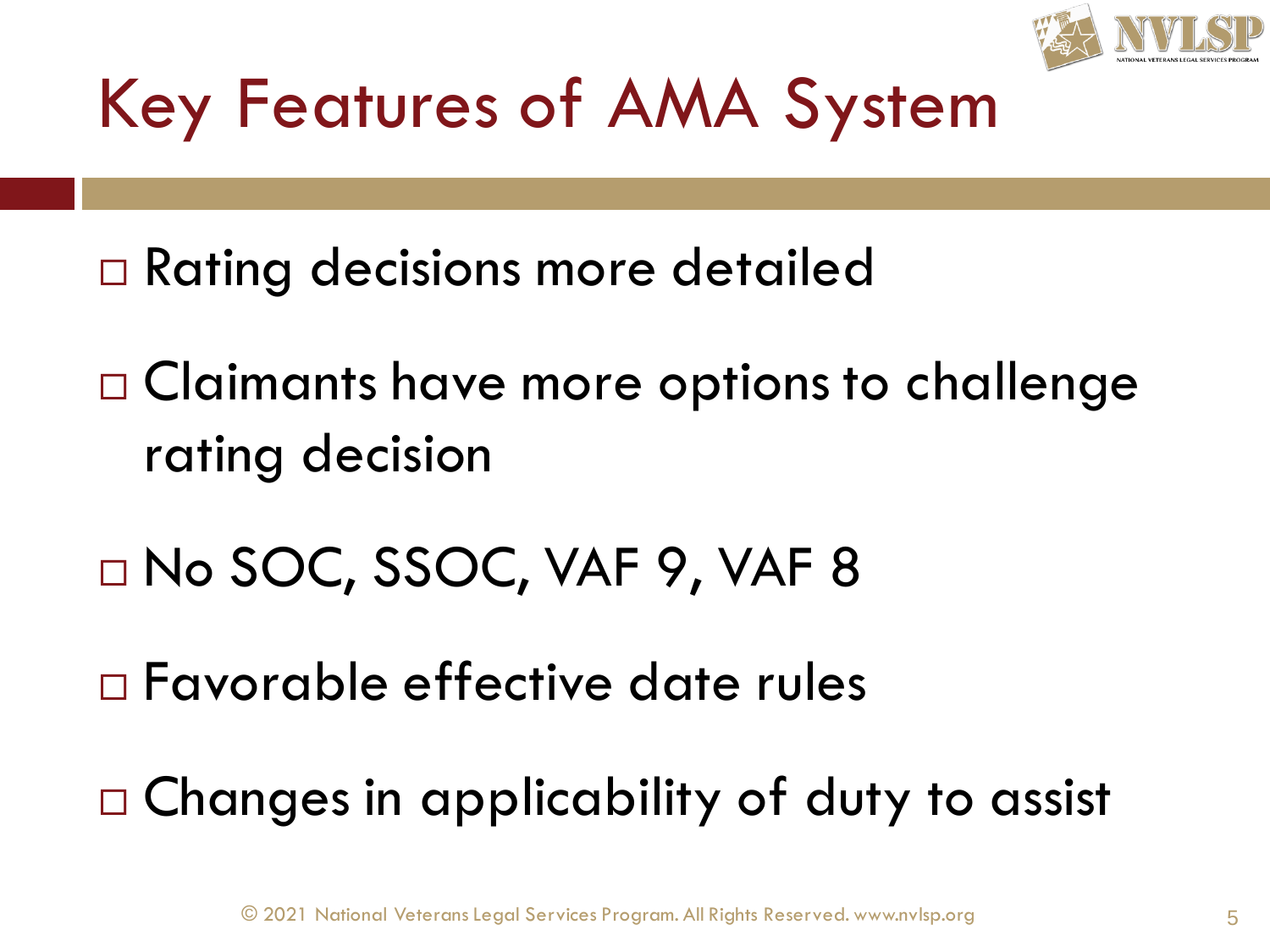

#### Applicability

- □ Claims for which notice of decision provided by AOJ on or after 2/19/2019
	- $\blacksquare$  "initial" decision on claim for a particular benefit
	- **d** decision on reopened claim
	- **D** decision denying CUE claim
		- Only HLR or BVA review of CUE denials permitted

 $\Box$  Claims in RAMP (opted in by 2/15/2019)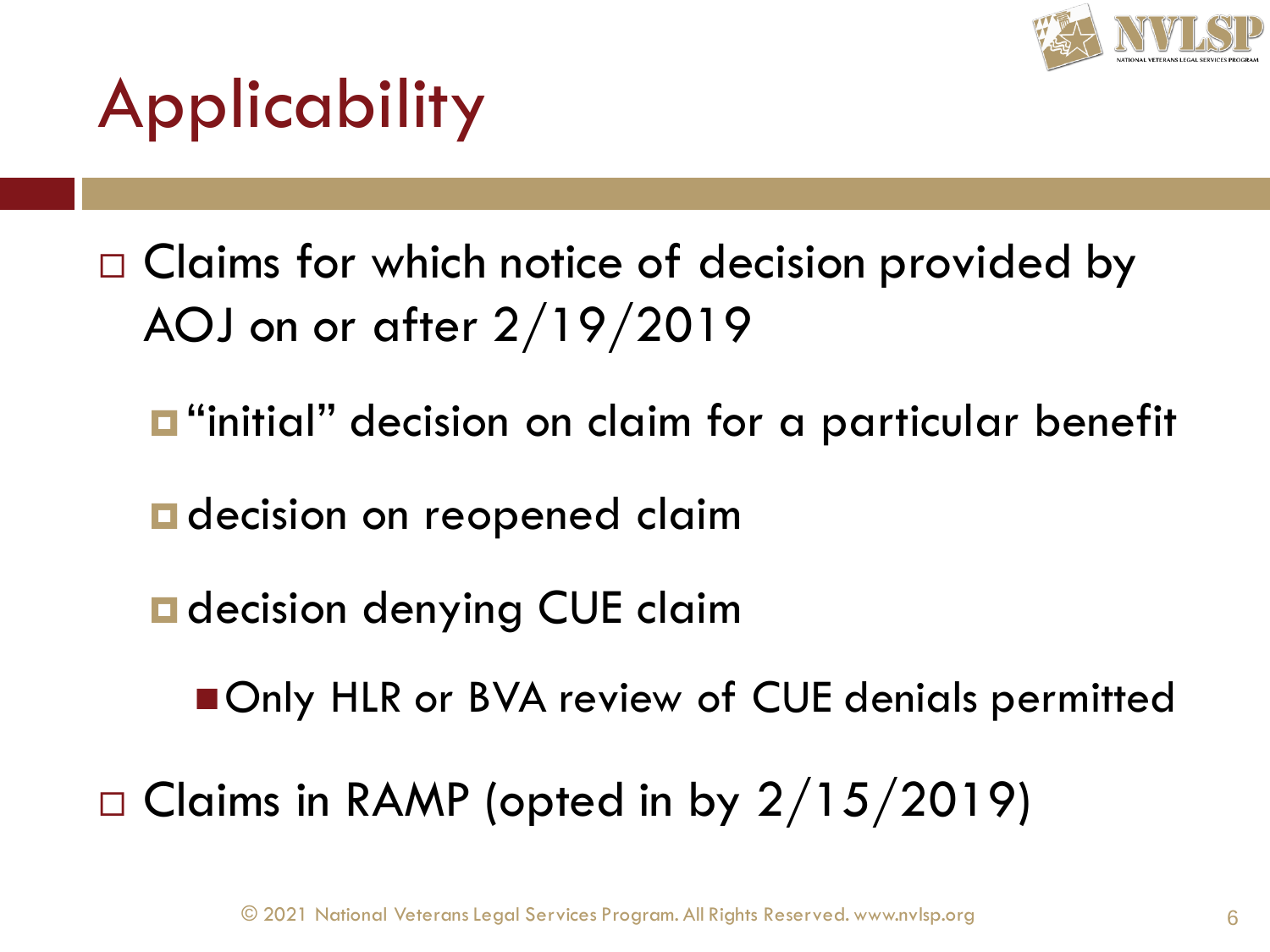

#### Applicability

- $\Box$  "Legacy" opt-ins
	- ■W/in 60 days after SOC or SSOC issued on or after 2/19/2019
		- Use VA forms for new review/appeal options
			- Check "Opt In from SOC/SSOC"
	- $\blacksquare$  W/in 1 yr of RD issued before 2/19/2019
		- Only supplemental claim option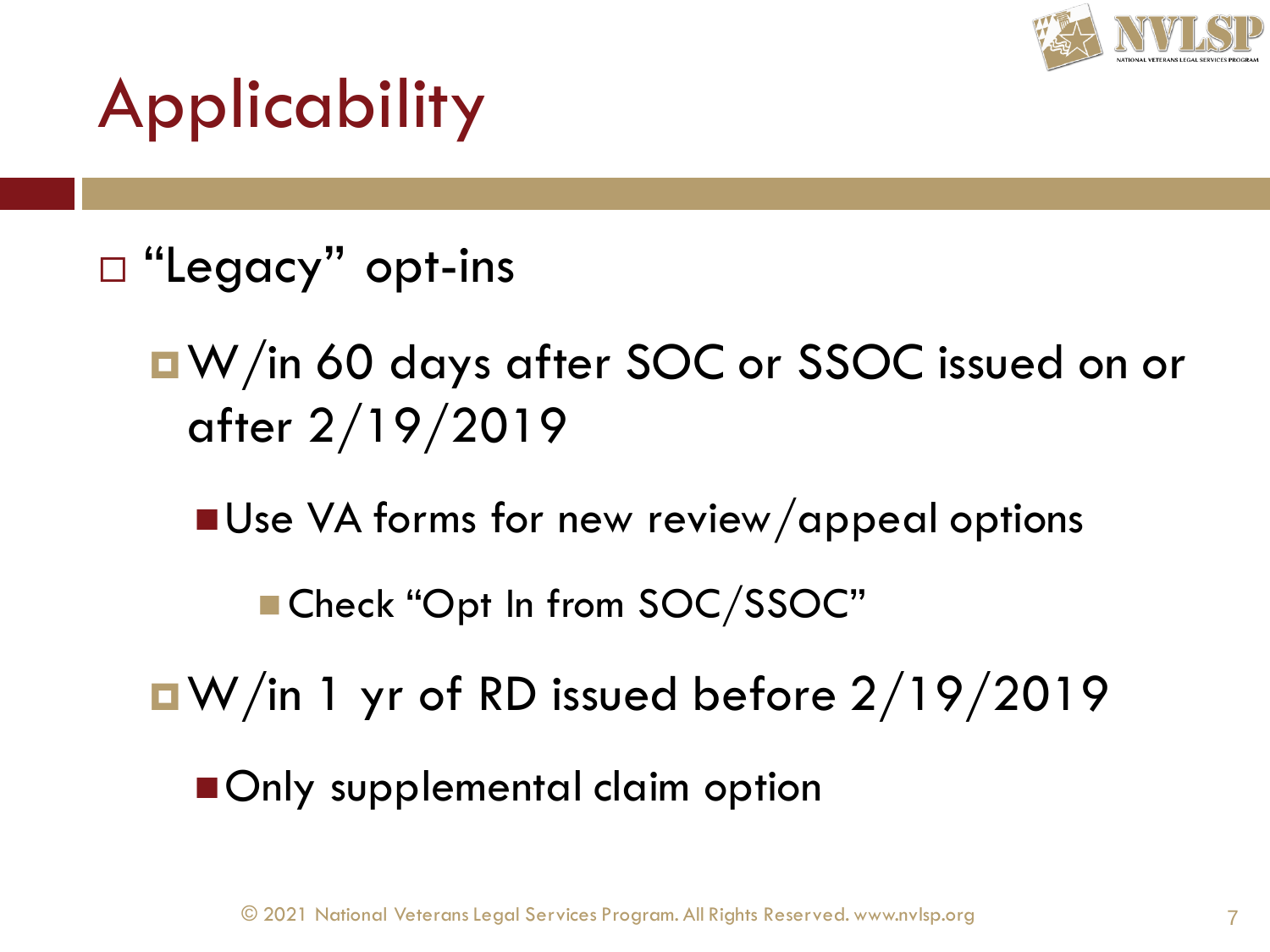

# Applicability

- Other claims remain in "legacy" appeal system
	- **D** Notice of decision issued prior to  $2/19/2019$
	- **□** Claims currently in "legacy" appeals system
- $\Box$  VA running two different appeals systems until legacy claims are exhausted
	- ~33,000 legacy appeals currently at ROs
		- $\blacksquare$  Projected to be  $\sim$  5,000 by Dec. 2022
	- $\Box \sim$ 93,000 legacy appeals currently at BVA
		- $\blacksquare$  Projected to be  $\sim$  45,000 by Dec. 2022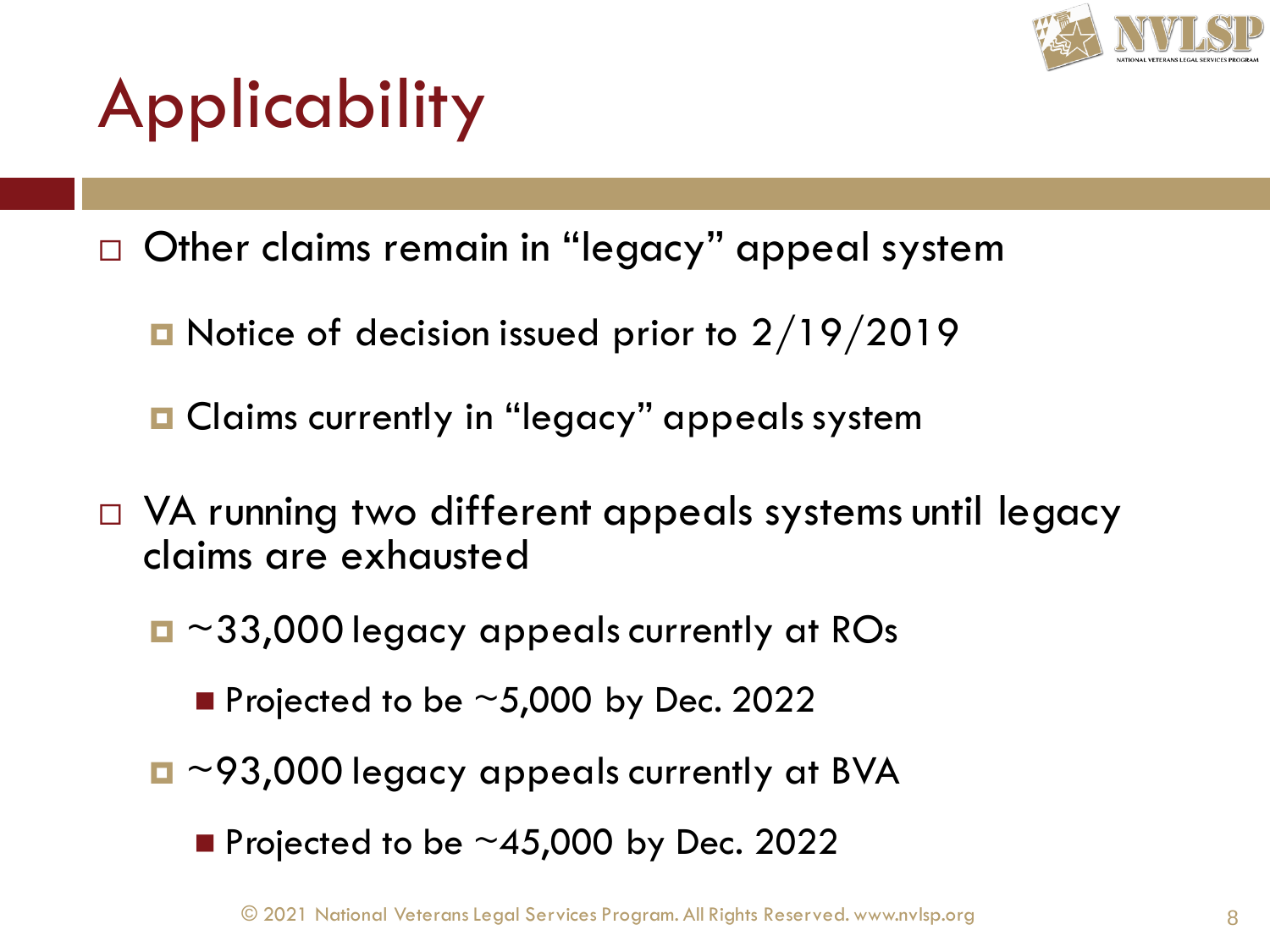

# Type of Claims Under AMA

- $\Box$  VA claims that can be filed as of 2/19/2019:
	- $\blacksquare$  Initial claim
		- Benefit not previously requested
		- Increased Rating
	- **O** Supplemental claim
		- For benefit previously denied (replaces "reopened" claim)

#### **D** CUE claim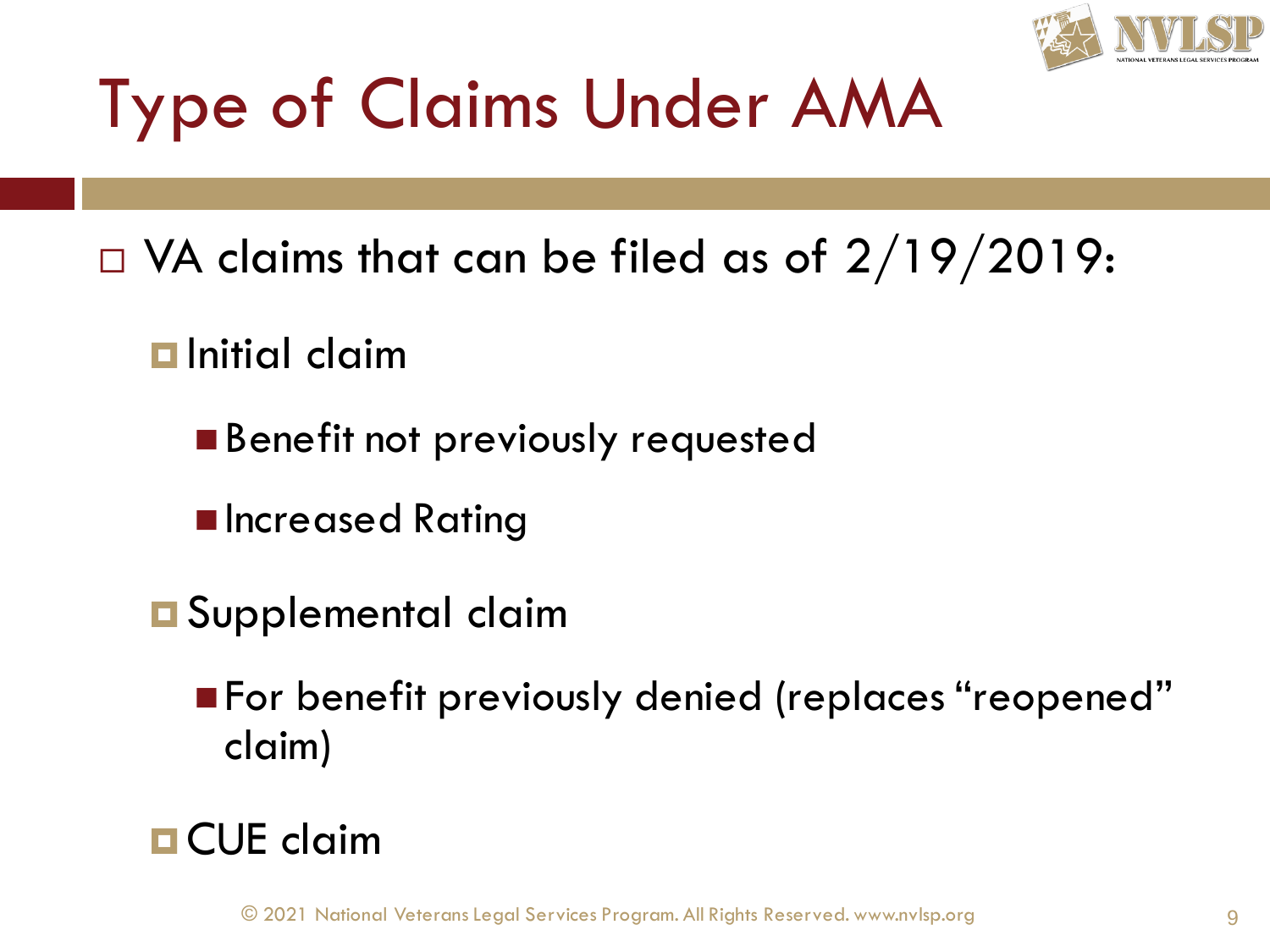

#### Regional Office Hearings

□ Claimants entitled to RO hearing on any issue involved in a claim only *before* VA issues notice of a decision on:

 $\blacksquare$  initial claim

**<u>E</u>** supplemental claim

 Submit request for RO hearing **in writing** if claimant wants to present testimony/evidence to VA in person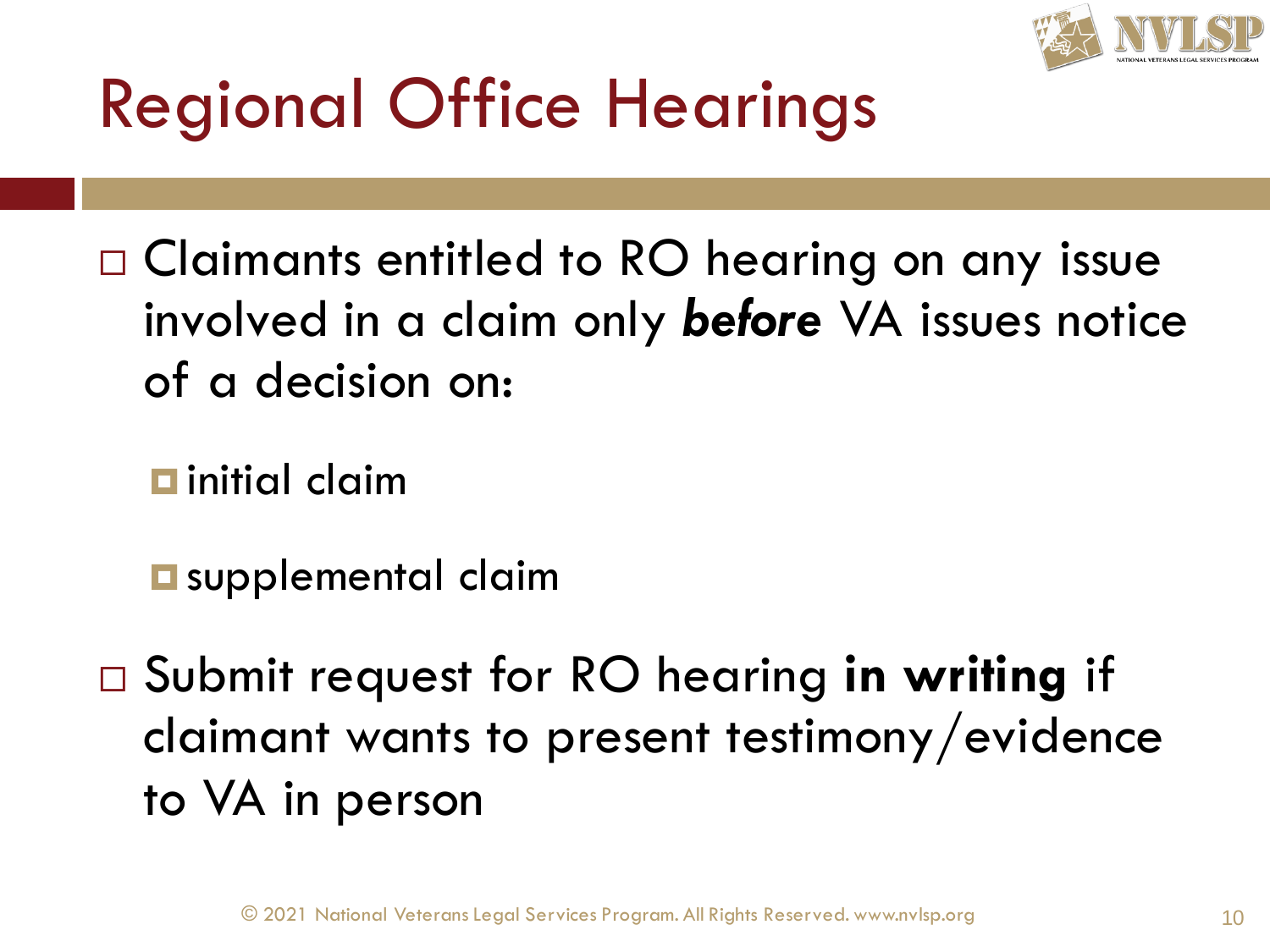

#### Changes to Rating Decisions

 $\Box$  Decisions more detailed. Notice Letter  $+$  RD must include:

- **<u><b>u**</u> Issues adjudicated
- **□** Summary of evidence considered
- **□** Summary of applicable laws and regs
- **n** Favorable findings
- **O** Claim elements not met
- **O** Criteria to grant SC or next higher rating
- $\blacksquare$  How to obtain / access evidence considered
- **Review options**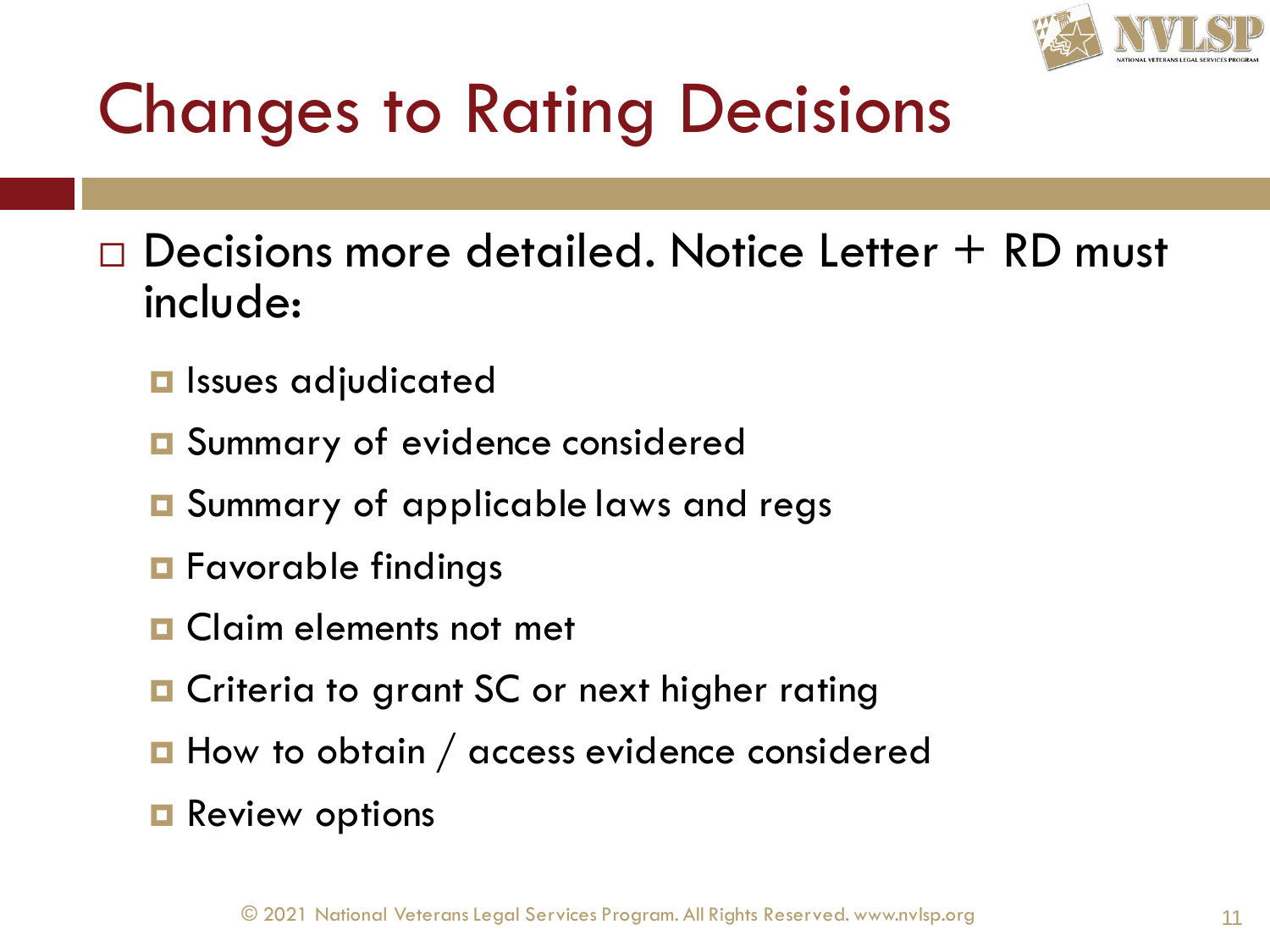

#### Favorable Findings

- □ If VA (including BVA) makes a finding favorable to claimant, it is binding on all later adjudications unless there is "clear and unmistakable evidence" to rebut it
	- $\blacksquare$  "Finding" is a conclusion by a VA adjudicator concerning the issue under review on:
		- ■A question of fact
		- ■An application of law to facts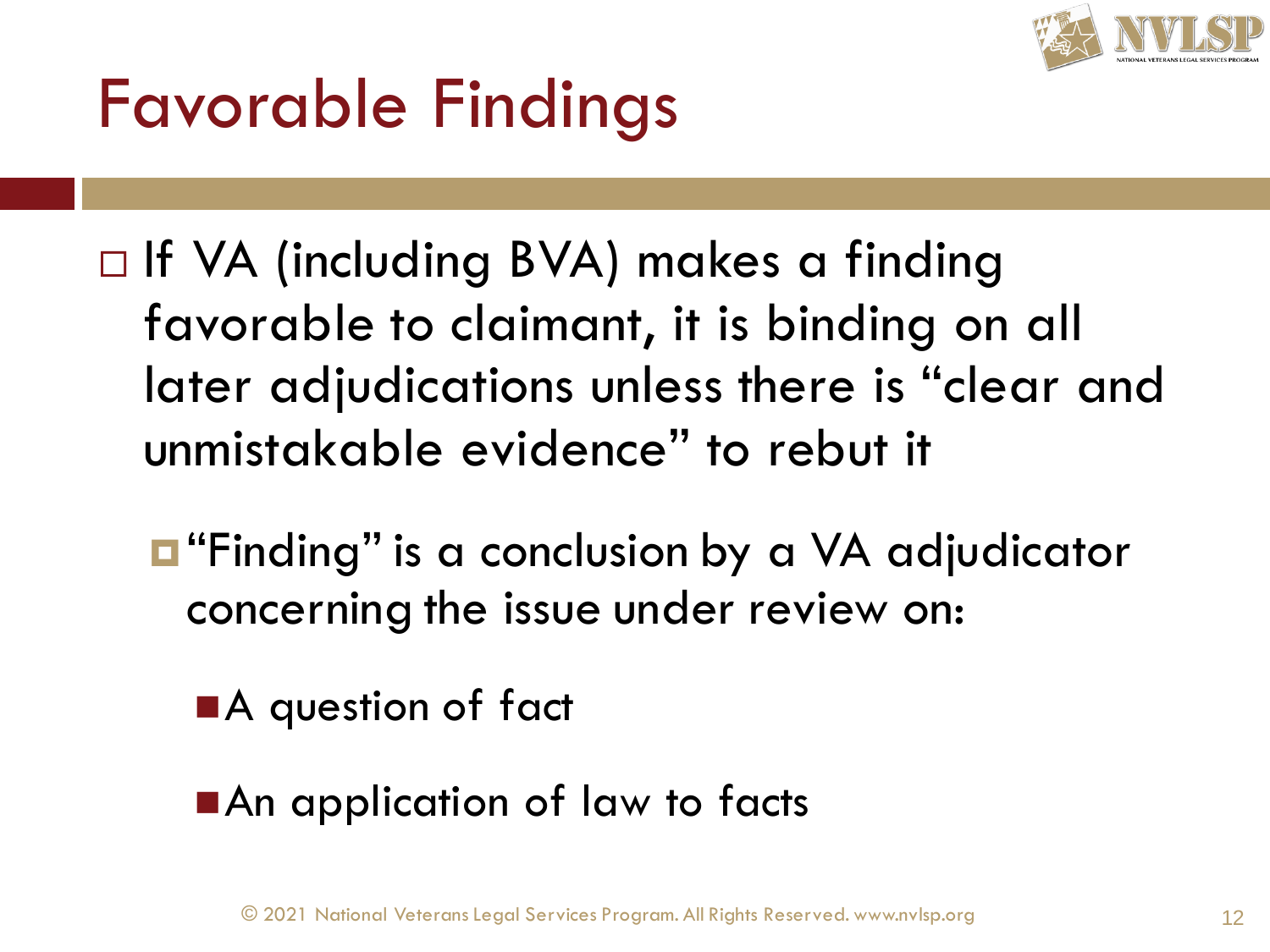

#### Favorable Findings

- Favorable finding rules only apply to claims subject to AMA, even if VA issued appellate decision on or after 2/19/2019
	- **□ SOCs, SSOCs, and BVA decisions on legacy claims** do not need to provide notice of favorable findings
	- **<u>E</u>** Findings in these decisions that may be favorable are not binding on subsequent adjudicators
		- *Mattox v. McDonough,* 34 Vet. App. 61 (2021)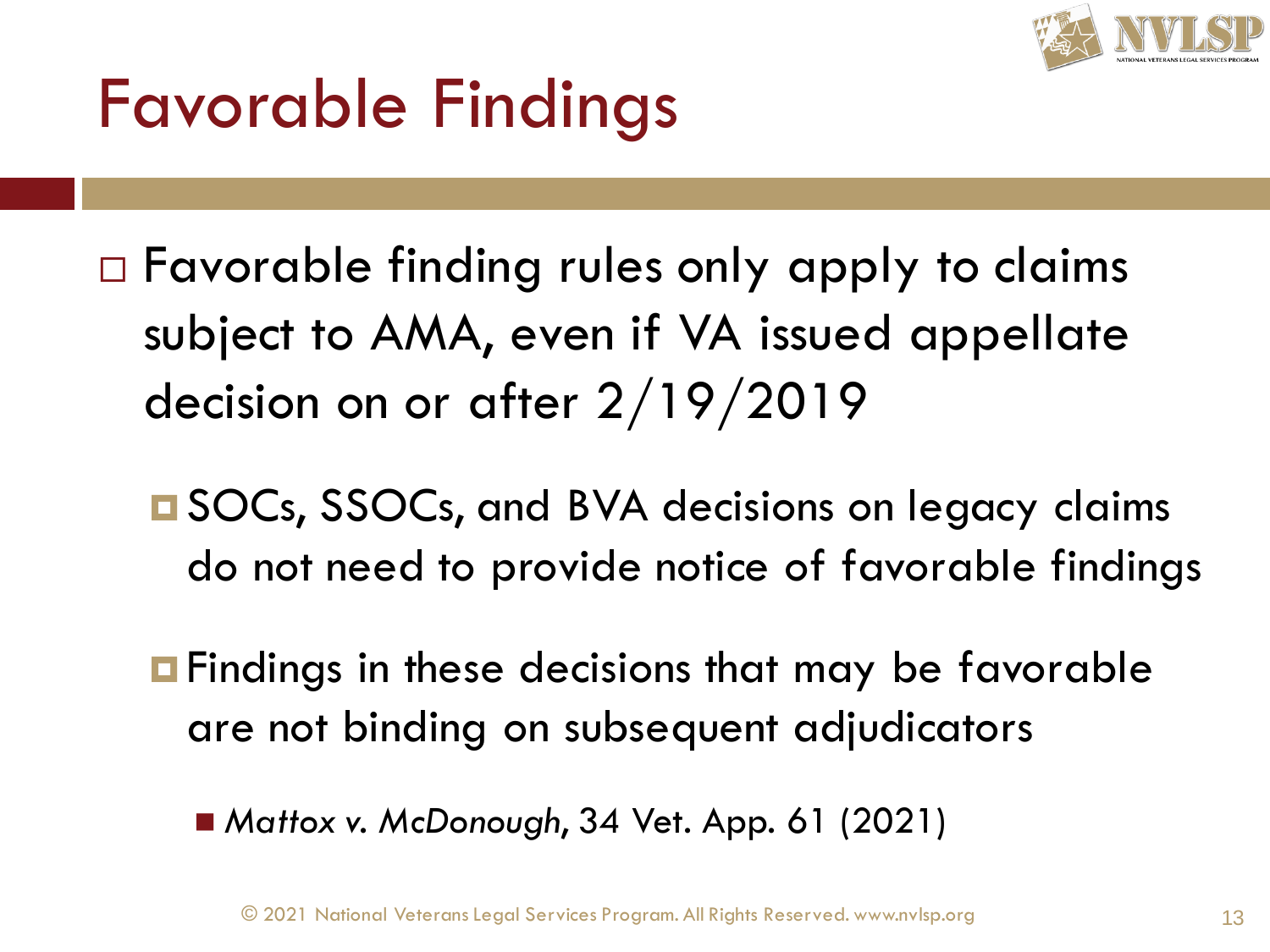

- 1. Higher-level review by RO/AOJ
- 2. Supplemental claim w/ new and "relevant" evidence
- 3. BVA appeal by filing NOD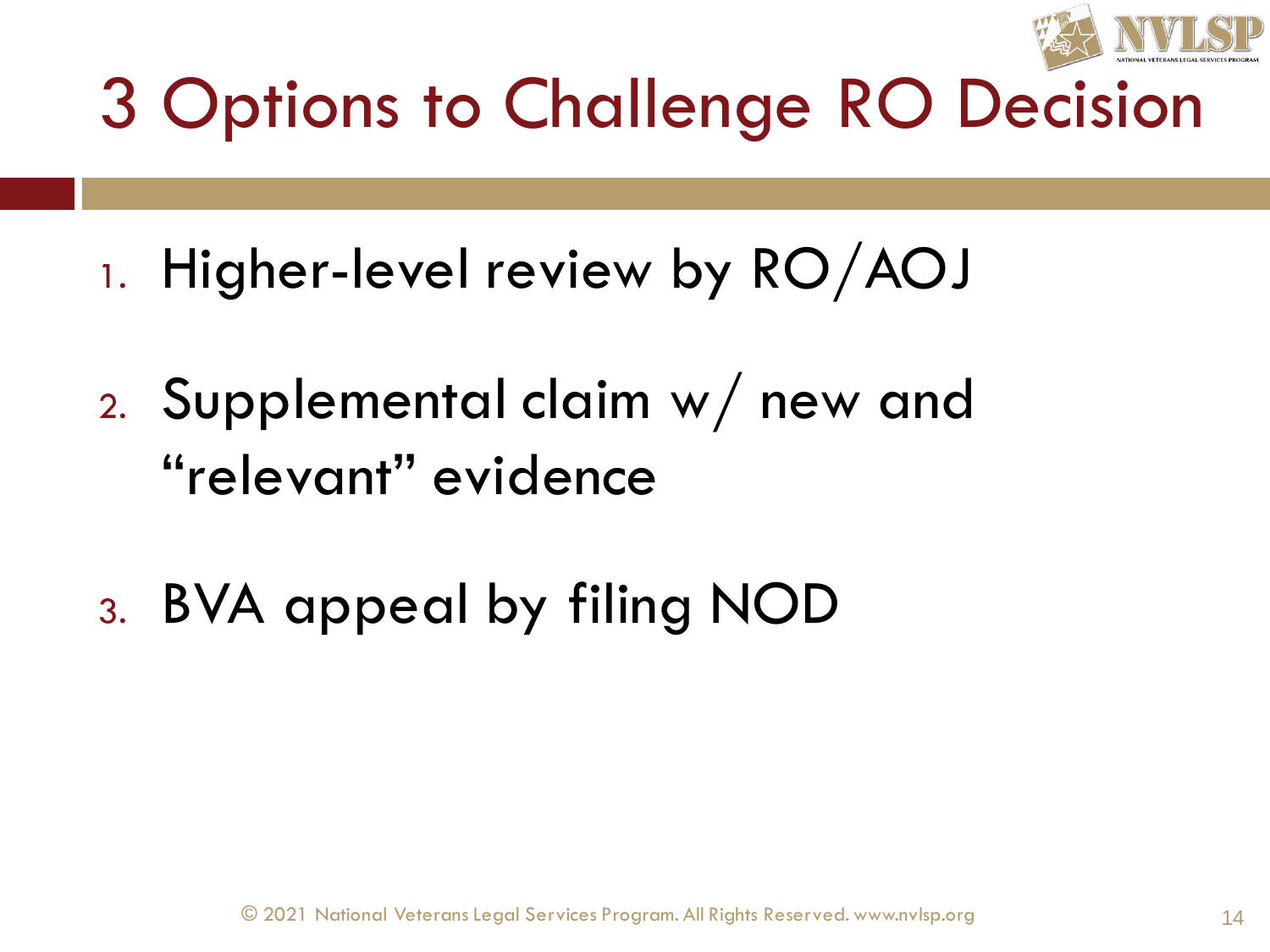

- □ Claimant may choose different review "lane" for different "issues"
	- $\square$  Issue  $\square$  adjudication of a specific entitlement
		- ■Ex: SC for knee disability and SC for PTSD are different "issues"
		- ■Ex: Effective date and disability rating for SC knee disability are part of same "issue"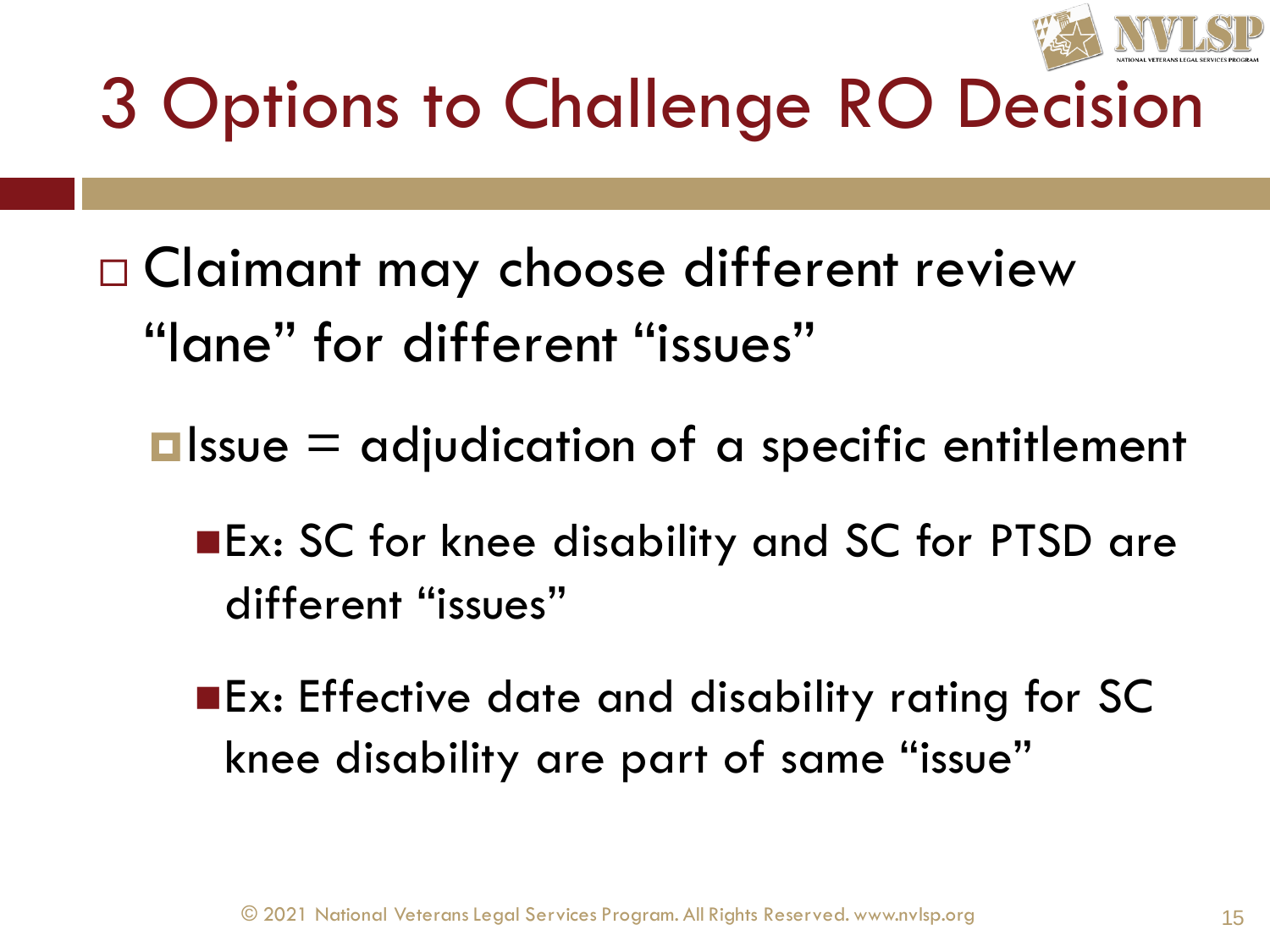

- Advocate should analyze issues separately to determine best option for each
- $\square$  List each issue on the appropriate review/ appeal form and file before deadline
	- **<u></u>Different review/appeal requests for** different issues decided in same RD can be filed simultaneously or at different times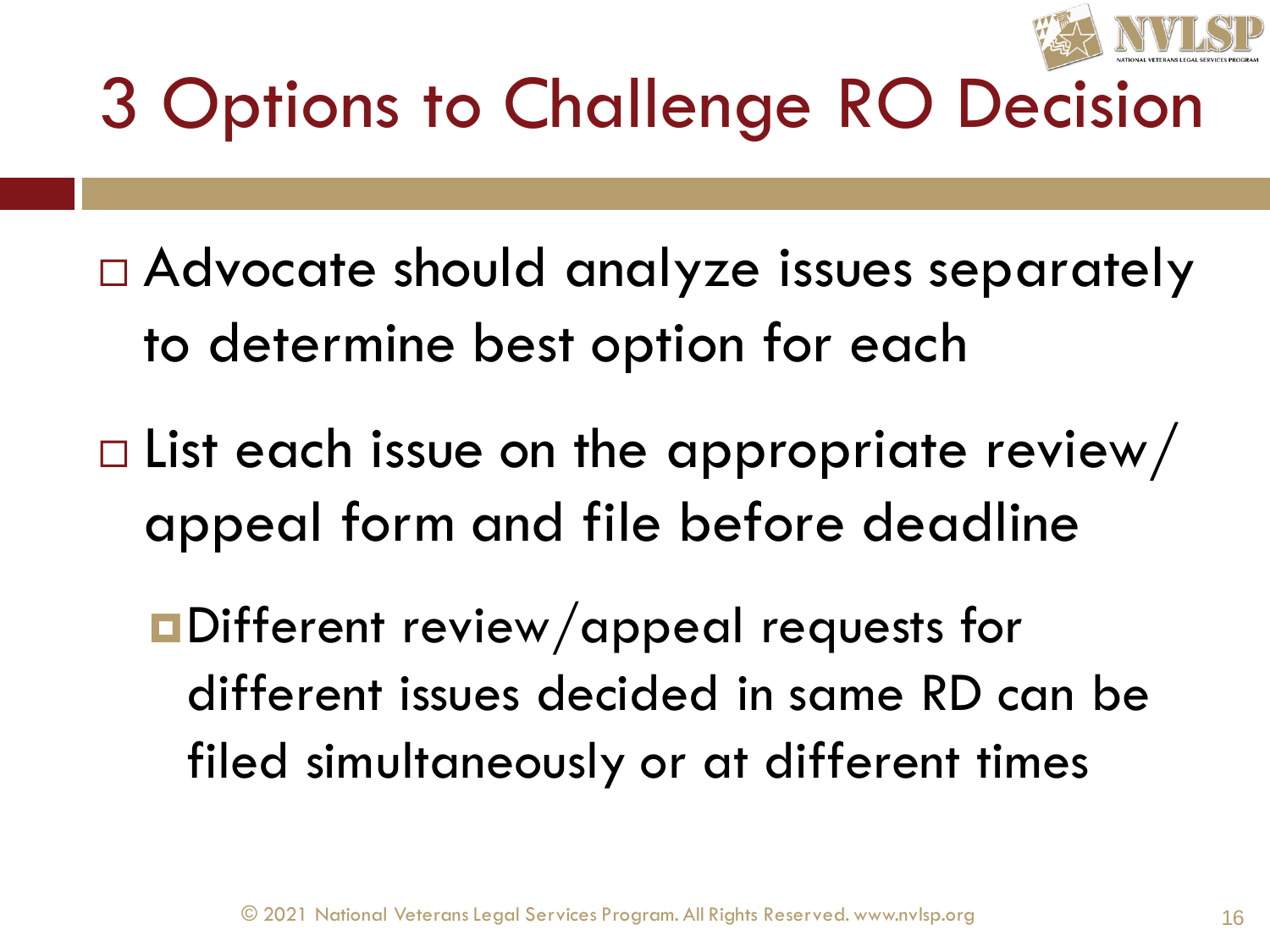

Main consideration in choosing type of review:

#### **Which option gives the claimant the best chance of success at the earliest date?**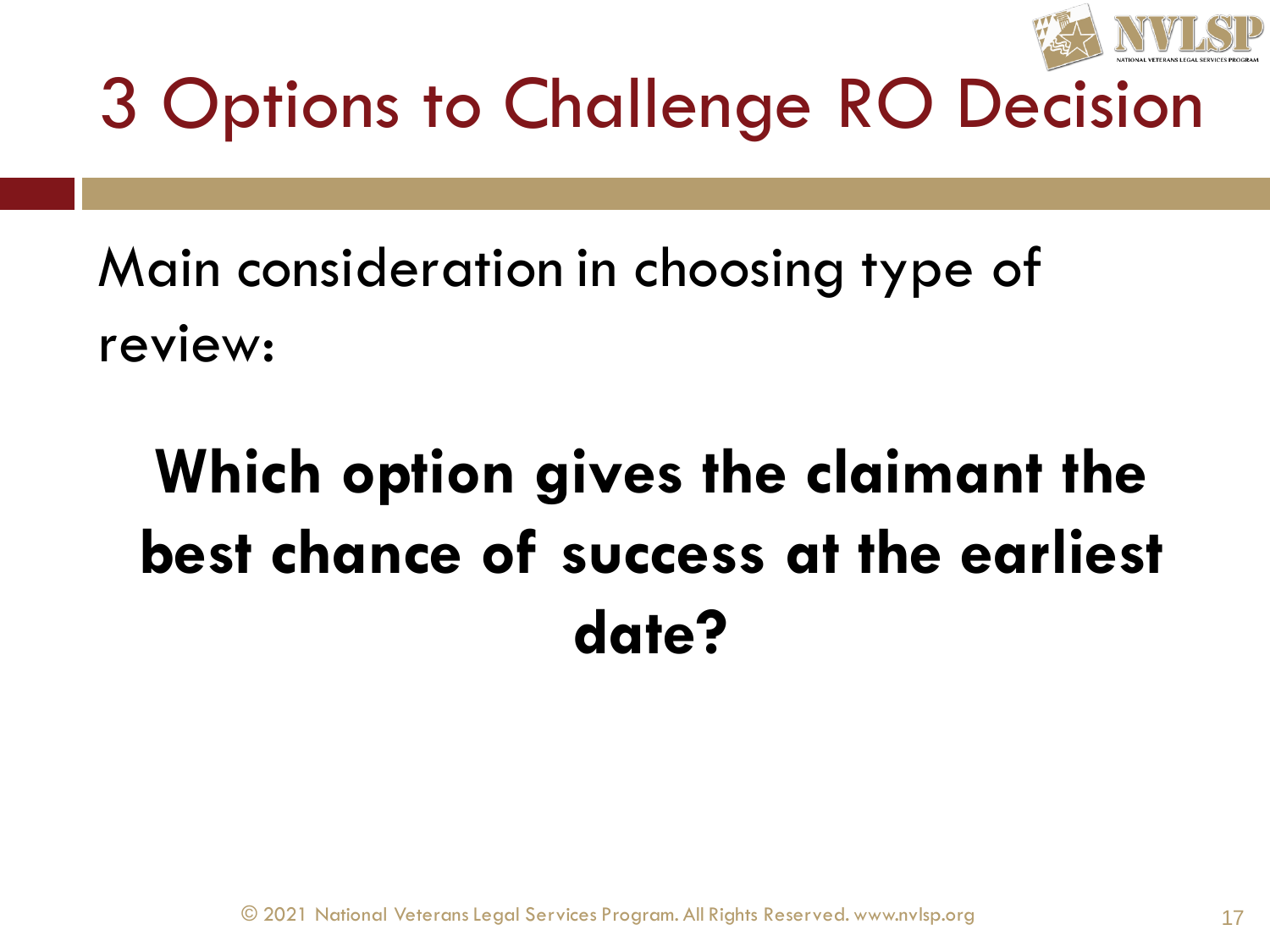

## HIGHER-LEVEL REVIEW

© 2021 National Veterans Legal Services Program. All Rights Reserved. www.nvlsp.org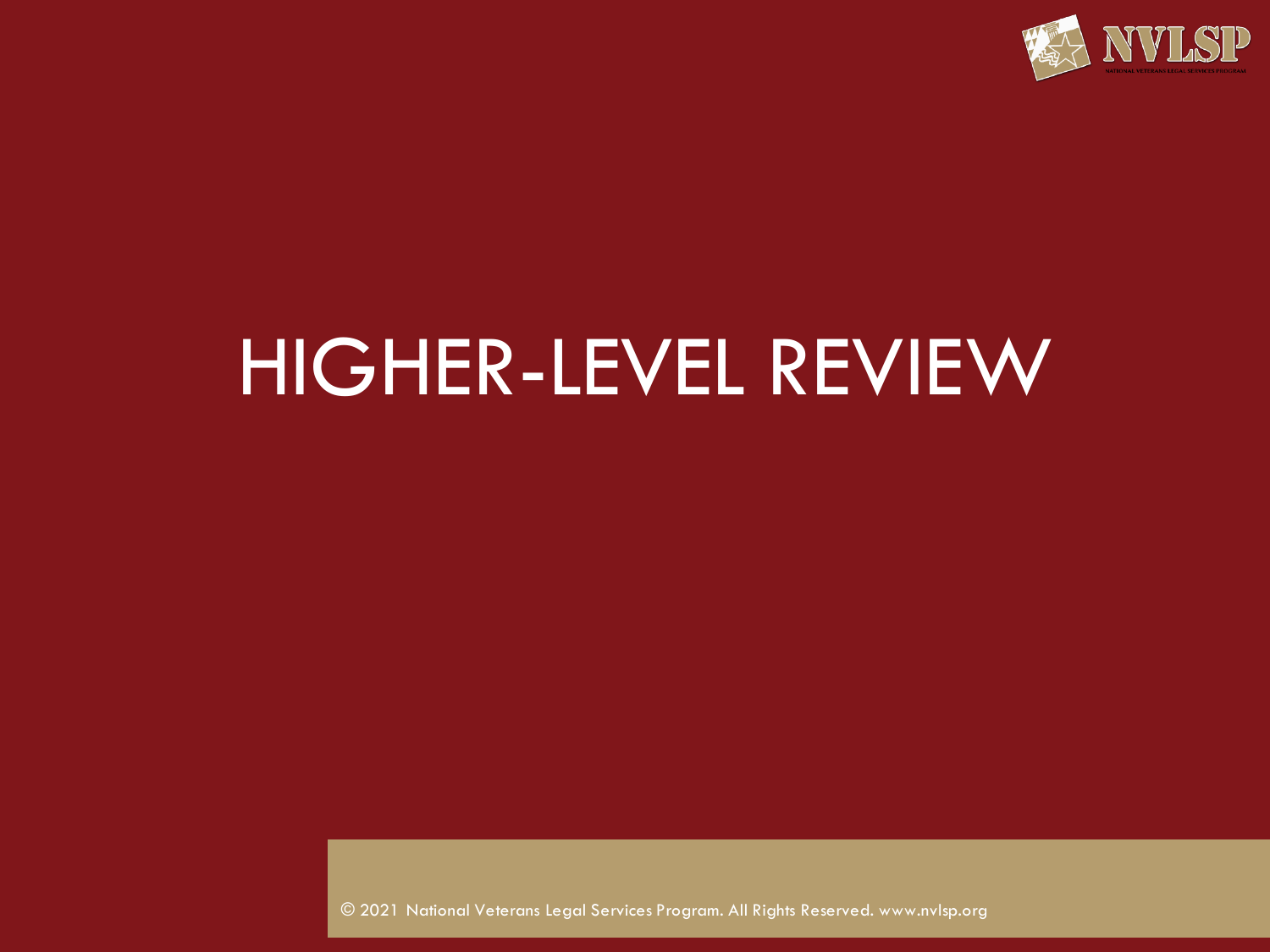

- □ De novo review by "experienced" AOJ adjudicator who did not participate in prior decision
- □ Can grant benefit based on:
	- **Example 18 Formal Prior**
	- **O** Difference of opinion

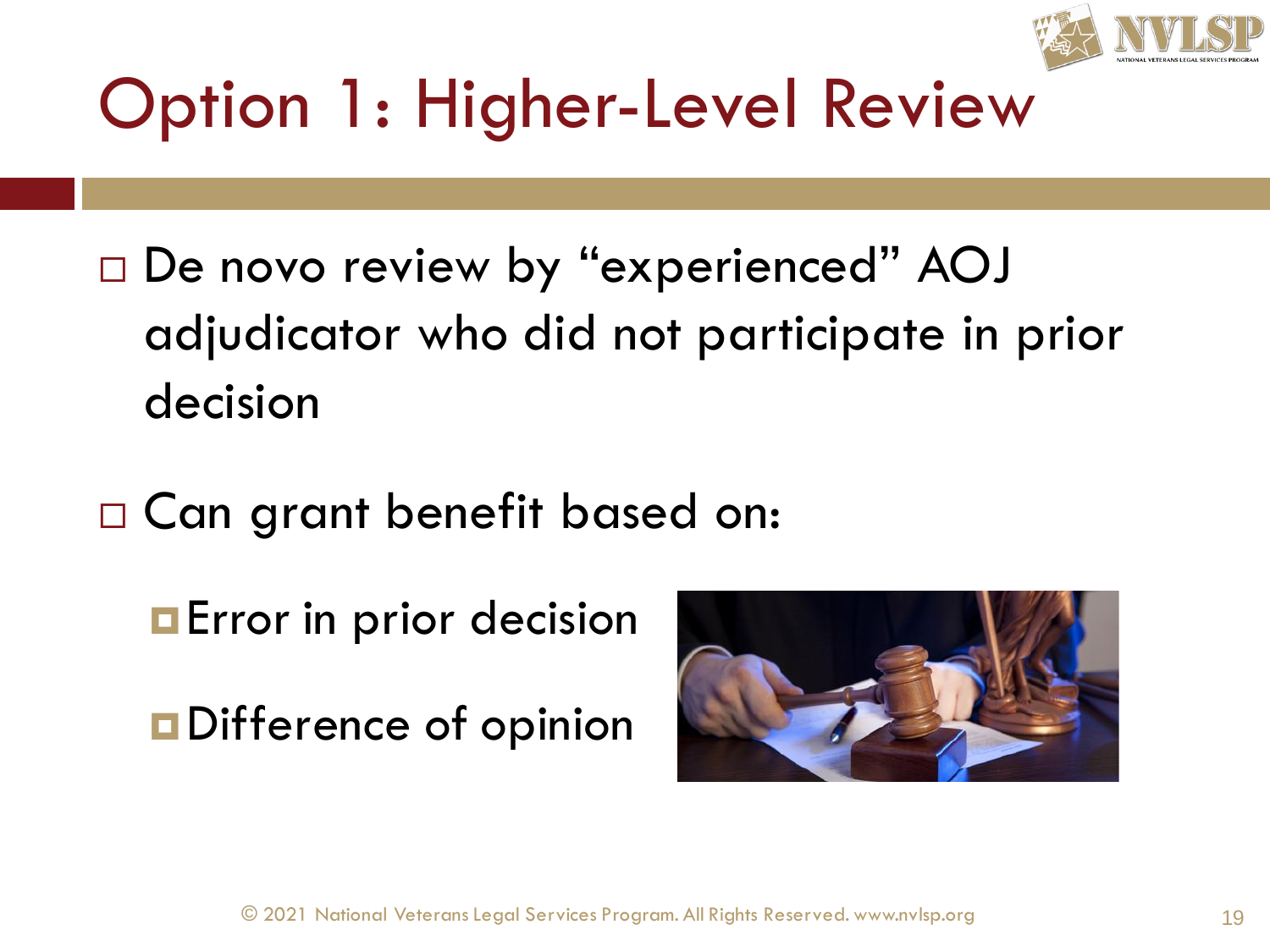

- Filing deadline: **1 year** from notice of AOJ decision
- □ VA Form 20-0996, Decision Review Request: Higher-Level Review
- □ Cannot file for denial of simultaneously contested claim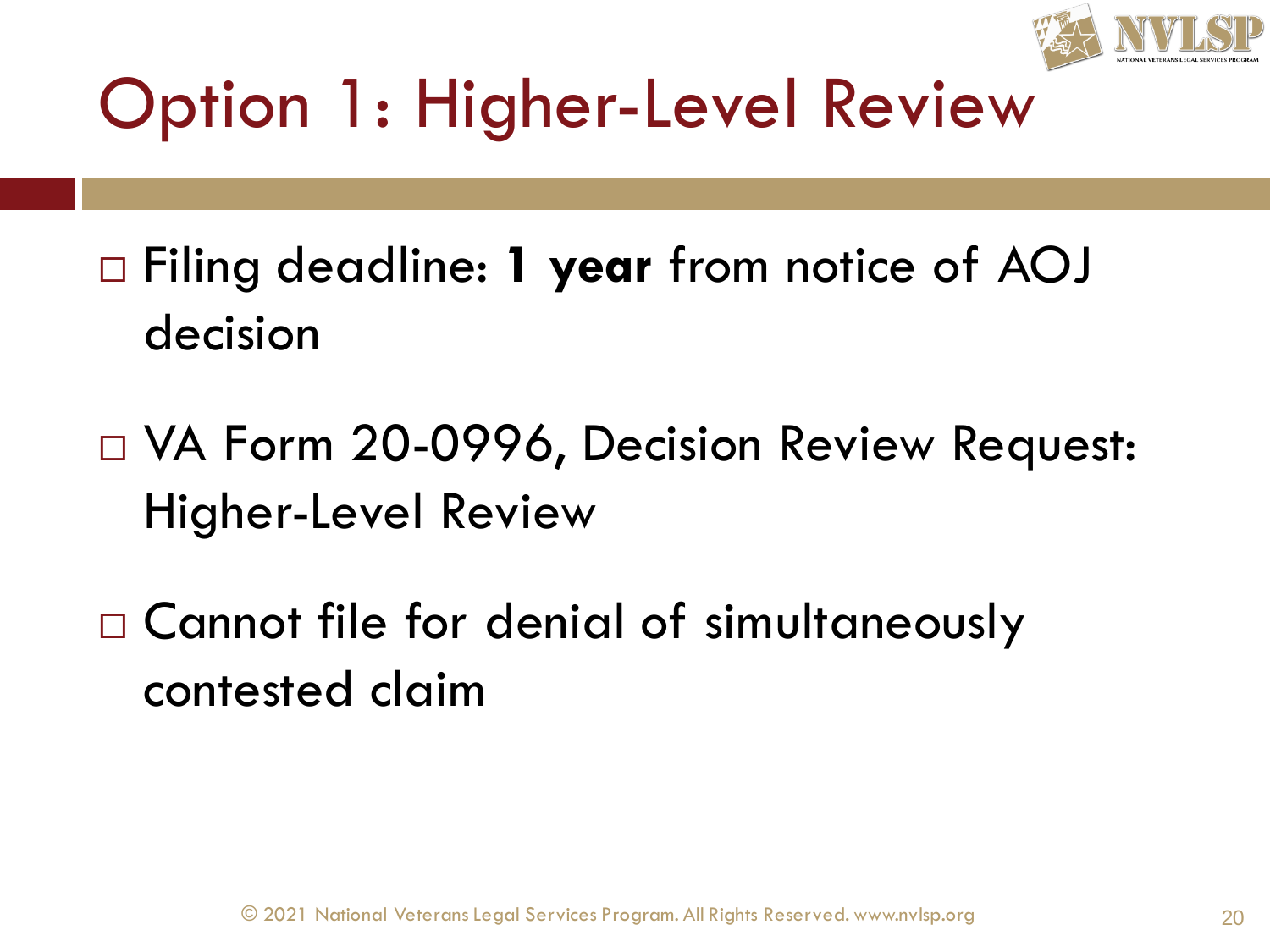

- □ If VA Form 20-0996 incomplete:
	- $\Box$  VA must notify claimant and rep of needed info
	- $\Box$  If complete form rcvd w/in 60 days of notification or before expiration of 1 year filing period, VA will consider it timely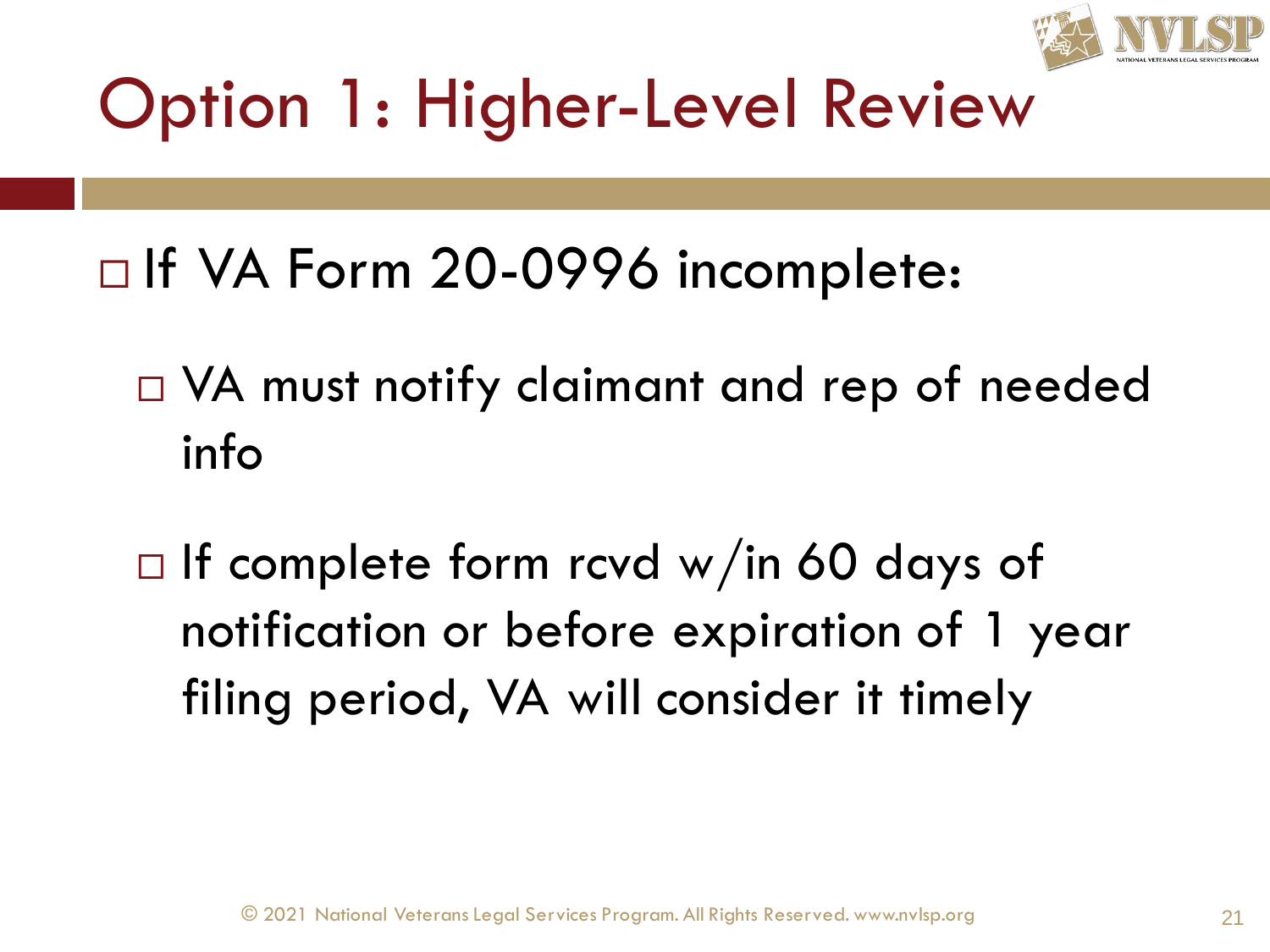

- Conducted at Seattle or St. Pete DROC
	- May also occur at RO that handles claims requiring special processing
	- **<u>n</u>Different RO than made prior decision, but can** request same RO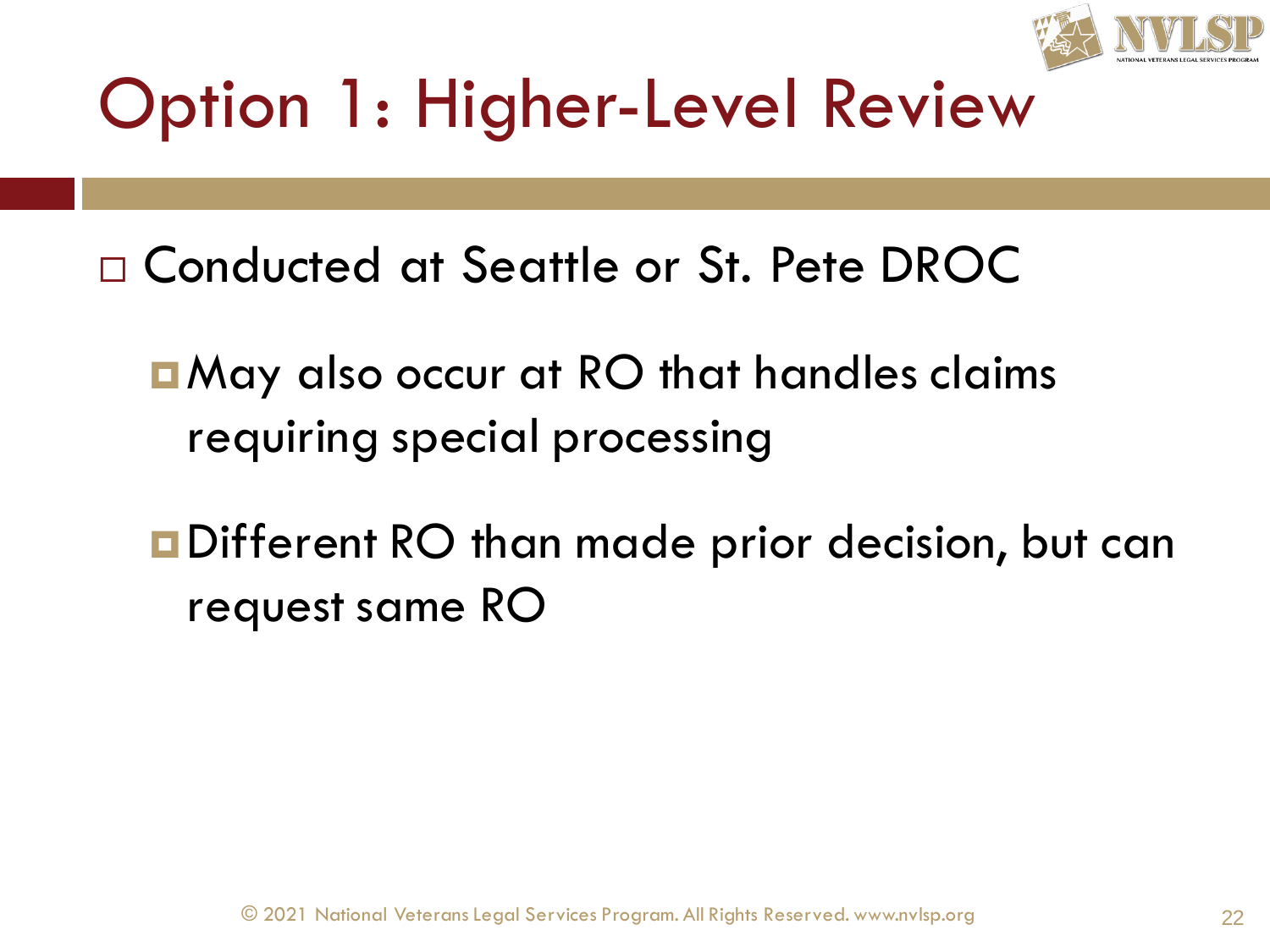

□ HLR cannot consider new evidence

**E** Record limited to evidence of record as of date AOJ issued notice of decision under review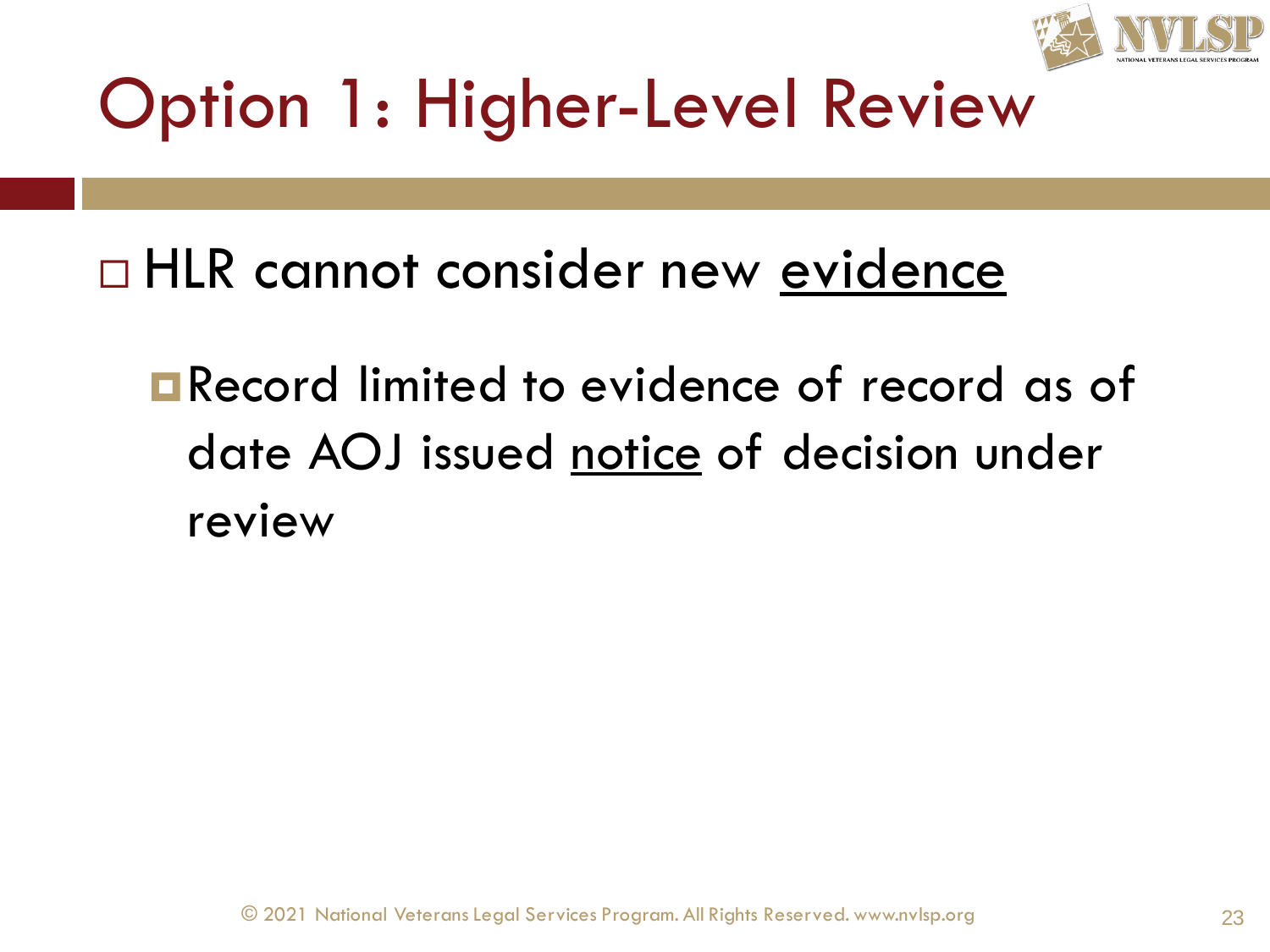

- $\Box$  Evidence = Info with bearing on the validity of factual questions / elements of claim, such as:
	- **D** Medical treatment records
	- **D** Medical opinions
	- **□** Medical treatises / studies
	- **Lay statements about events, injuries, symptoms**
	- **D** Military records
	- **□** SSA or other gov't records
	- **Financial info**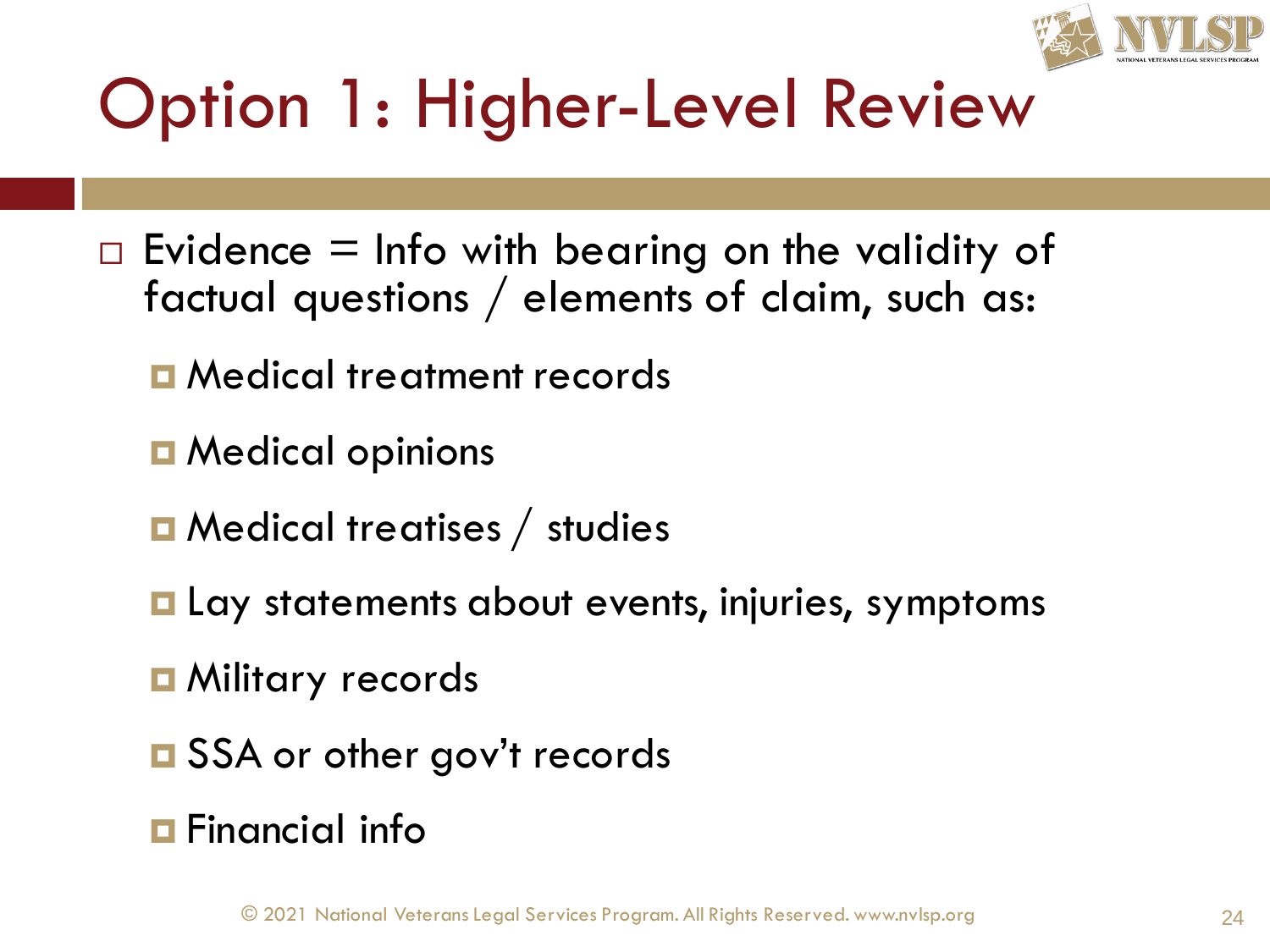

□ Evidence "constructively" in record

- **In** VA control/custody, but not before adjudicator
- **Is relevant and reasonably connected to claim**

#### **Examples:**

- VA treatment record, if adjudicator has sufficient info to indicate that record exists and to locate it
- Evidence received by VA, but not uploaded to VBMS
- **HLR** will return case to VSR for consideration of evidence, unless max benefit can be granted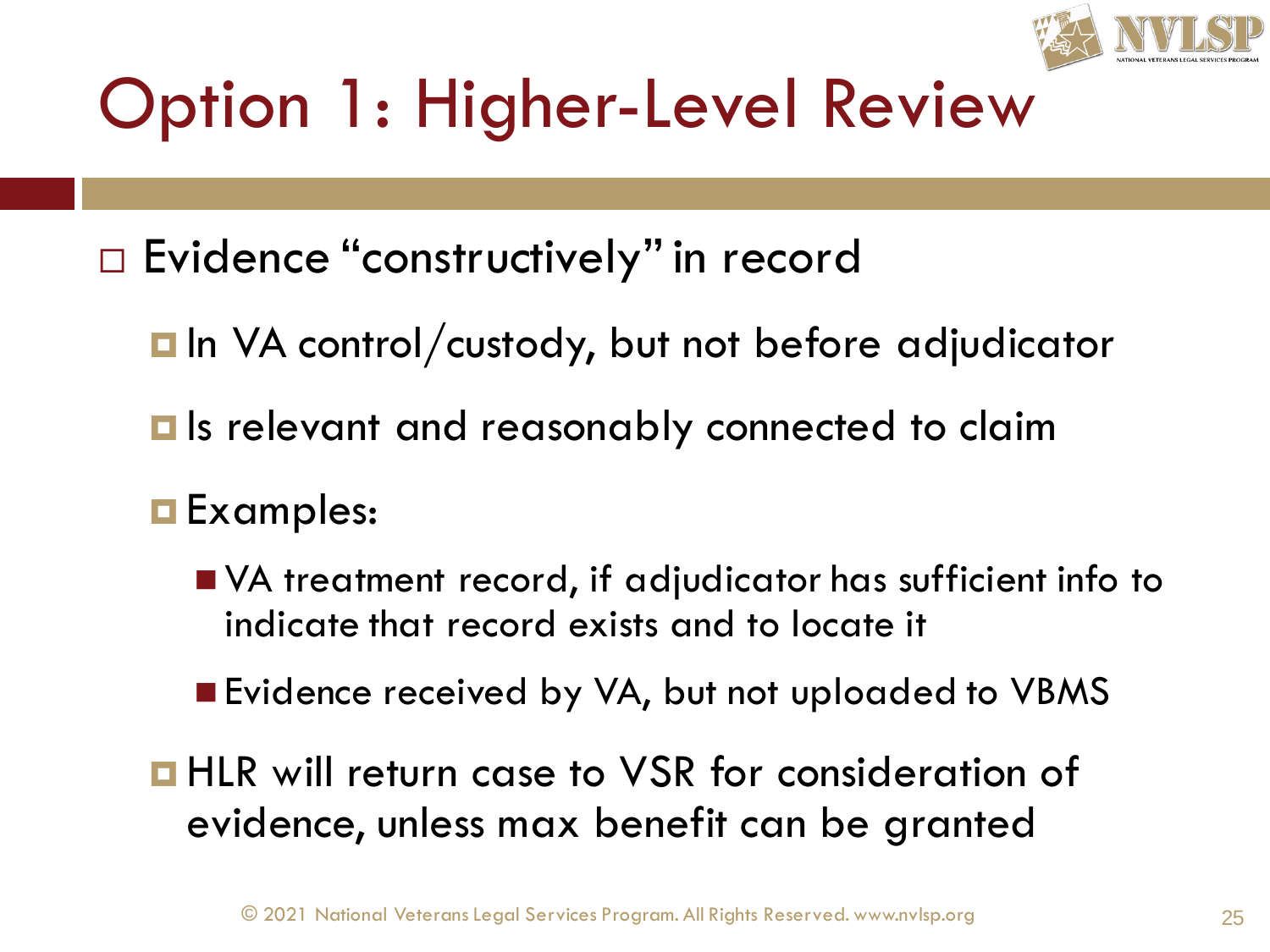

- $\Box$  Max benefit  $=$ 
	- **<u></u>**Disability comp: highest schedular eval for issue
	- Ancillary benefits: granting of benefit sought
	- **Pension/DIC: granting of highest benefit** available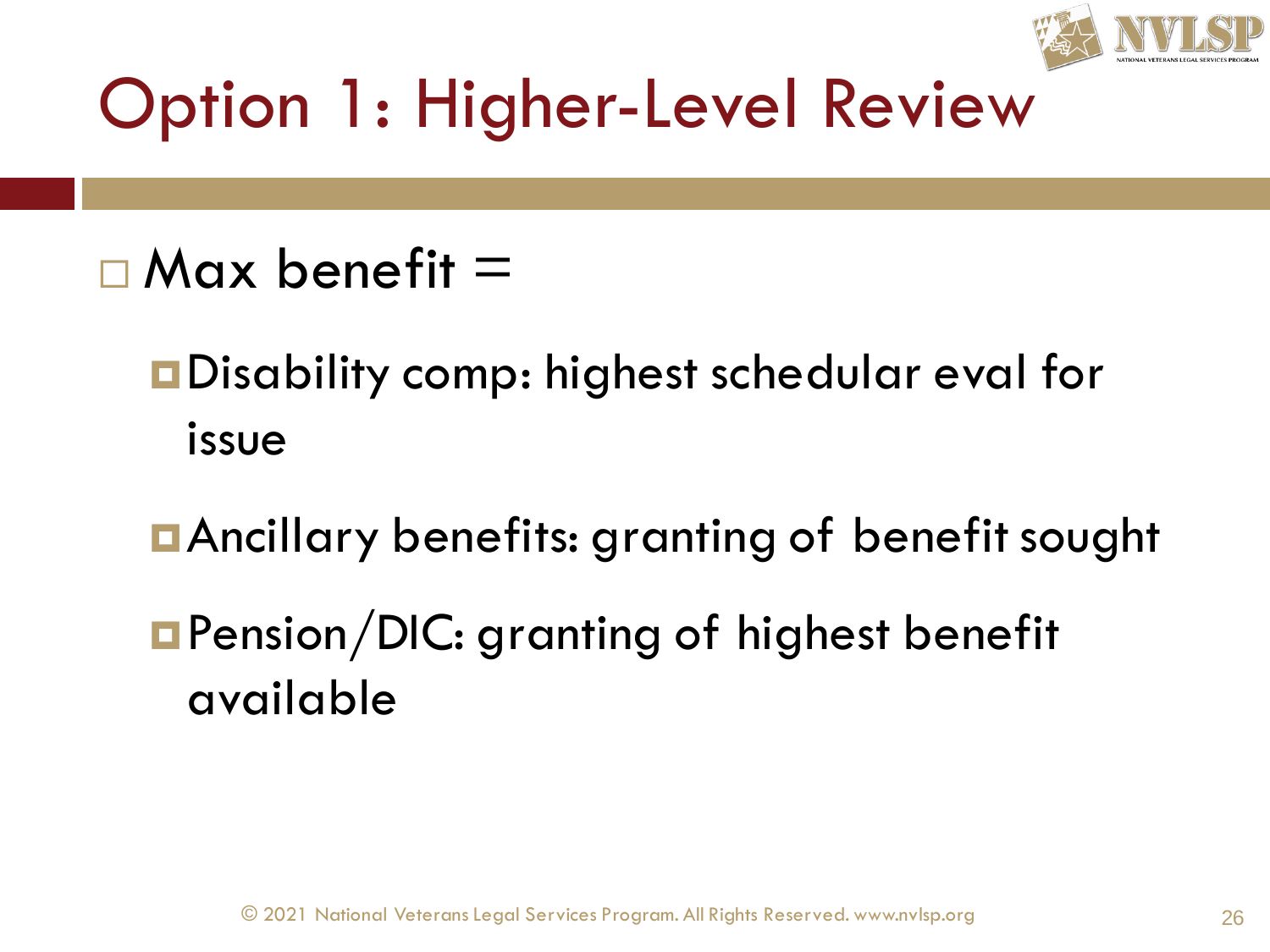

#### Advocacy advice:

**<u>E</u>** Include statement with initial claim:

"The veteran receives ongoing medical care through the VA health care system for [claimed disability], including at [list facilities]. Please obtain an up-todate copy of [his/her] VA treatment records from these facilities immediately prior to making a decision on this claim."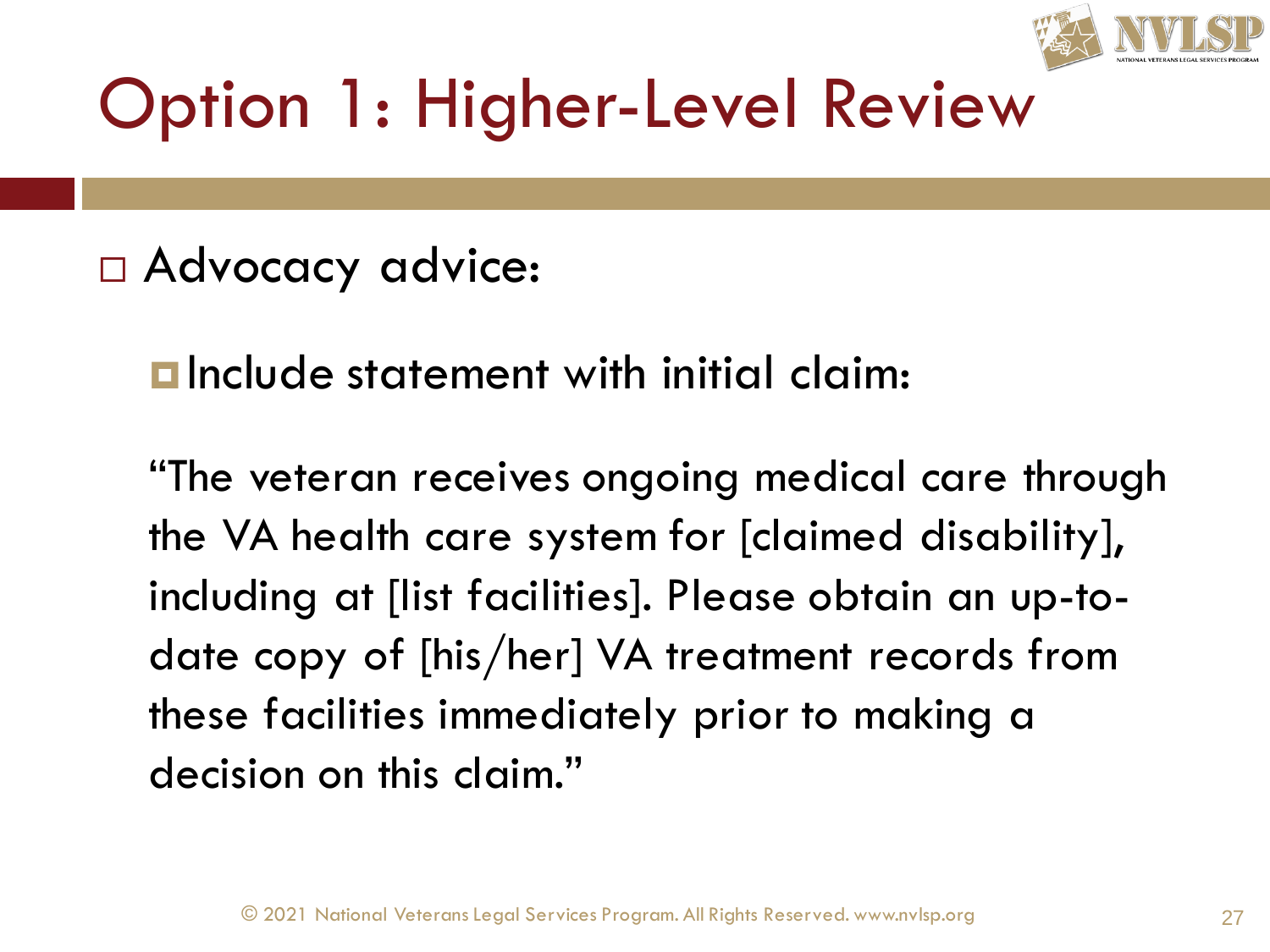

- Law ≠ Evidence
	- □ Statutes, regulations, caselaw, M21-1 provisions
- Argument ≠ Evidence
	- □ Attempt to persuade someone to a particular view or belief using reason or fact
		- Explanation of errors of fact or law in RD
		- Explanation of why law supports claim, based on the evidence (facts) of record <u>at time of RD</u>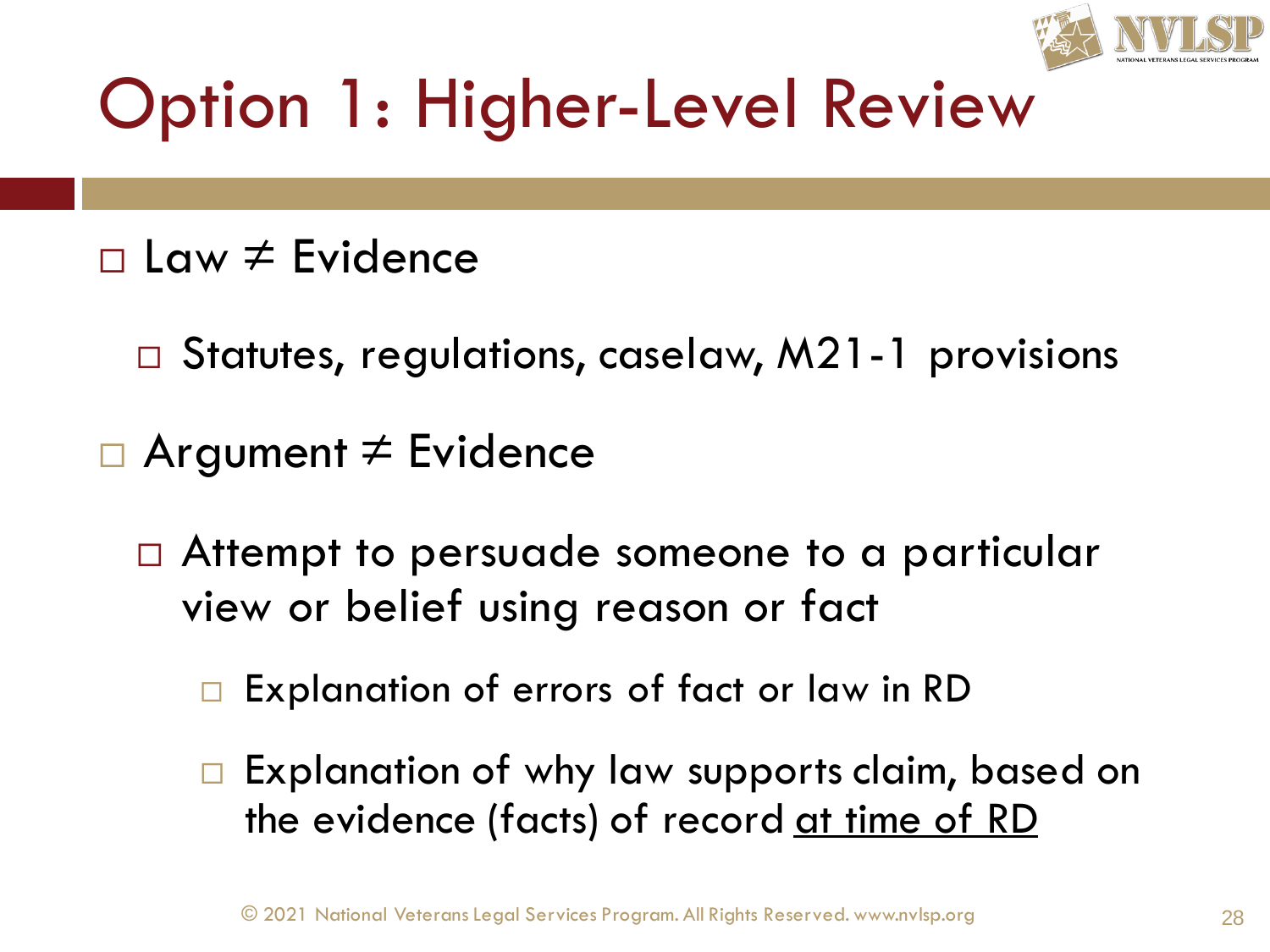

#### □ HLR can consider written argument

 $\Box$  "A claimant or representative may properly add, and the reviewer may properly consider, new argument to pinpoint or highlight VA's potential misreading of facts, or its potential misapplication of law to the facts that the evidentiary record has already established."

□ MANUAL M21-5, 5.4.d (change date Mar. 25, 2021)

#### $\square$  Submit on/with VAF 20-0996, if possible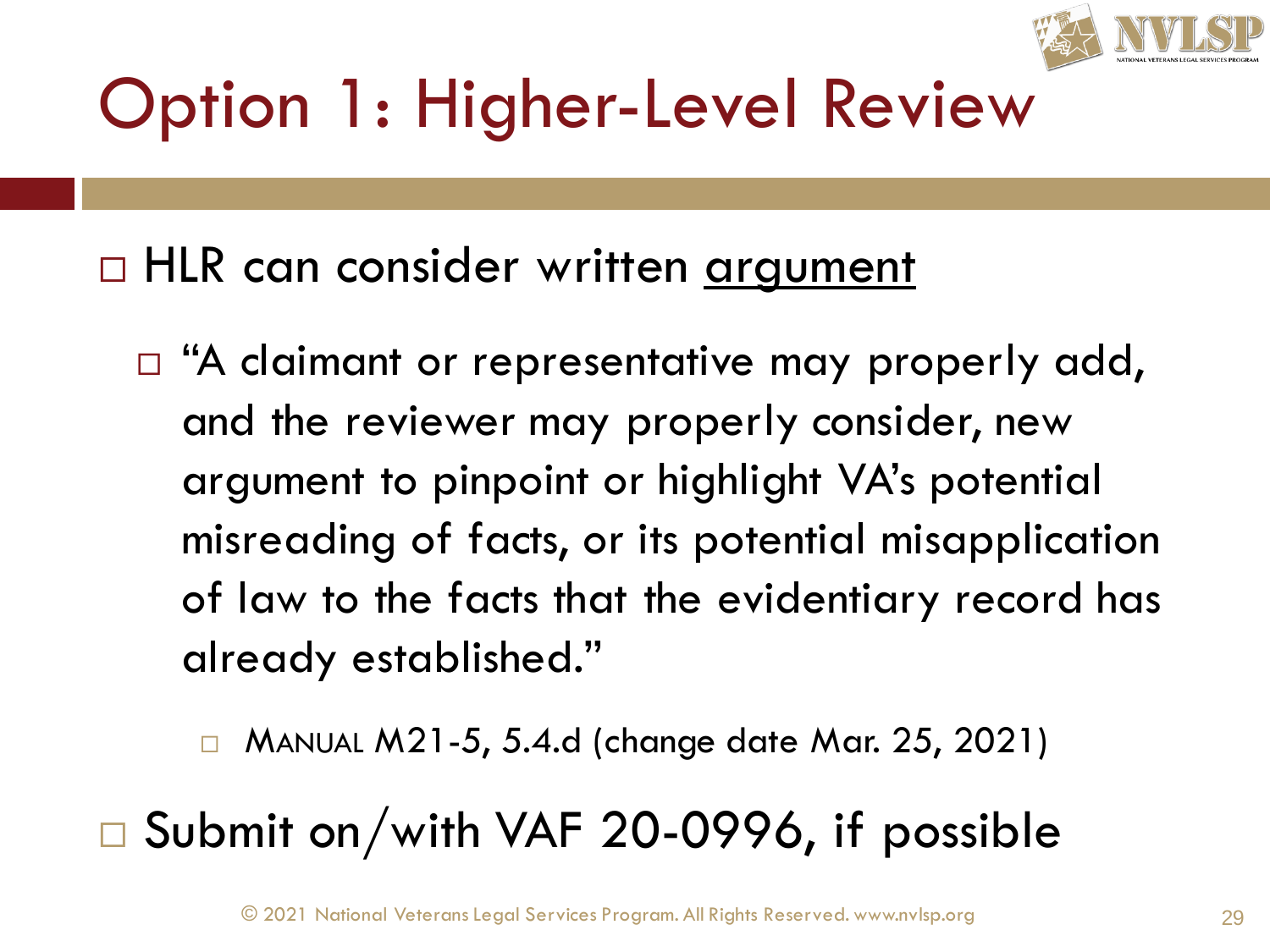

#### Label as "**Argument for Consideration by Higher-Level Reviewer**"

- $\Box$  Only refer to evidence of record and relevant law
- $\Box$  Include the following intro:

This submission does not contain any new evidence in support of the veteran's claim. It solely provides argument about why the regional office (RO) erred in denying the claim, and is based on only the evidence in the claims file at the time the RO issued notice of the decision being reviewed.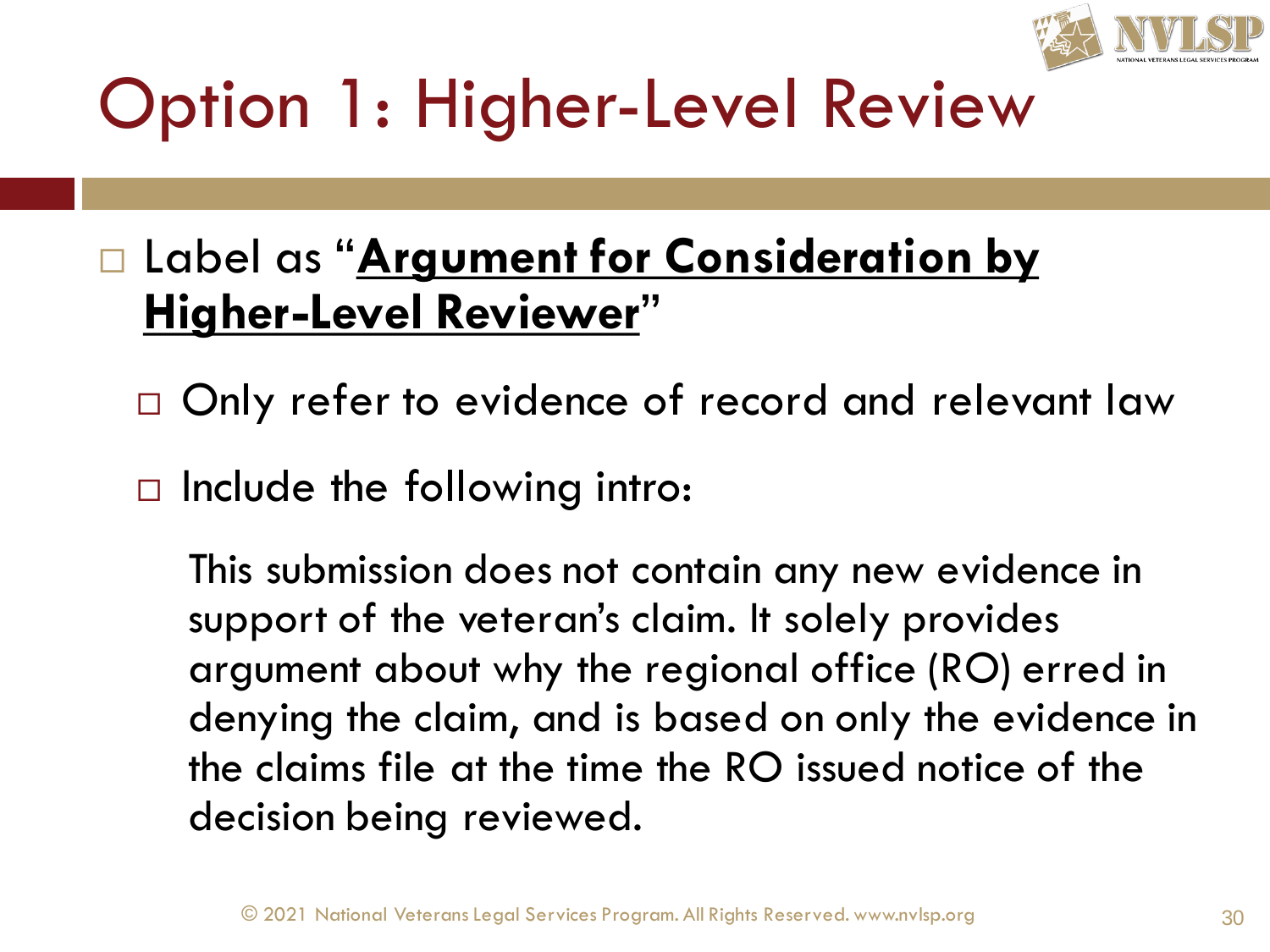

- $\Box$  Informal conference
	- Can request on VAF 20-0996
	- VA will contact rep (or claimant) 2x by telephone to try to schedule
		- $\blacksquare$  St. Pete DROC may send email or text msg w/ hyperlink to schedule conference
			- VSO may not be copied, so advise Vet to contact you before responding
	- **u** Will be scheduled w/in 7 bus. days of contact
	- Conducted by telephone (usually)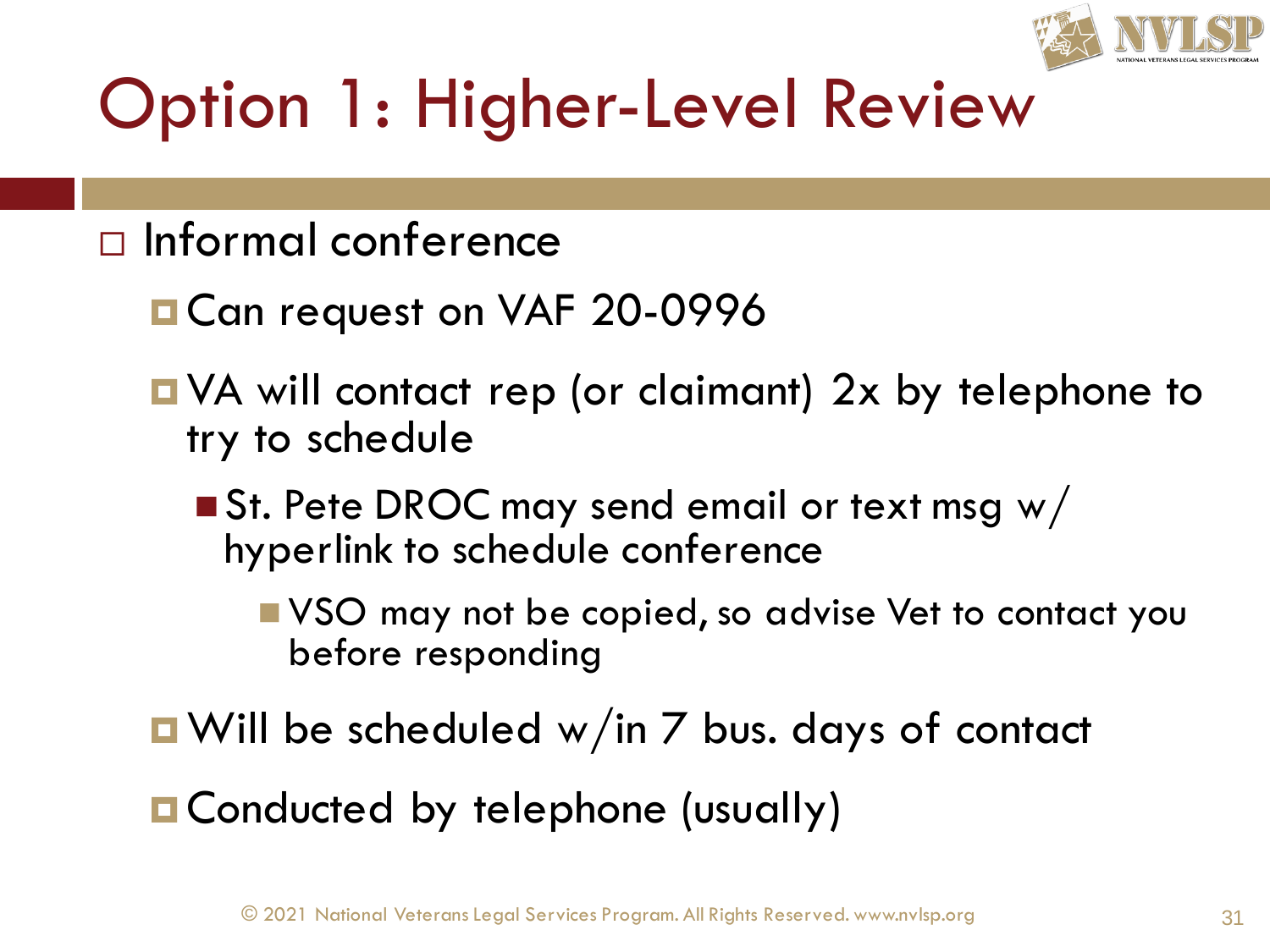

- $\Box$  Informal conference is not a "hearing"!
	- **E** Cannot supplement record with testimony / evidence
	- **Purpose is to ID errors of fact or law in prior** decision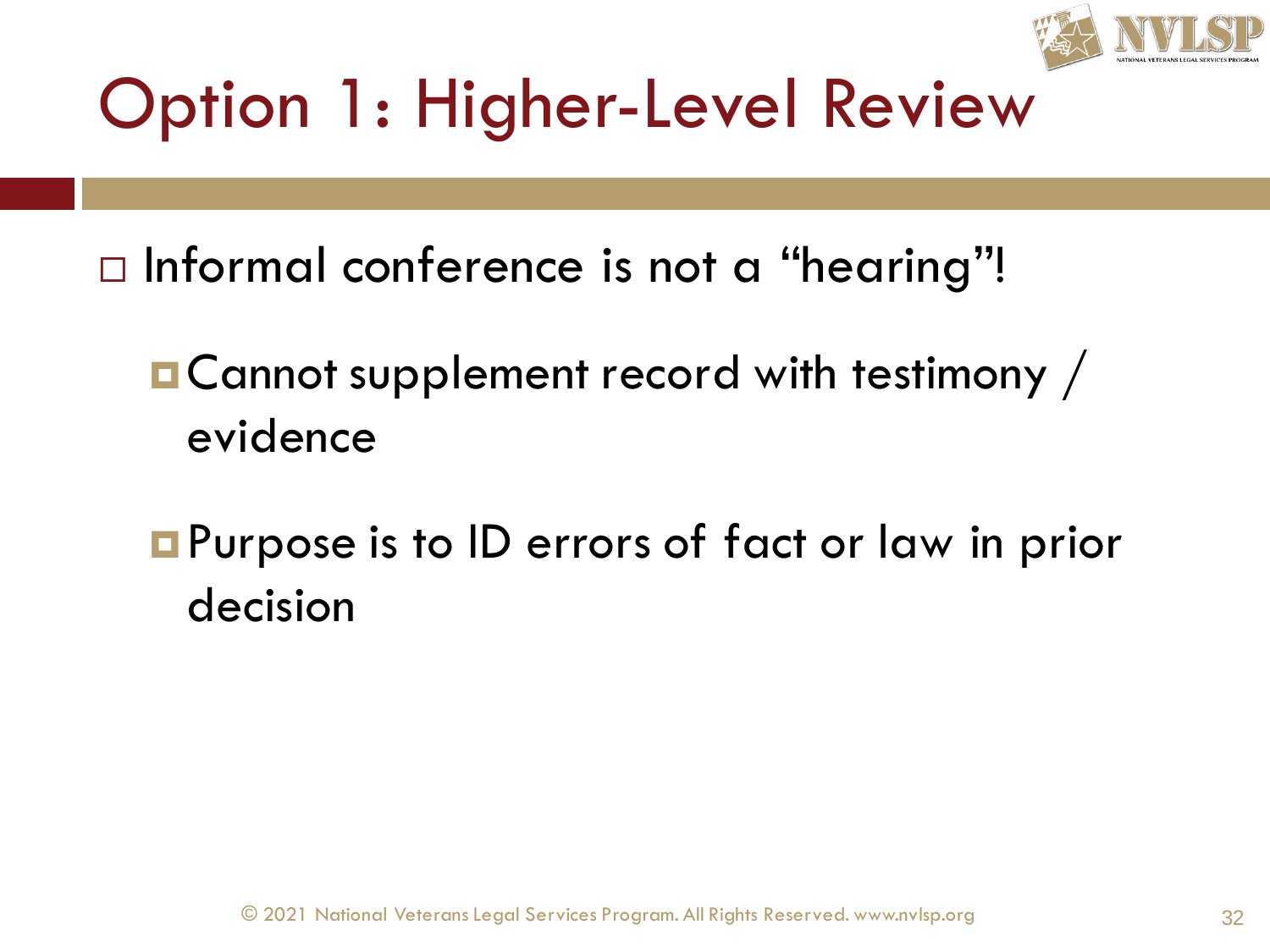

- Advice for informal conference
	- **E** Review claims file in advance and be ready to say precisely what is wrong with the rating decision
		- Prepare notes/outline for all arguments
		- Remember, you can only present argument, not new evidence
	- **Be prepared for the call at least 30 minutes prior** to scheduled time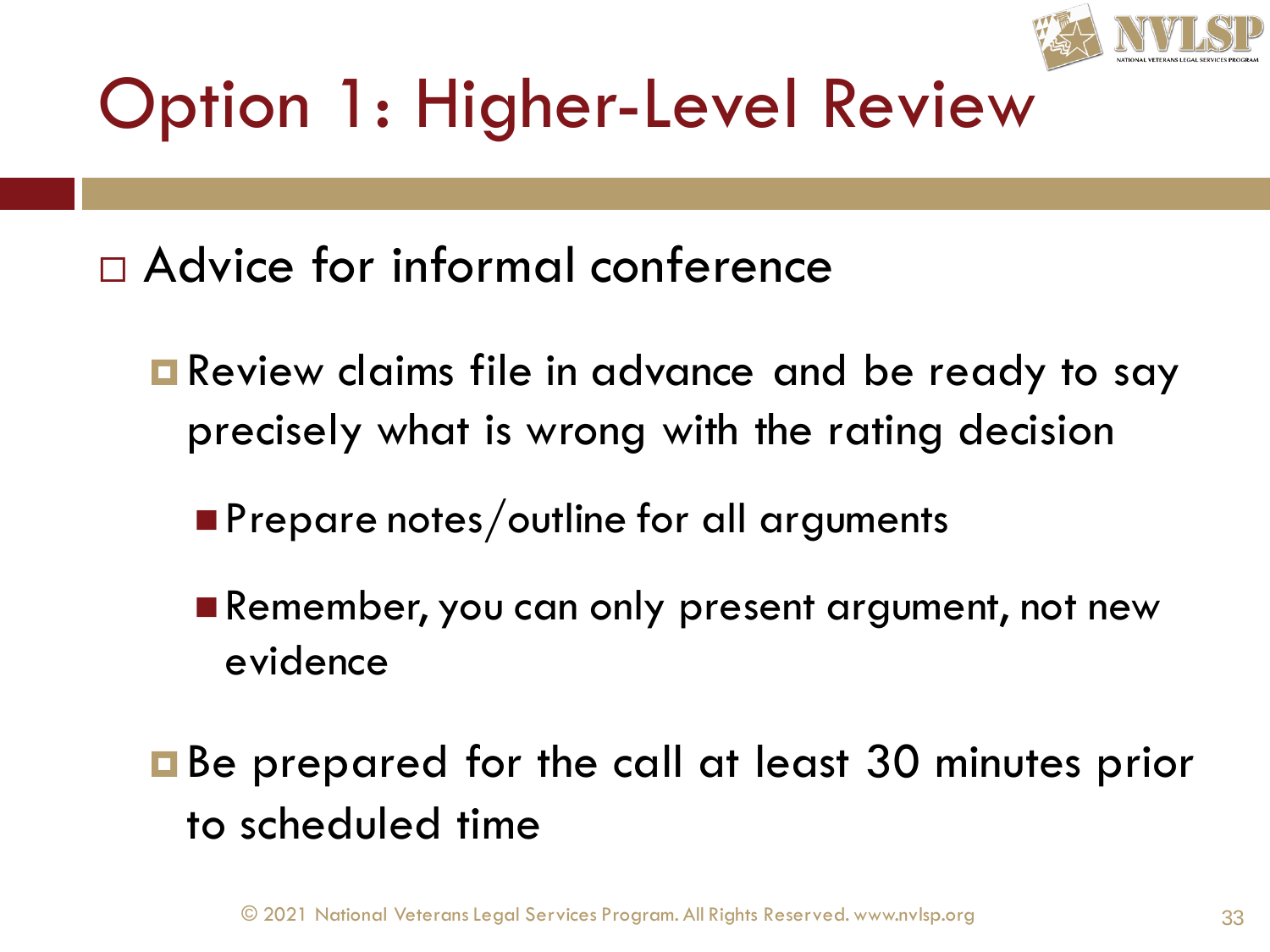

- $\Box$  Duty to assist does not apply, but if HLR identifies DTA error committed by AOJ:
	- **If max benefit can be granted, HLR ignores**
	- $\blacksquare$  If max benefit cannot be granted:
		- HLR returns claim to AOJ for expedited correction and readjudication
			- Evidence received after prior decision can be considered
		- Claim will not return to HLR unless claimant submits new request for HLR review of new decision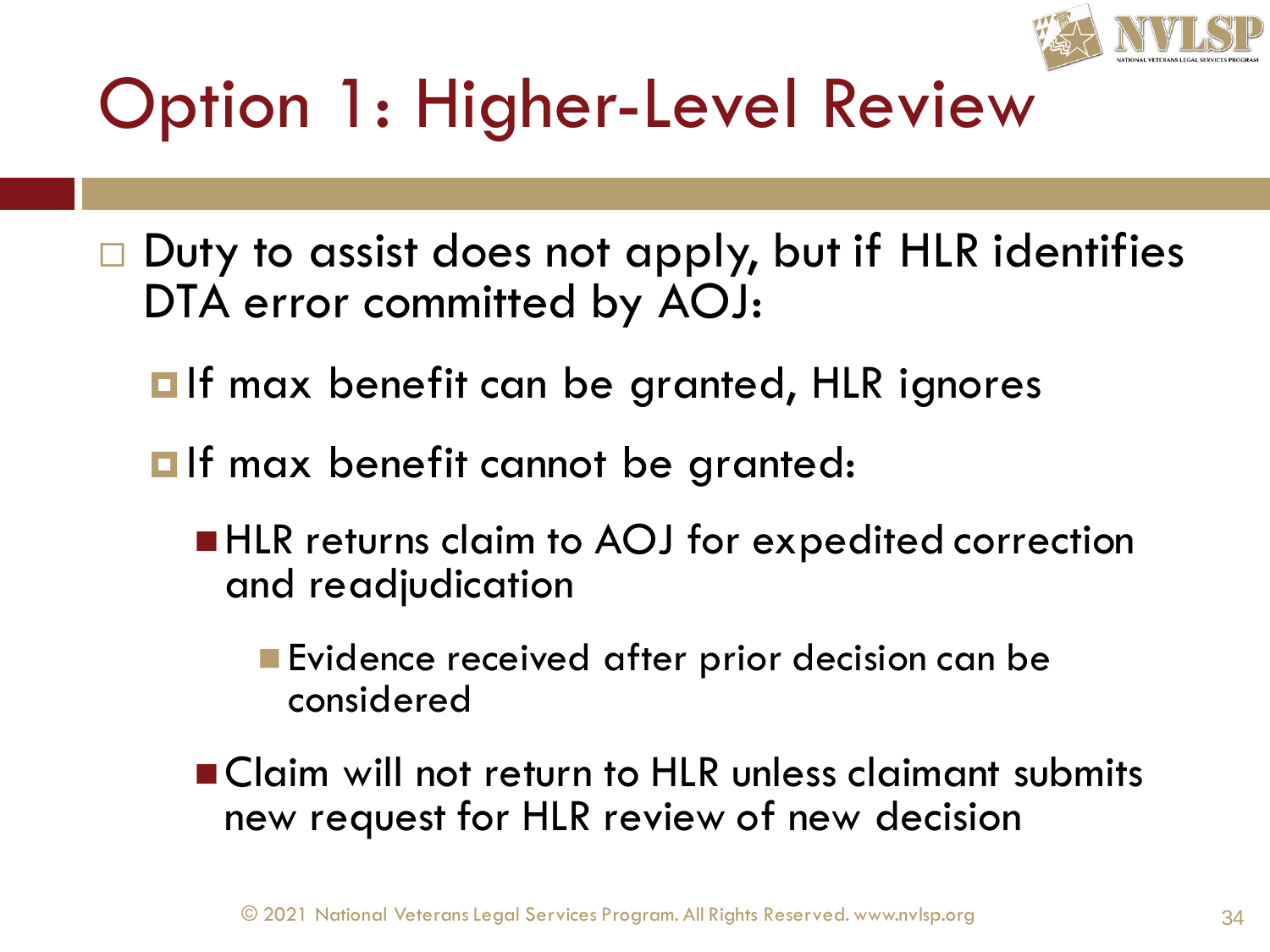

- $\Box$  Effective date if claim granted: date of original claim (usually)
- $\Box$  If HLR continues denial, to preserve date of original claim as effective date for potential benefits, claimant has **1 year** to:
	- **File supplemental claim, or**
	- **D** Appeal to BVA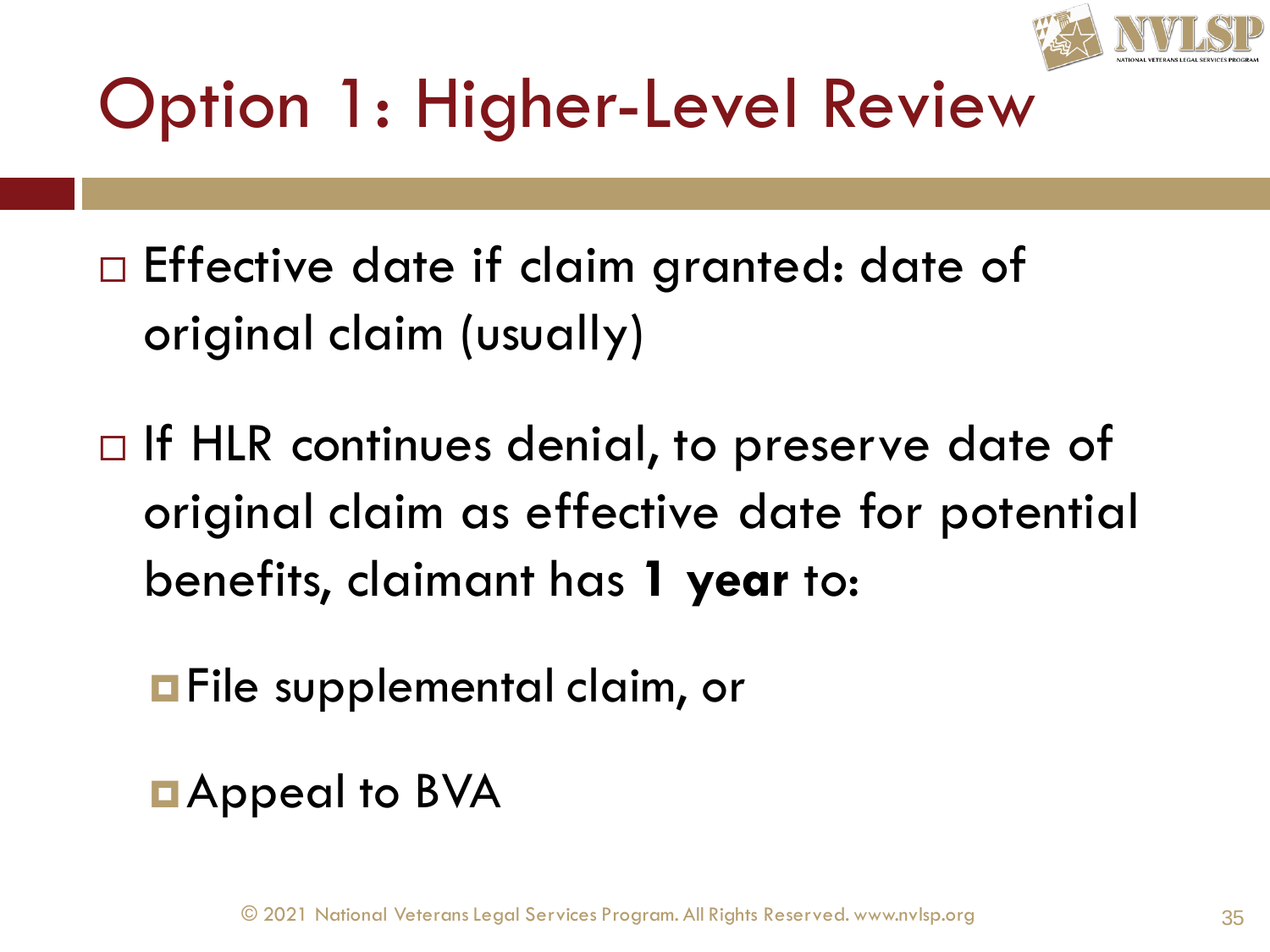



**E** More experienced adjudicator

**Fast decision** 

 $\blacksquare$  50 days on avg (as of 9/30/2021)

 $\sqcap$  Cons

#### **O**Can't submit new evidence

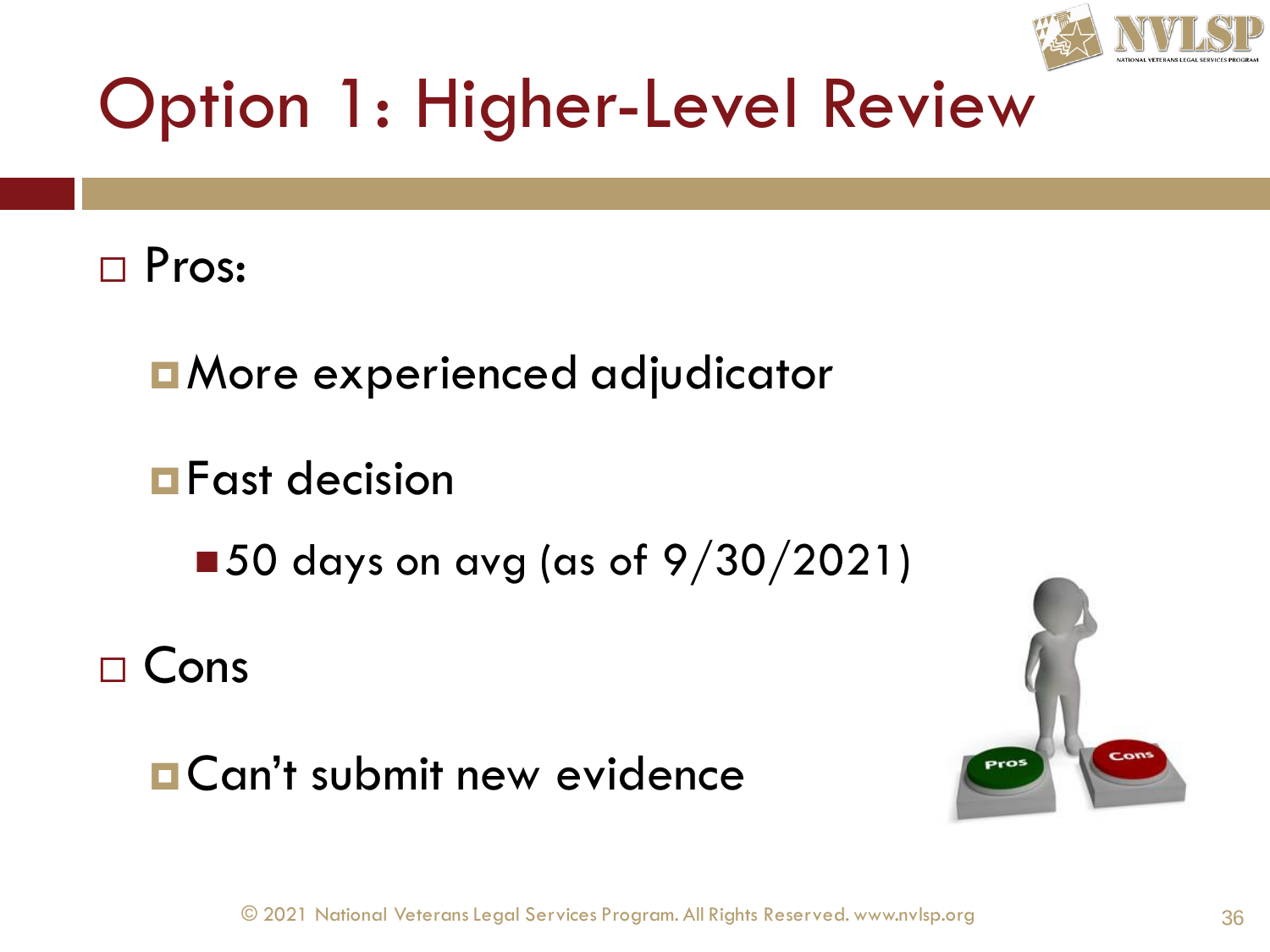

## Option 1: Higher-Level Review

- When to choose HLR:
	- **E**vidence:
		- No new evidence needed, or
		- ■DTA error
	- **Rating decision contained error of fact or law** 
		- Ex: RO missed key piece of evidence
	- **Exidence nearly balanced**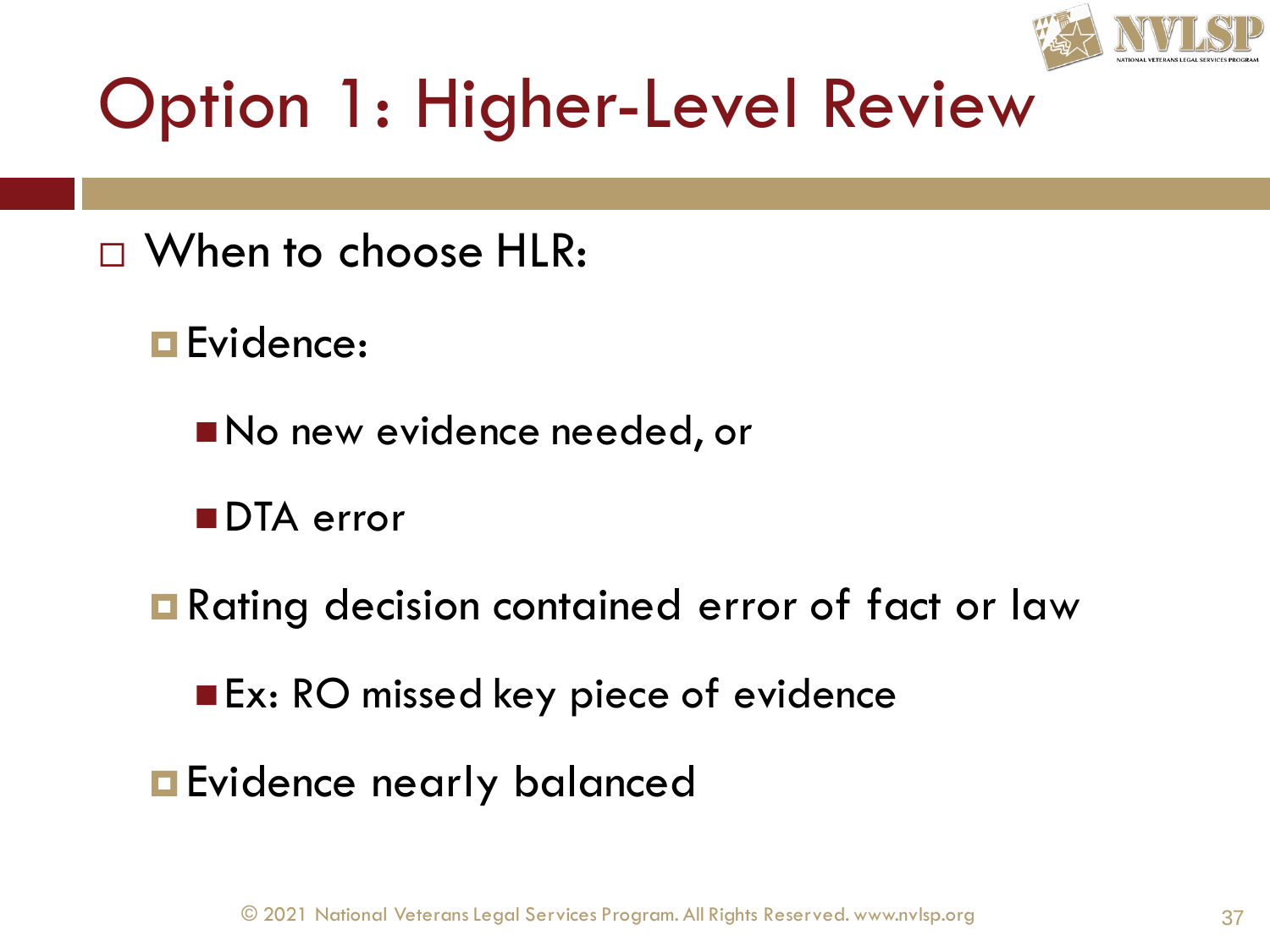

## SUPPLEMENTAL CLAIM

© 2021 National Veterans Legal Services Program. All Rights Reserved. www.nvlsp.org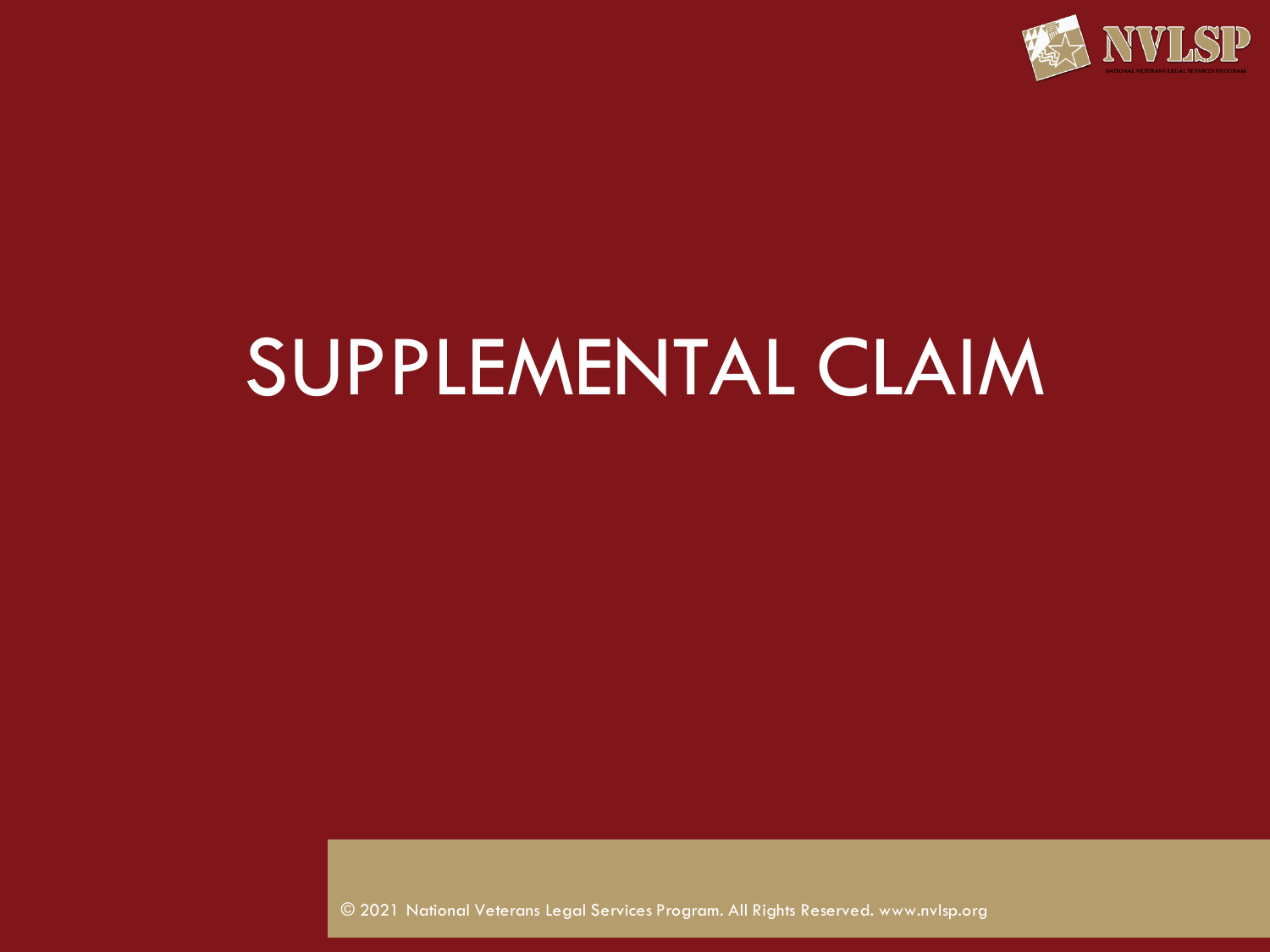

□ Supplemental claims can be filed to:

- Continuously pursue a claim that was **denied in the past year** and preserve the effective date of the claim  $\blacksquare$  38 U.S.C. § 5104C(a)
- **E** Attempt to obtain benefits that were previously denied in a VA **decision that has became final**
	- Applies to past denials of claims for the same or a similar benefit on the same or a similar basis
	- Starts new claim stream
	- Replaces reopened claims
		- $\blacksquare$  38 U.S.C. § 5104C(b)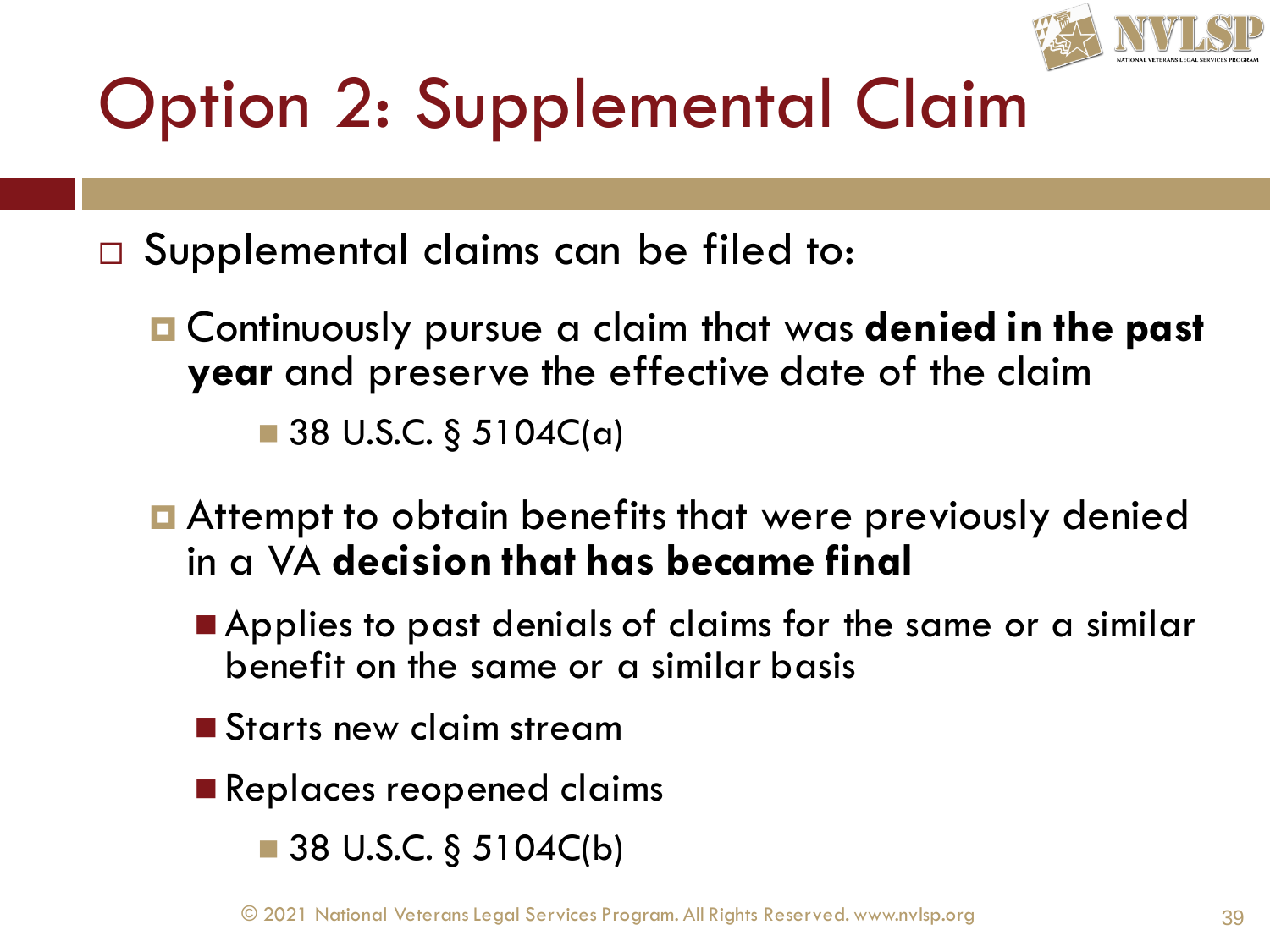

□ Filing deadline: None, but to preserve effective date of claim, must file w/in **1 year** of previous denial

□ VA Form 20-0995, Decision Review Request: Supplemental Claim

□ Cannot file for CUE denial or simultaneously contested claim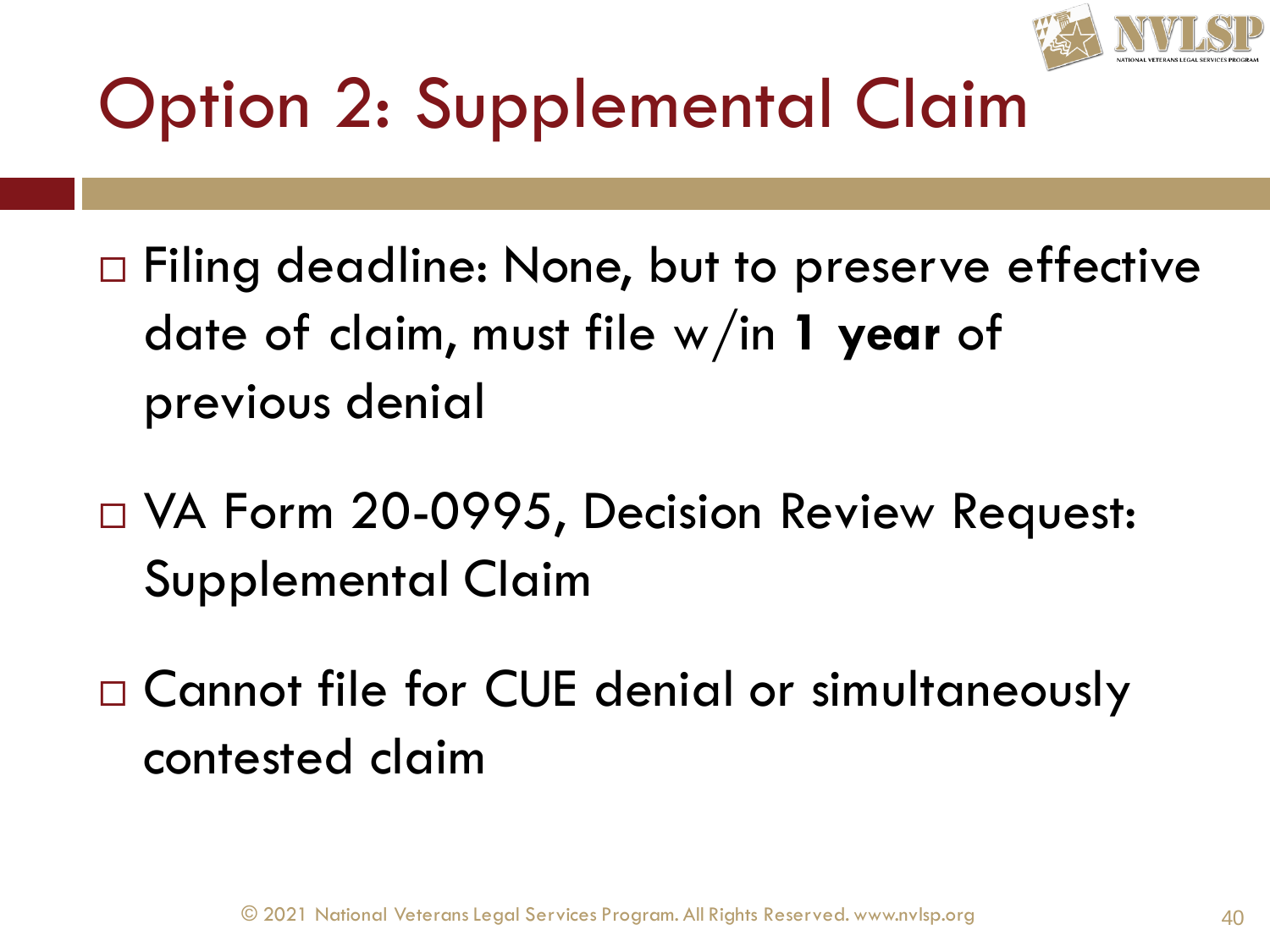

#### □ \*Important Update #1\*

- $\blacksquare$  ITFs now apply to § 5104C(b) supplemental claims (those filed after decision became final, NOT continuous pursuit)
	- 38 C.F.R. § 3.155 preamble, which excluded supplemental claims from the ITF framework, is invalid
	- *Military-Veterans Advocacy v. Sec'y of VA*, \_F.4th\_ (Fed. Cir. 2021)
- You can file ITF for supplemental claim, if most recent prior decision denying the claim was more than one year ago
	- No need to worry that ITF won't protect the effective date
	- Helpful if you aren't sure if VA previously denied the benefit
	- Extra time to obtain/identify new and relevant evidence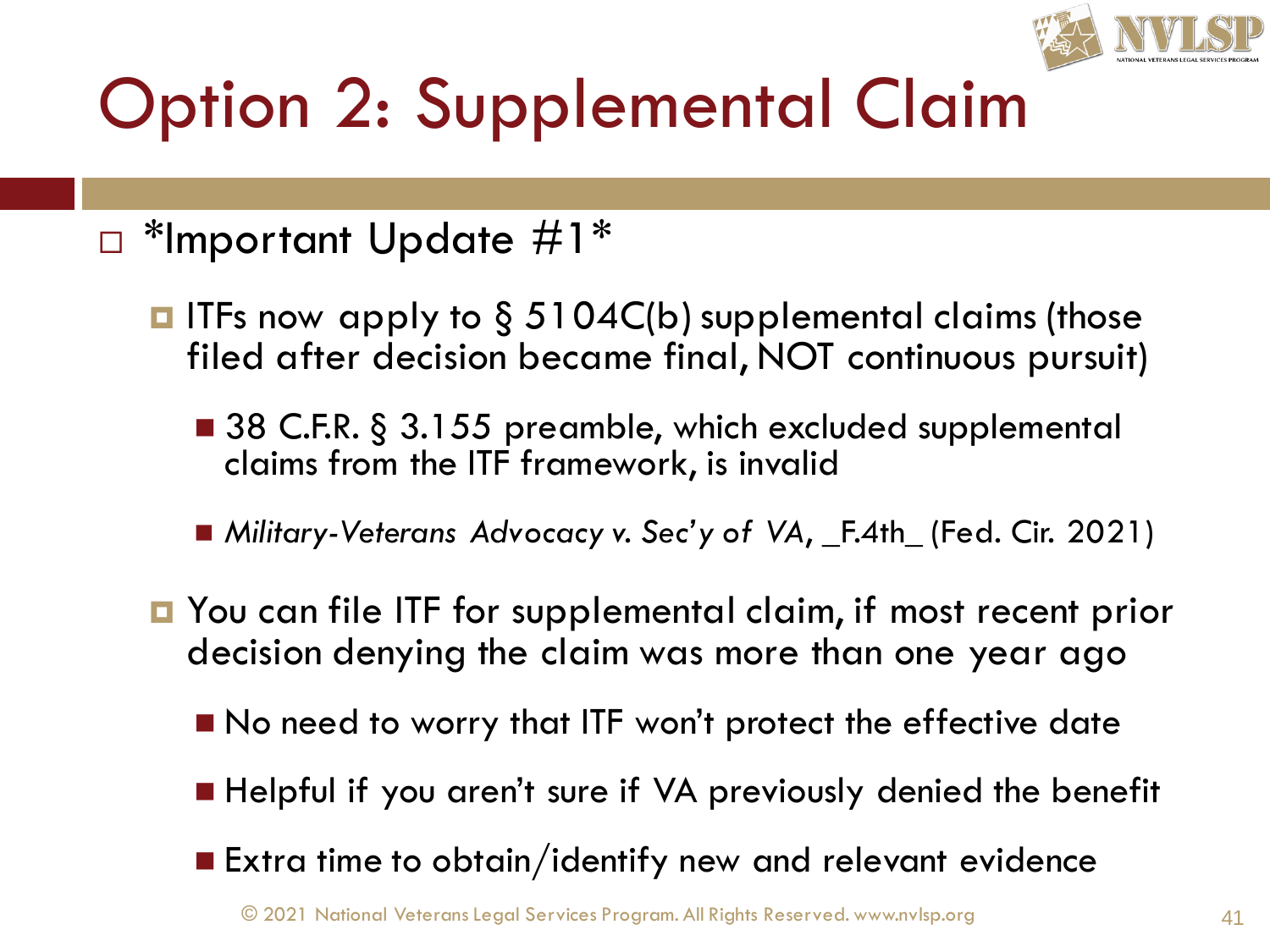

#### $\Box$  \*Important Update  $\#2^*$

- **A** claimant may file a supplemental claim while simultaneously pursuing an appeal of a BVA denial of the same claim at CAVC, Fed. Circuit, or Supreme Court
	- 38 C.F.R. § 3.2500(b), which bars filing a supplemental claim when the claim is pending before a federal court, is invalid
	- 38 U.S.C. § 5104C(a) only bars concurrent lanes of VA review
		- ◼ *Military-Veterans Advocacy v. Sec'y of VA*, \_F.4th\_ (Fed. Cir. 2021)
	- May result in earlier grant of benefits
	- But, grant of supplemental claim may moot court case, allowing VA to avoid judicial review of certain issues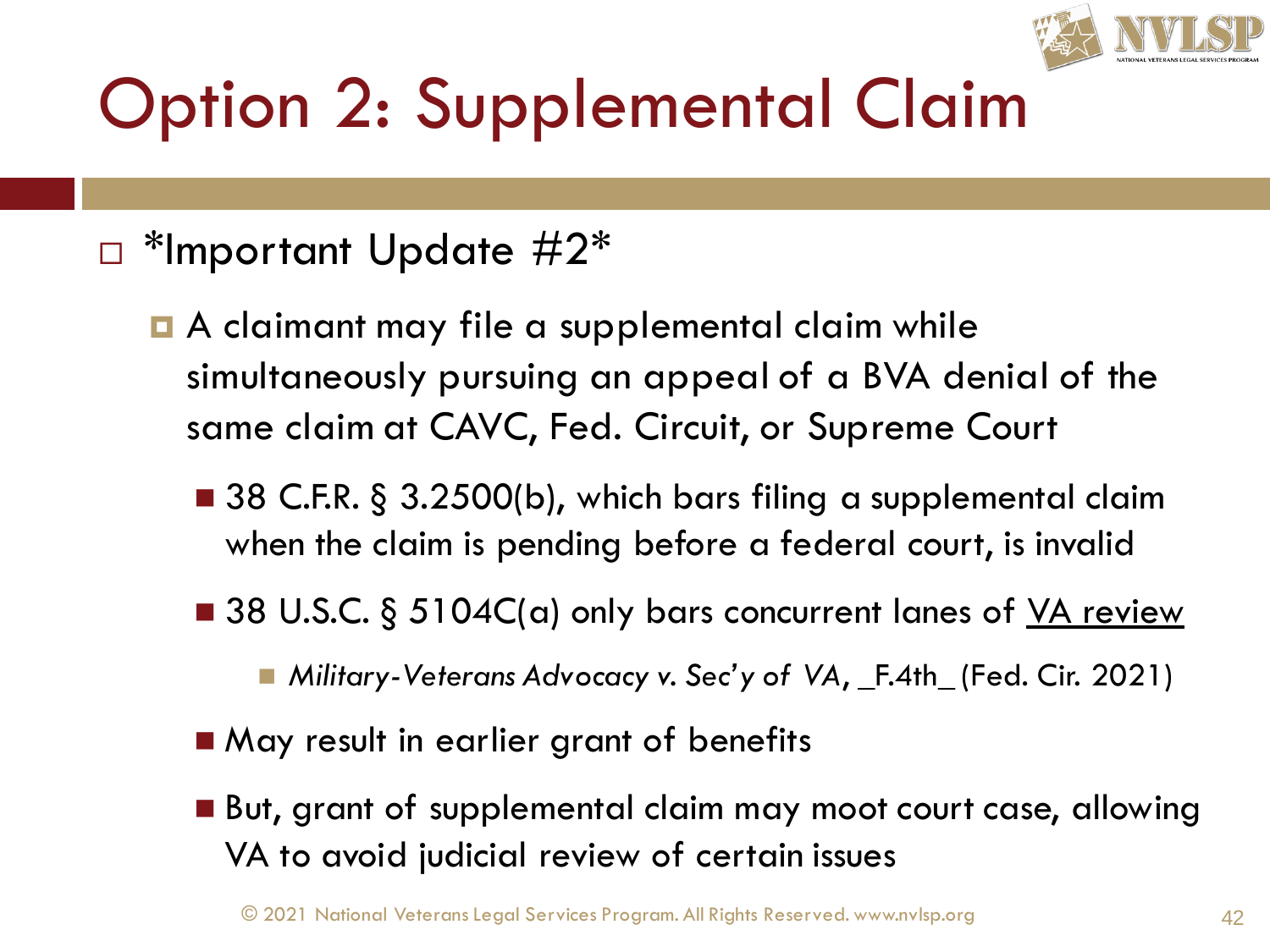

- Supplemental claim will be considered complete and filed if claimant:
	- Submits potentially new evidence, OR
	- **<u>EIDs</u>** new evidence for VA to obtain
		- ■Triggers DTA in the gathering of evidence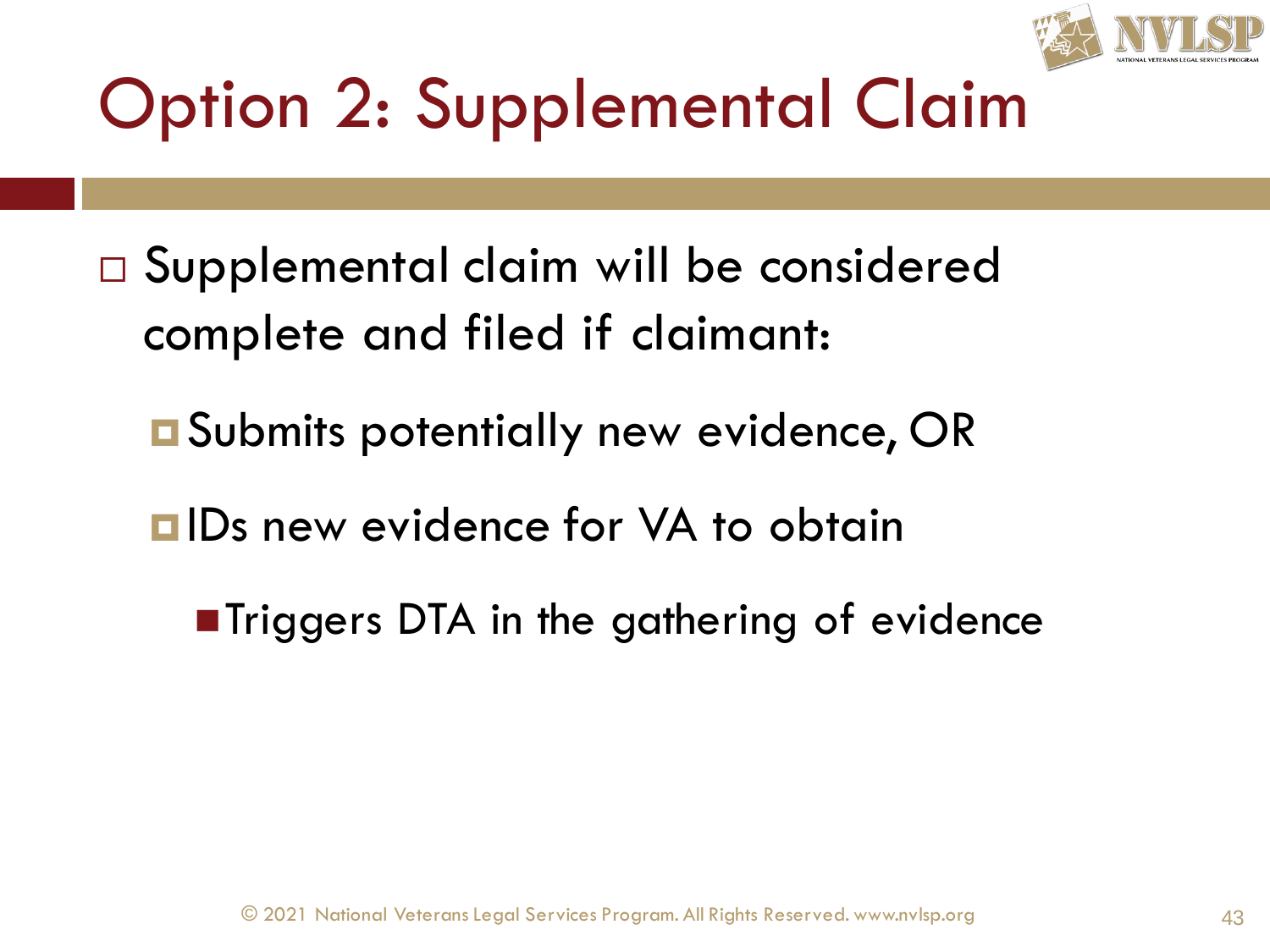

- $\Box$  If claim incomplete:
	- $\Box$  VA must notify claimant and rep of needed info
	- $\Box$  If complete form rcvd w/in 60 days, VA will consider it filed as of date of receipt of incomplete claim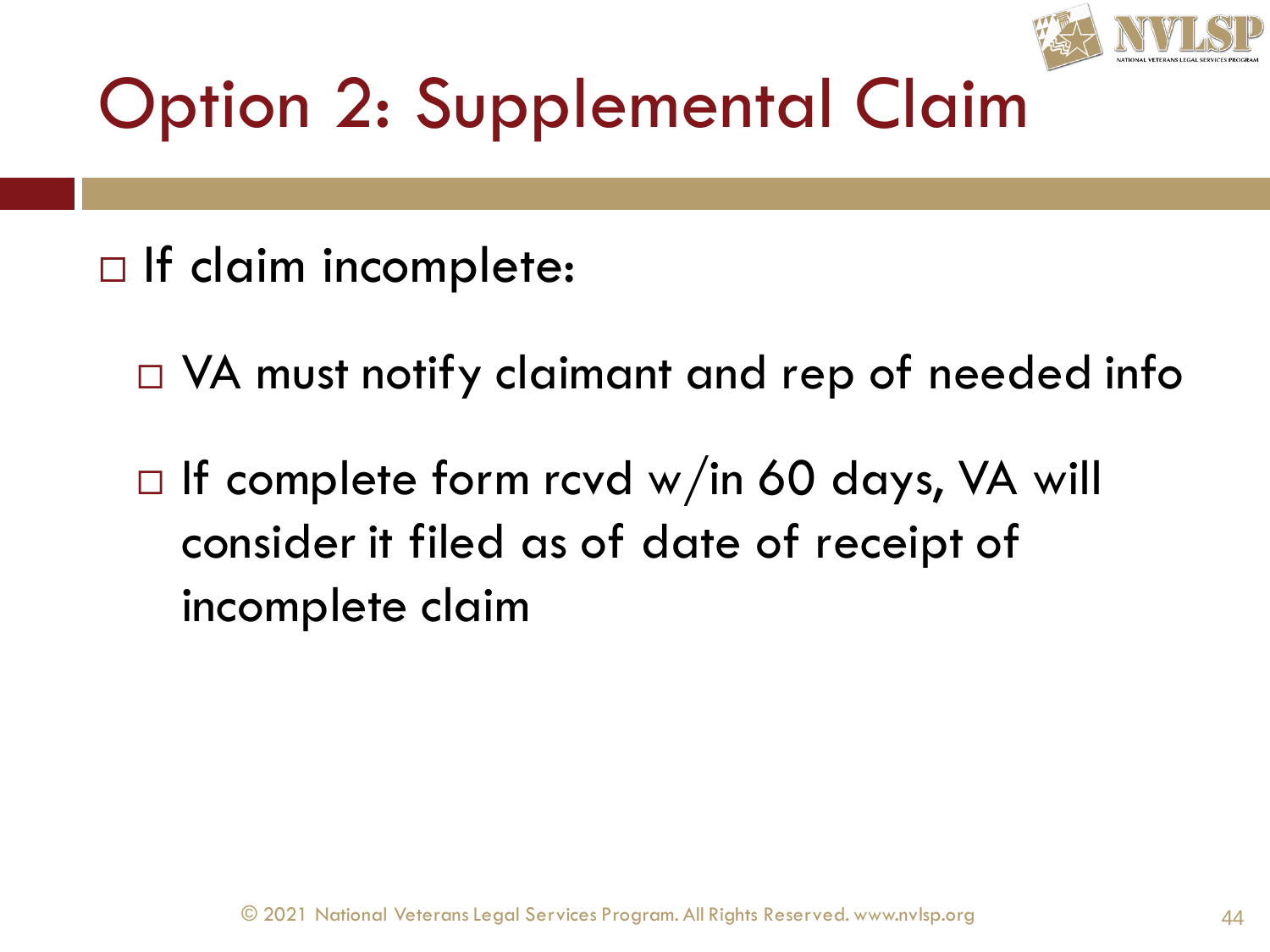

- $\Box$  AOJ will readjudicate issue if there is "new and relevant" evidence
	- **Relevant evidence:** 
		- evidence that tends to prove or disprove a matter in issue
		- Includes evidence that raises new theory of entitlement
- □ NOT higher threshold than "new and material"
- □ <u>After</u> finding N&R evidence, VA considers both new and old evidence during readjudication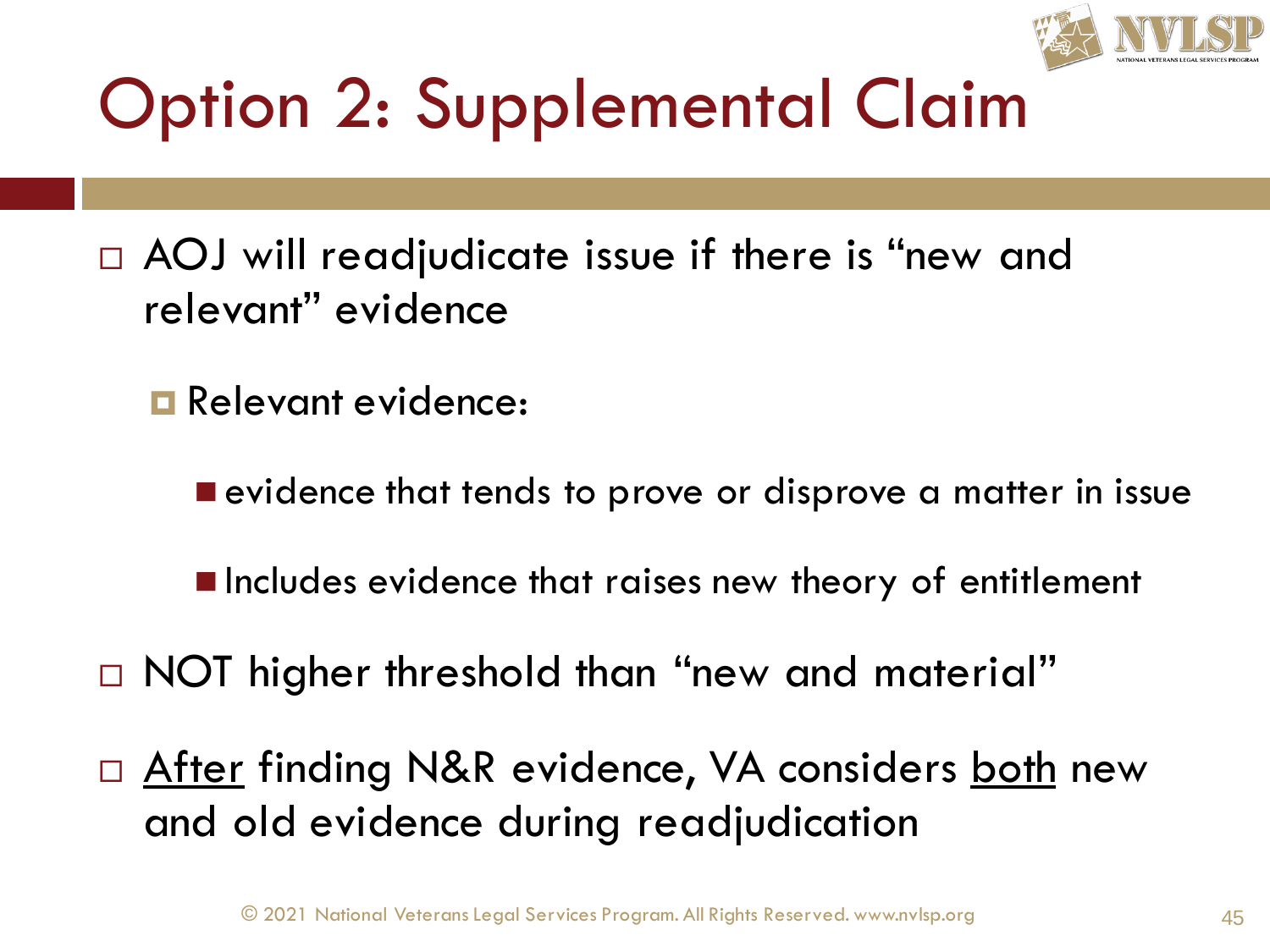

- □ Some evidence VA considers "new and relevant":
	- **O** Mere contention of a new theory of entitlement not previously addressed
	- **Evidence affirming prior favorable findings**
		- Does not need to prove a previously unsubstantiated matter
		- Manual M21-1, X.ii.2.A.2.c (change date Aug. 19, 2021)
	- Statement that Vet will attend VA exam that was previously missed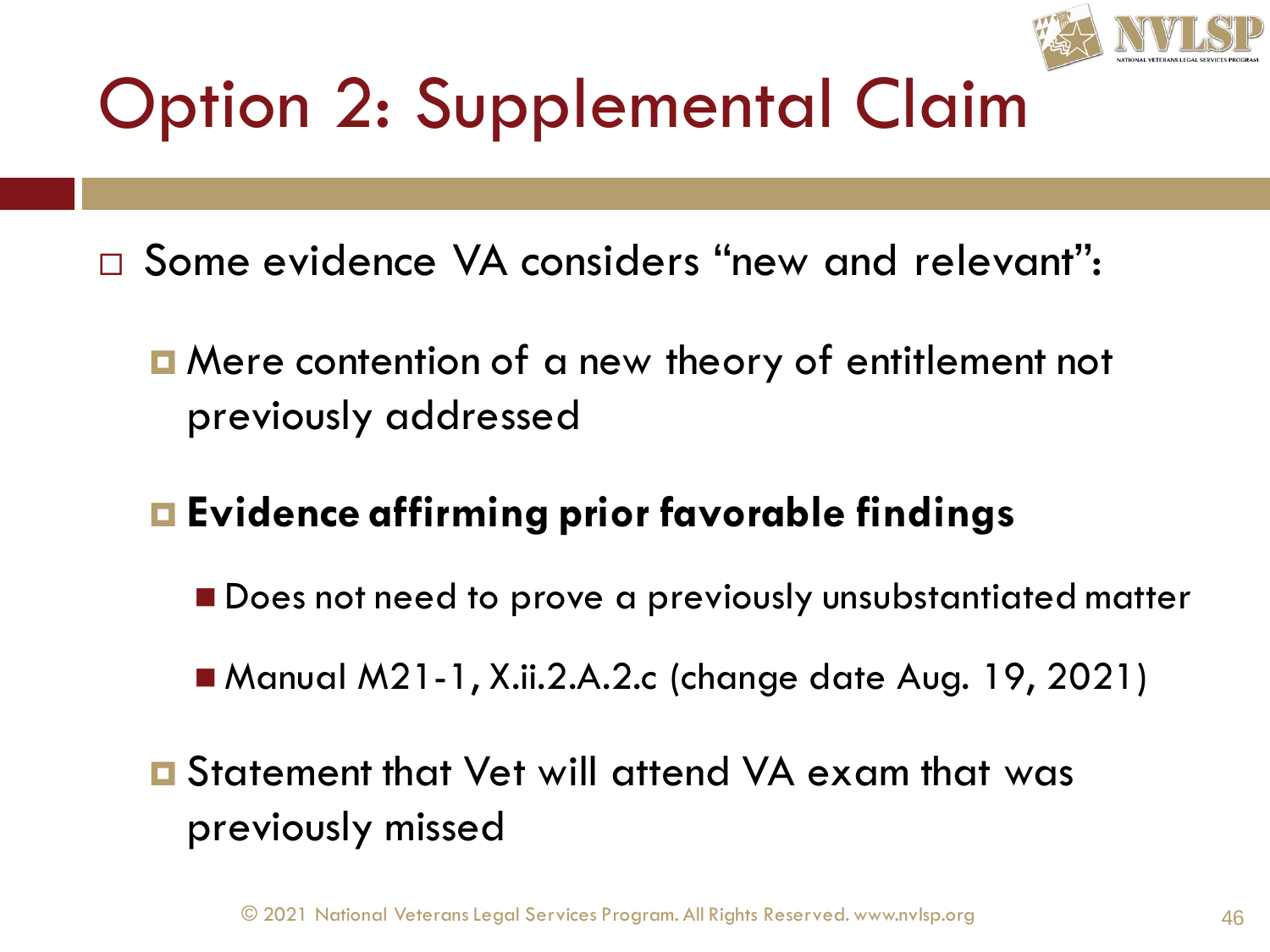

- □ When determining if there is "new and relevant" evidence, VA will consider:
	- **Exidence submitted by claimant**
	- **D** VA treatment records reasonably identified by claimant
	- **Exidence rcvd after notice of prior decision while** record was closed
	- **Exidence constructively part of prior record**
	- **Other evidence identified by claimant**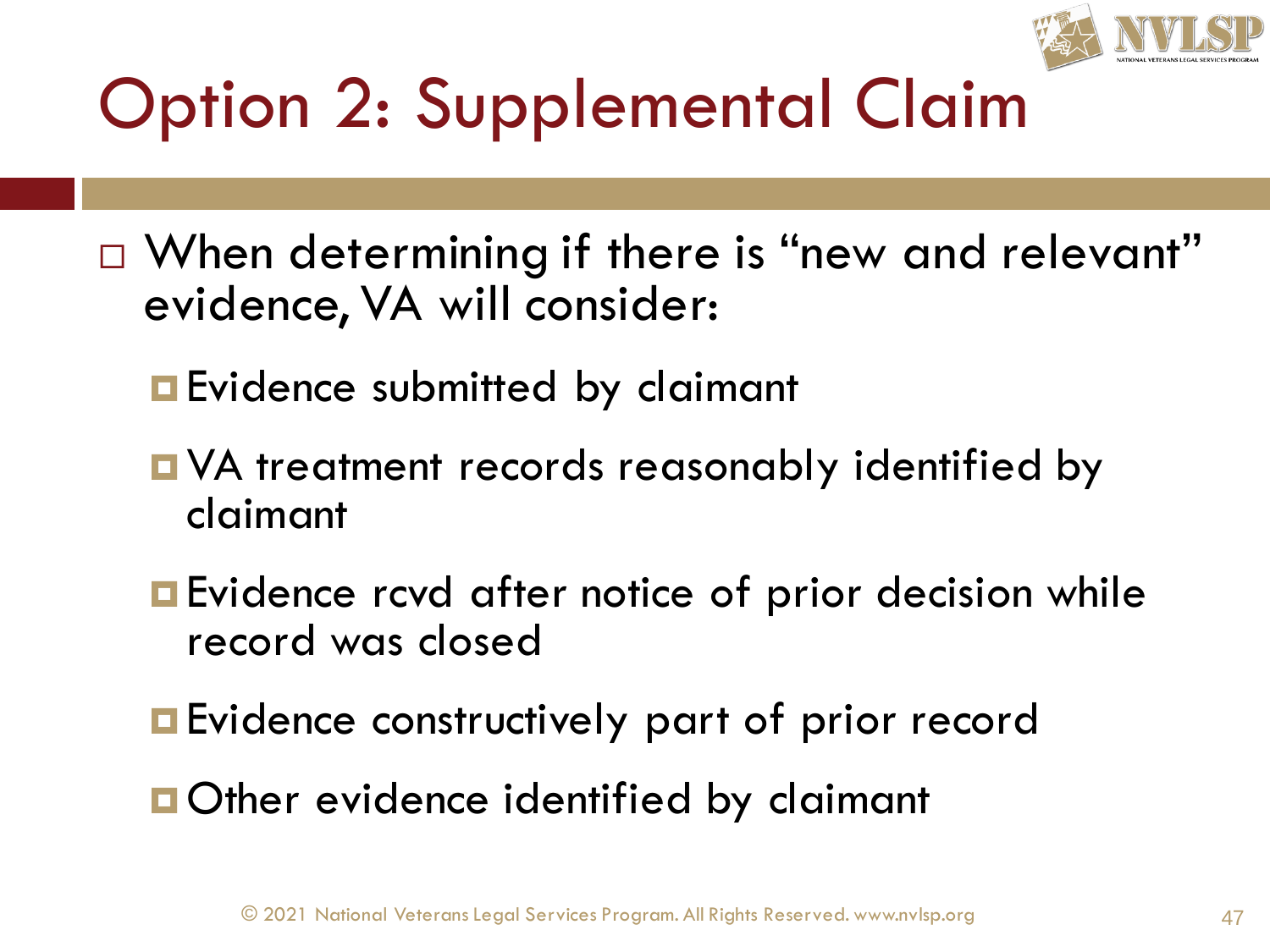

- $\Box$  VA will consider new and relevant evidence received:
	- with application, and
	- $\blacksquare$  any time prior to issuance of decision on the supplemental claim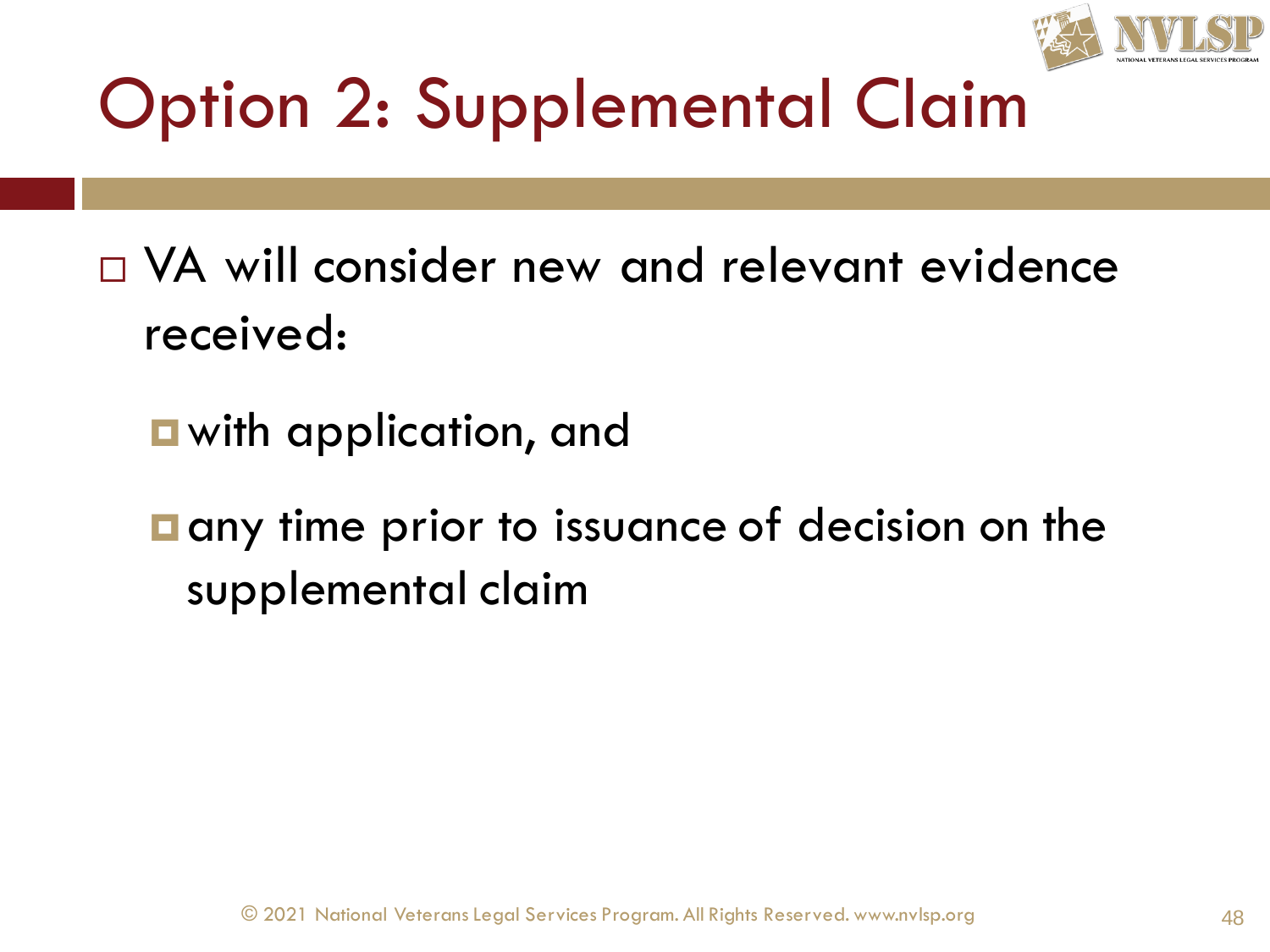

 $\Box$  If new and relevant evidence not presented or obtained, AOJ will issue decision finding there was insufficient evidence to readjudicate claim

**¤ Claimant can appeal / request HLR**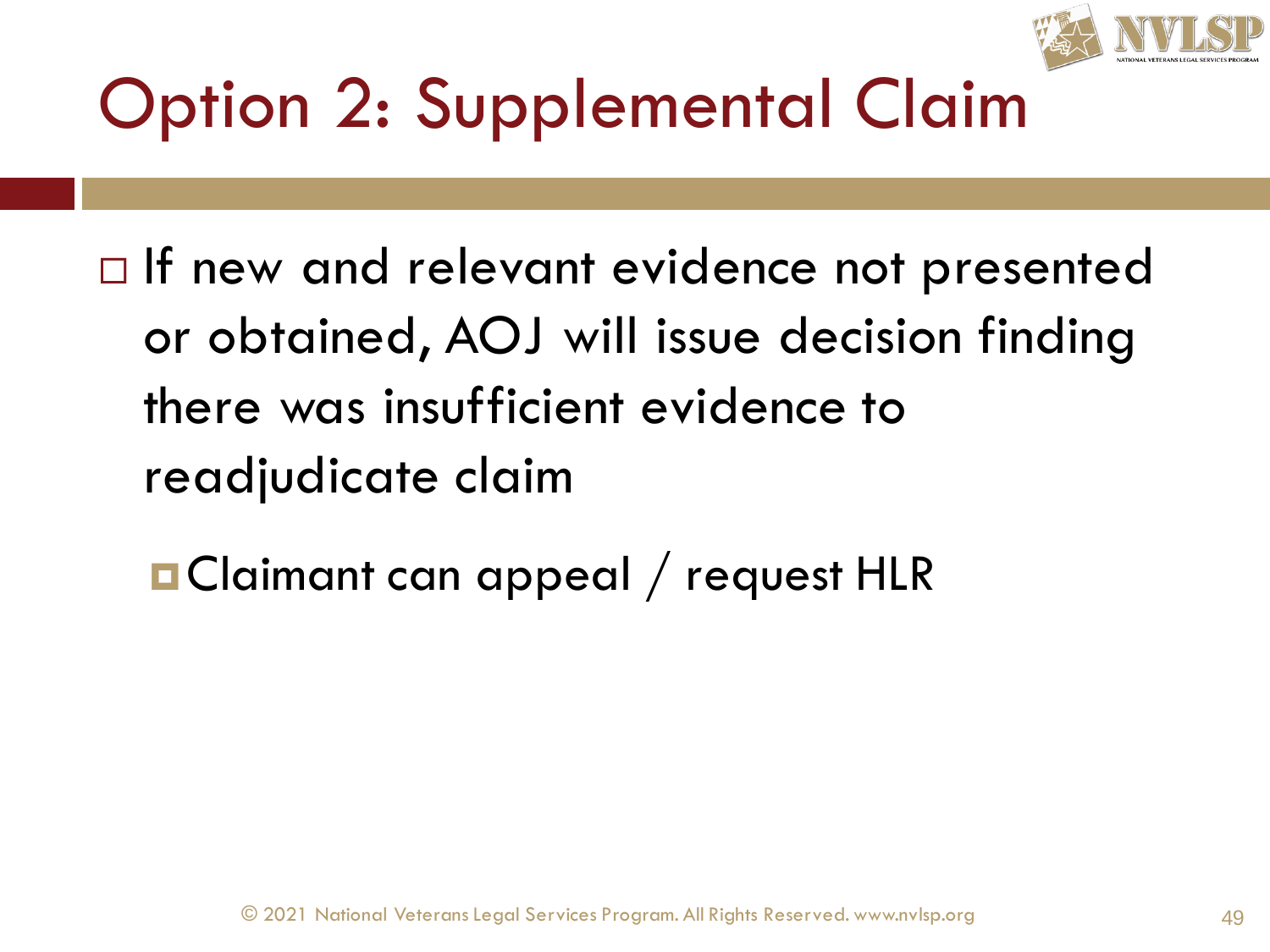

- $\Box$  Duty to assist applies:
	- **After receipt of substantially complete claim,** DTA in gathering evidence (documents)
	- **After finding of new and relevant evidence, full** DTA (including medical exam/opinion)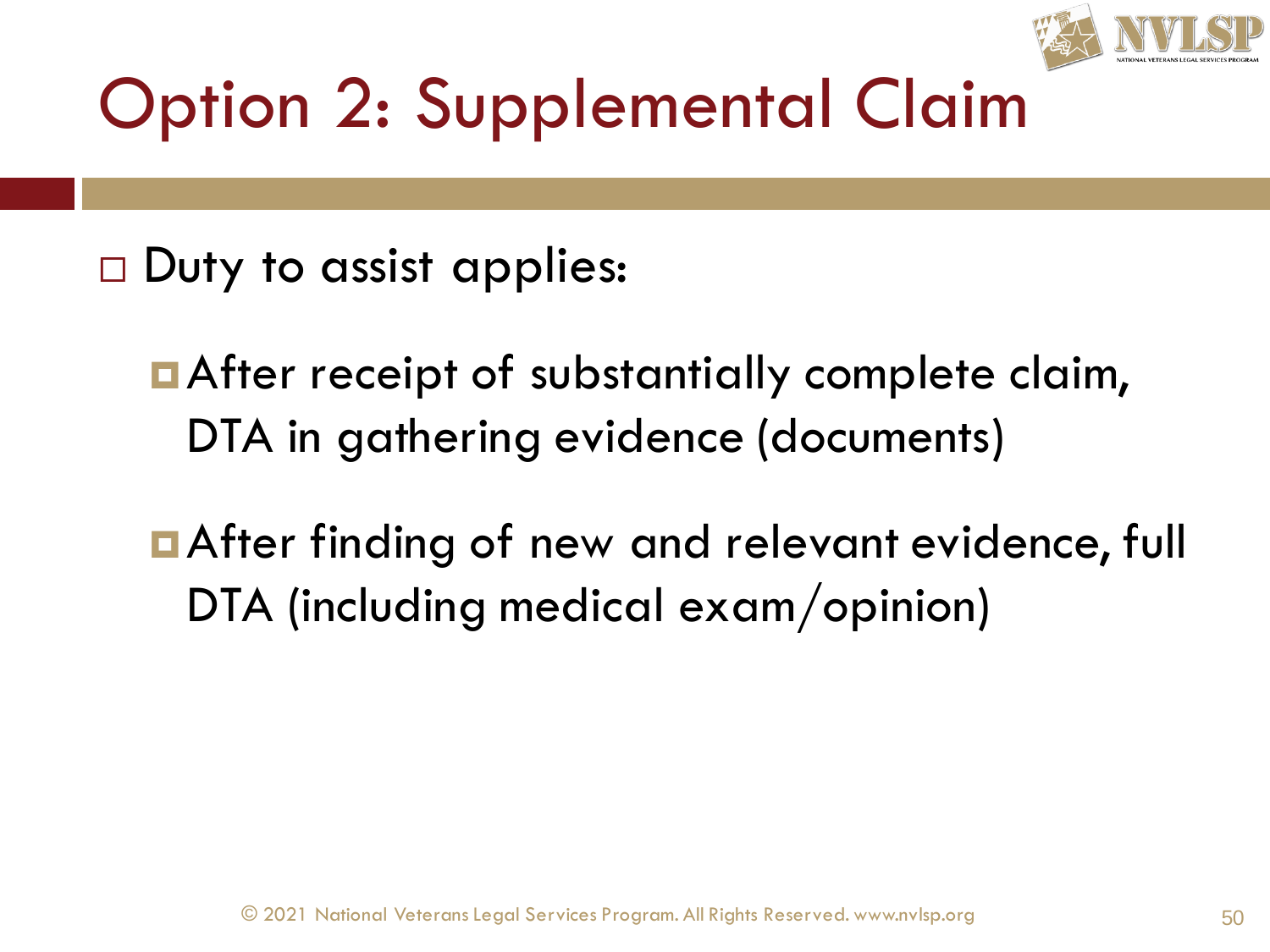

- $\square$  Effective date if granted:
	- $\blacksquare$ If filed w/in 1 year of denial: date denied claim was filed (usually)
	- $\blacksquare$ If filed more than 1 year after previous denial: date of supplemental claim
		- Remember, ITF can count as date of supplemental claim for Section 5104C(b) supplemental claim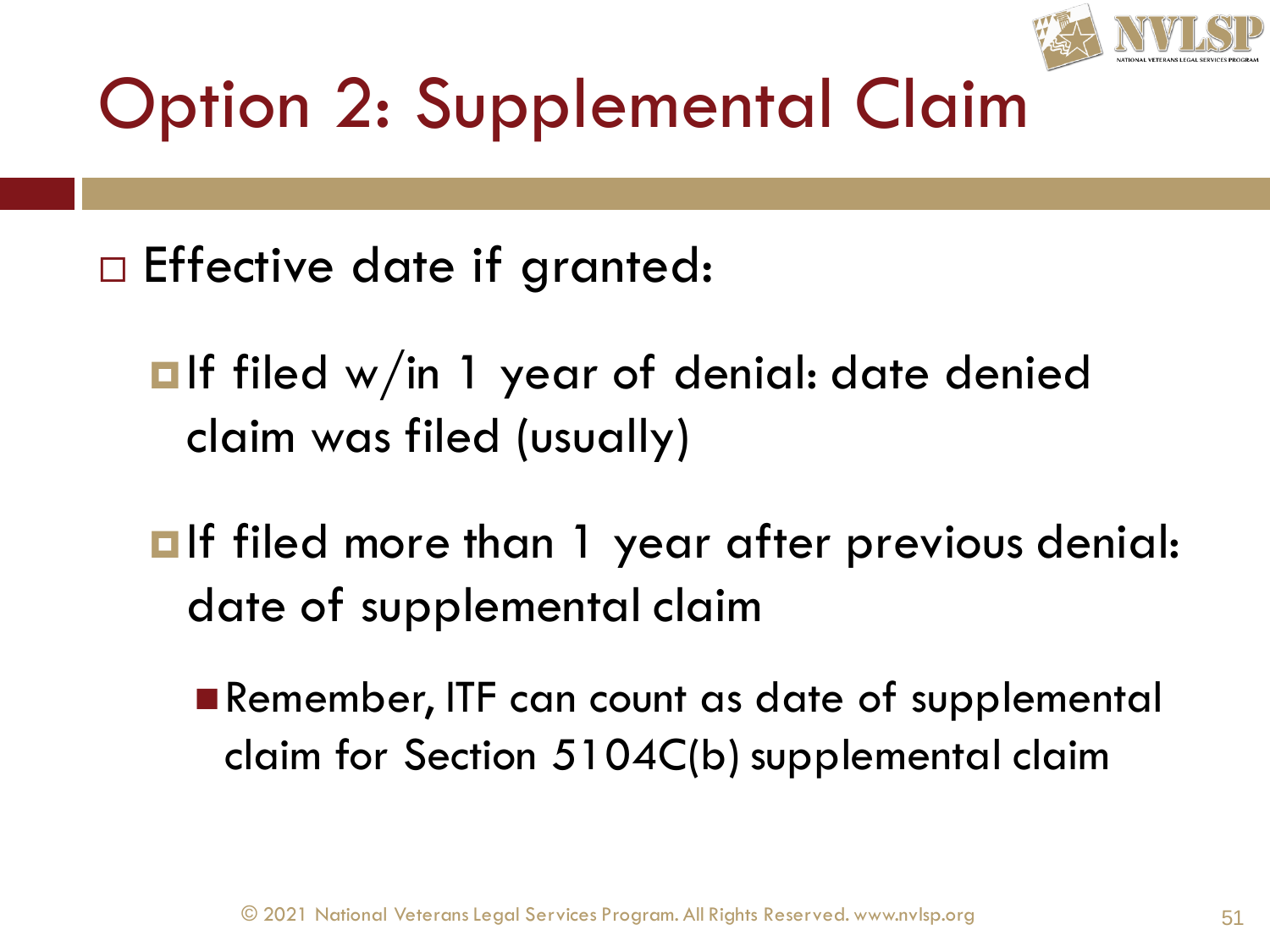

- $\Box$  If supplemental claim denied, to preserve date of claim as effective date for potential benefits, claimant has **1 year** to:
	- **Request HLR,**
	- **File another supplemental claim, or**
	- **D**Appeal to BVA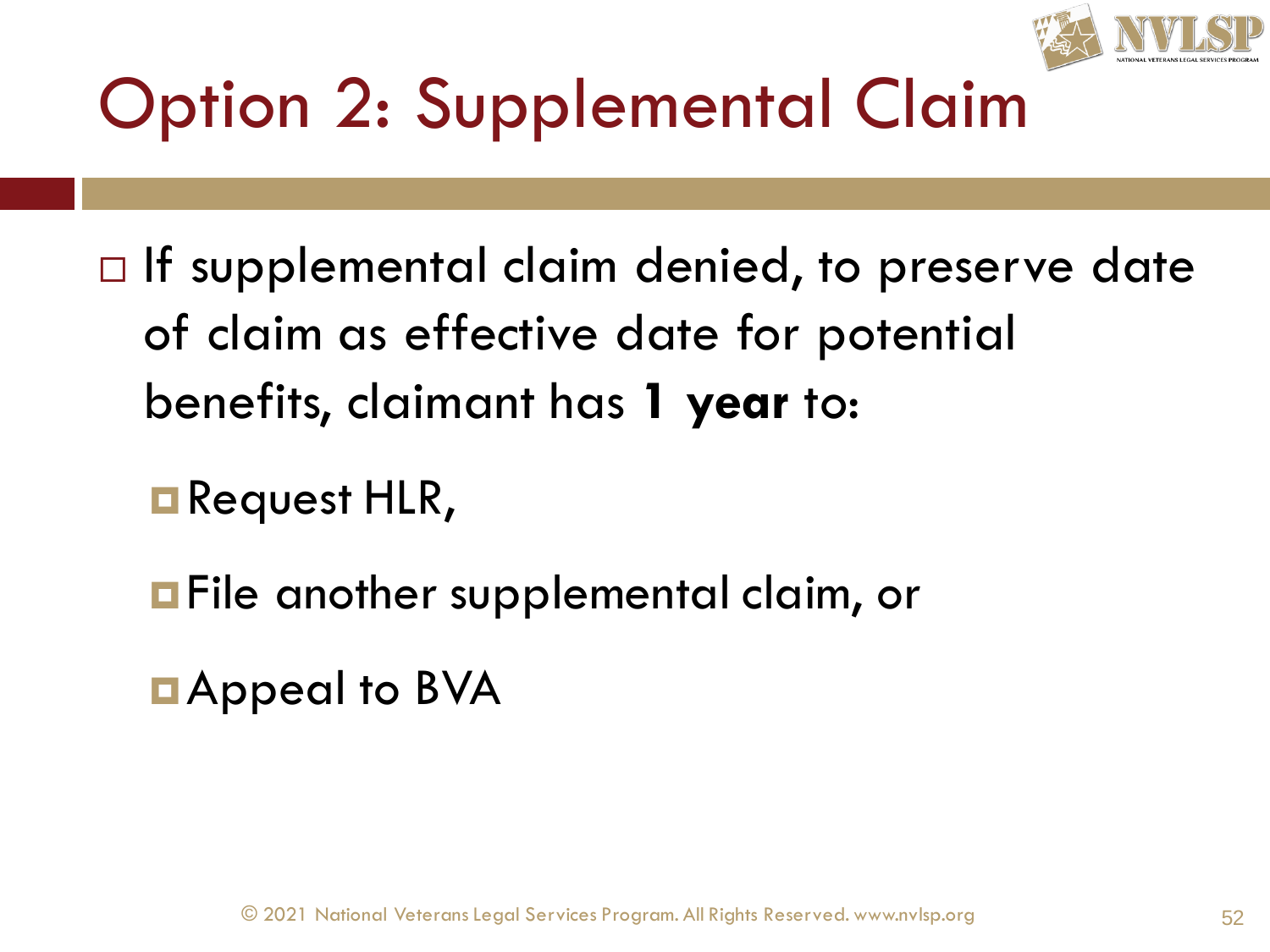

#### Pros:

- **O** Can submit new evidence
- **DTA** applies
- **<u>E</u>** Fast decision



 $\blacksquare$  108 days on avg (as of 9/30/2021)

Cons:

- **D** Must submit new and relevant evidence
- **L** Lowest level VA adjudicator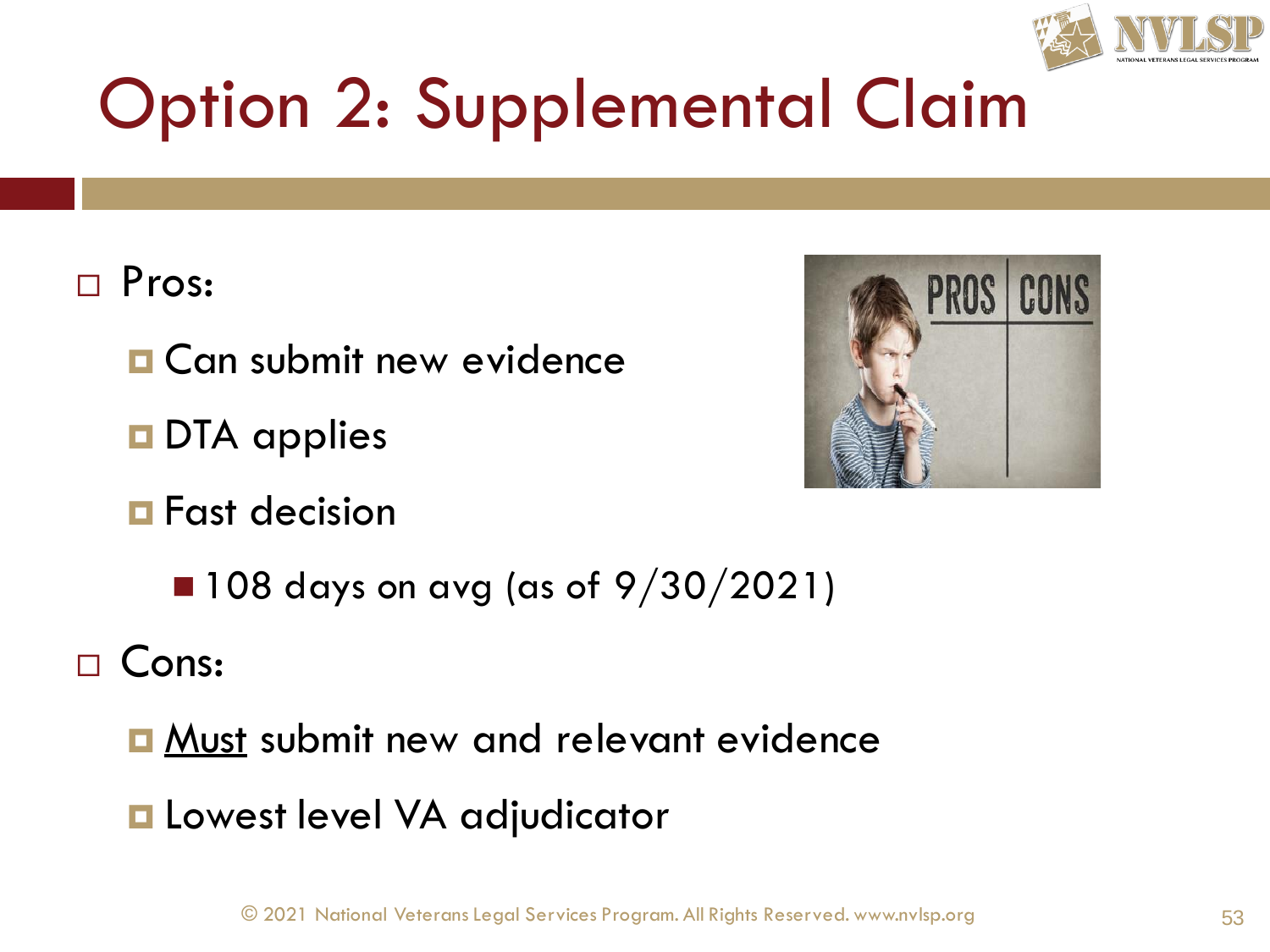

- □ When to choose supplemental claim:
	- **E** Additional evidence needed to grant claim
		- Vet can get on own
		- Vet can trigger duty to assist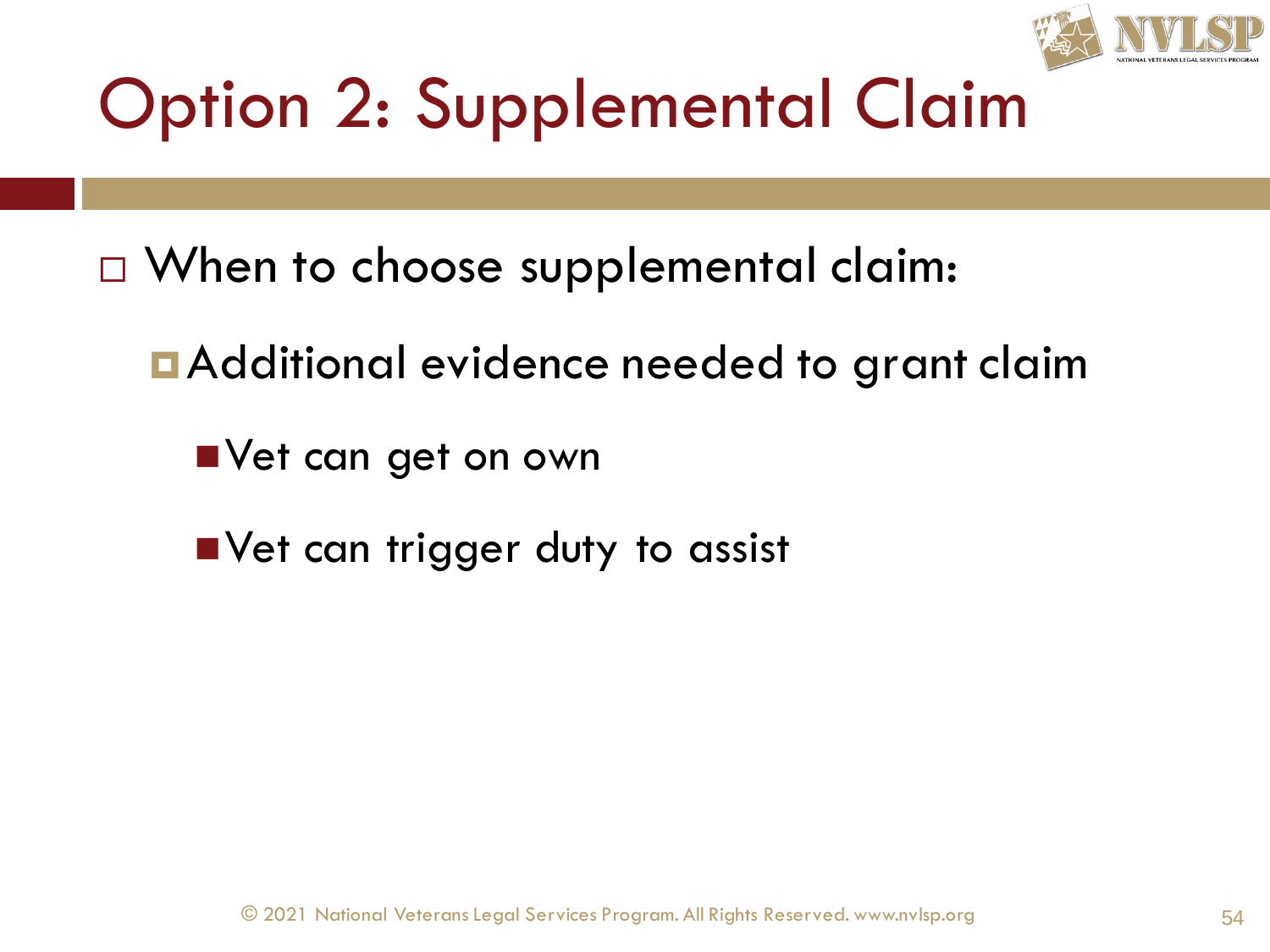

## APPEAL TO BVA

© 2021 National Veterans Legal Services Program. All Rights Reserved. www.nvlsp.org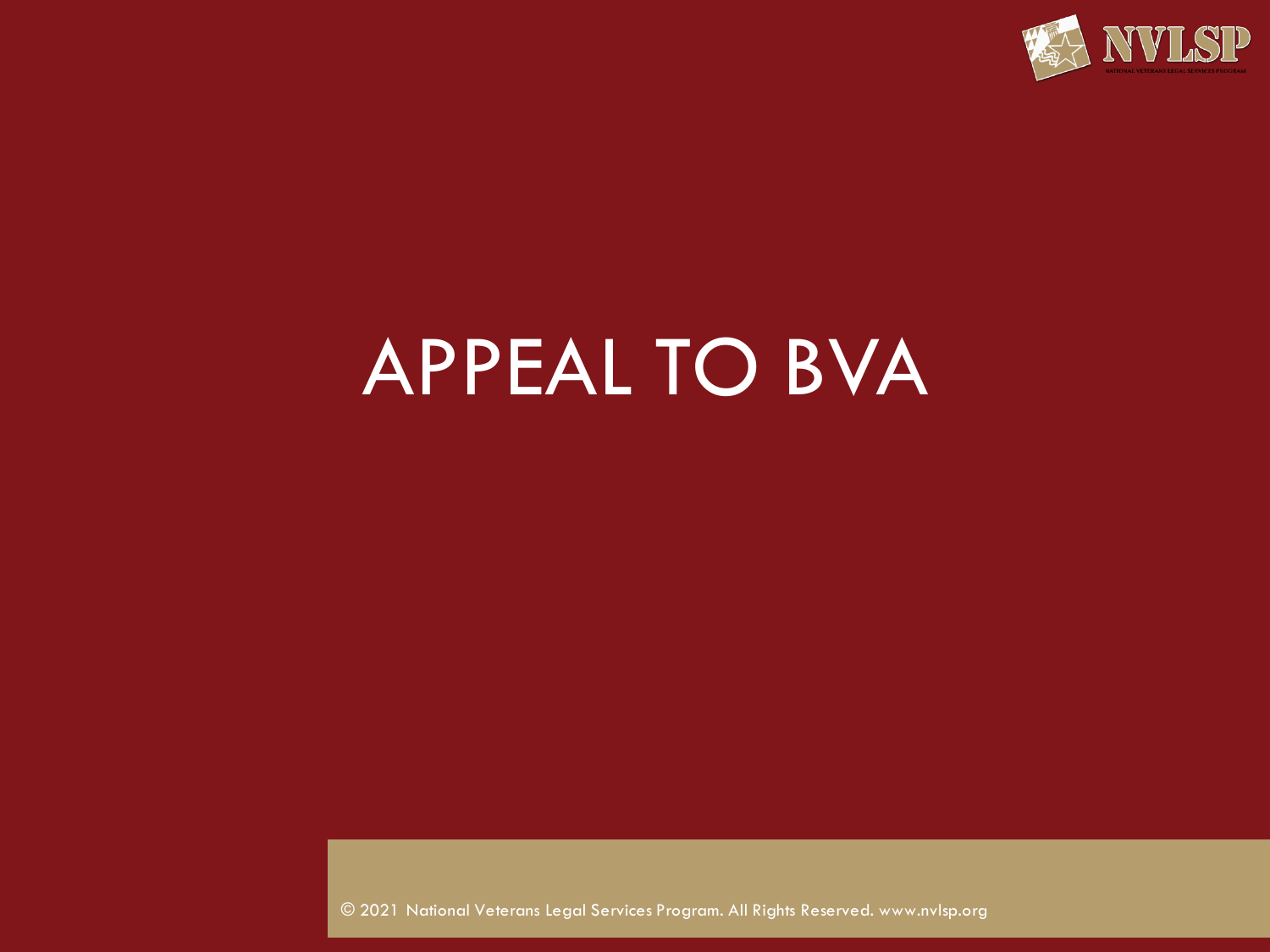

- BVA conducts de novo review
- □ 3 options / "lanes" at BVA:



- 1. HEARING: BVA hearing (can also submit new evidence)
- 2. EVIDENCE: Submit new evidence w/out BVA hearing
- 3. DIRECT: No hearing and no new evidence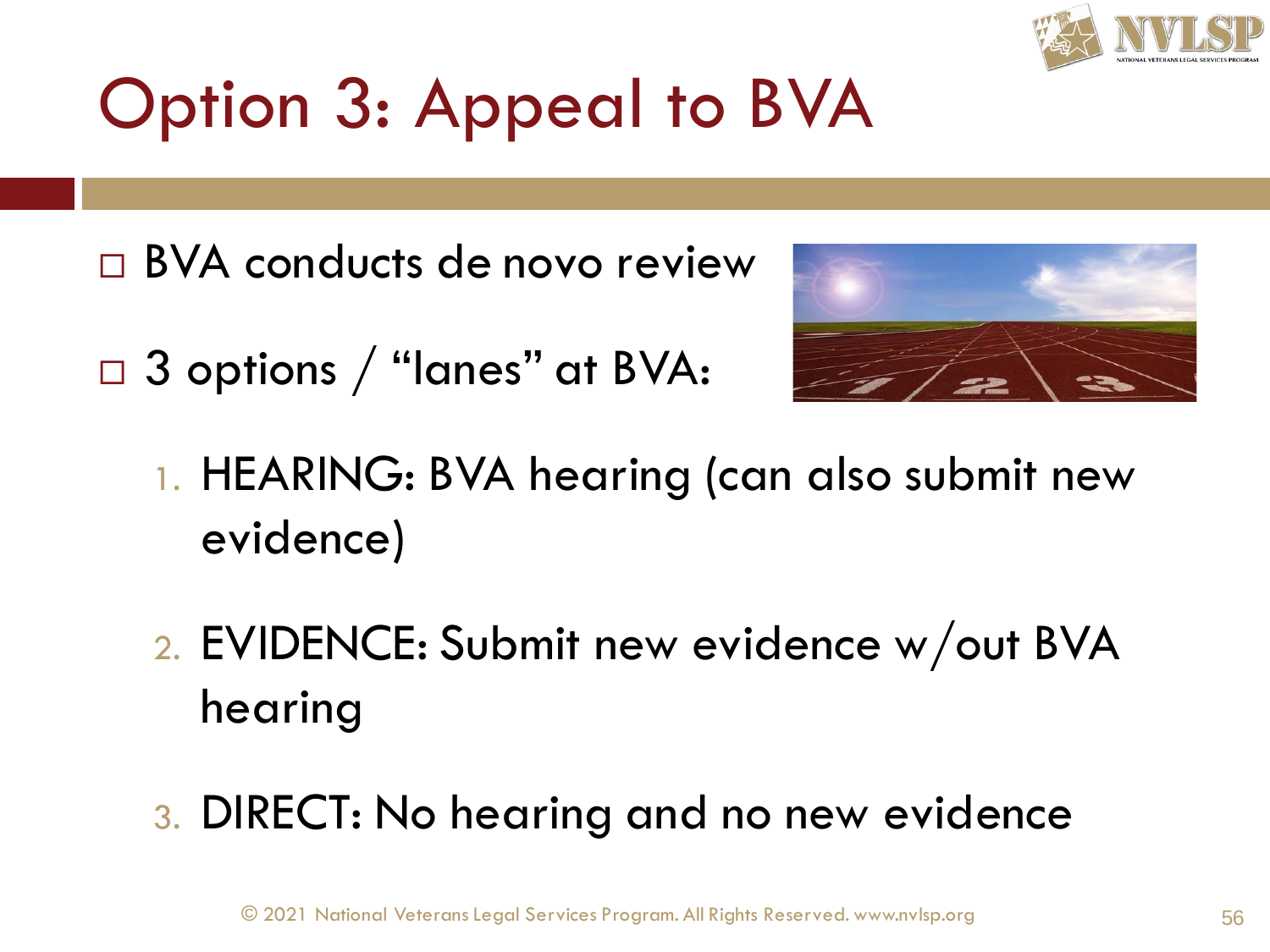

- VA Form 10182, Decision Review Request: Board Appeal (Notice of Disagreement)
	- **n** Must list the "specific determination" with which the claimant disagrees (construed liberally)
		- Issue
		- Date of decision
	- **D** Must elect lane for review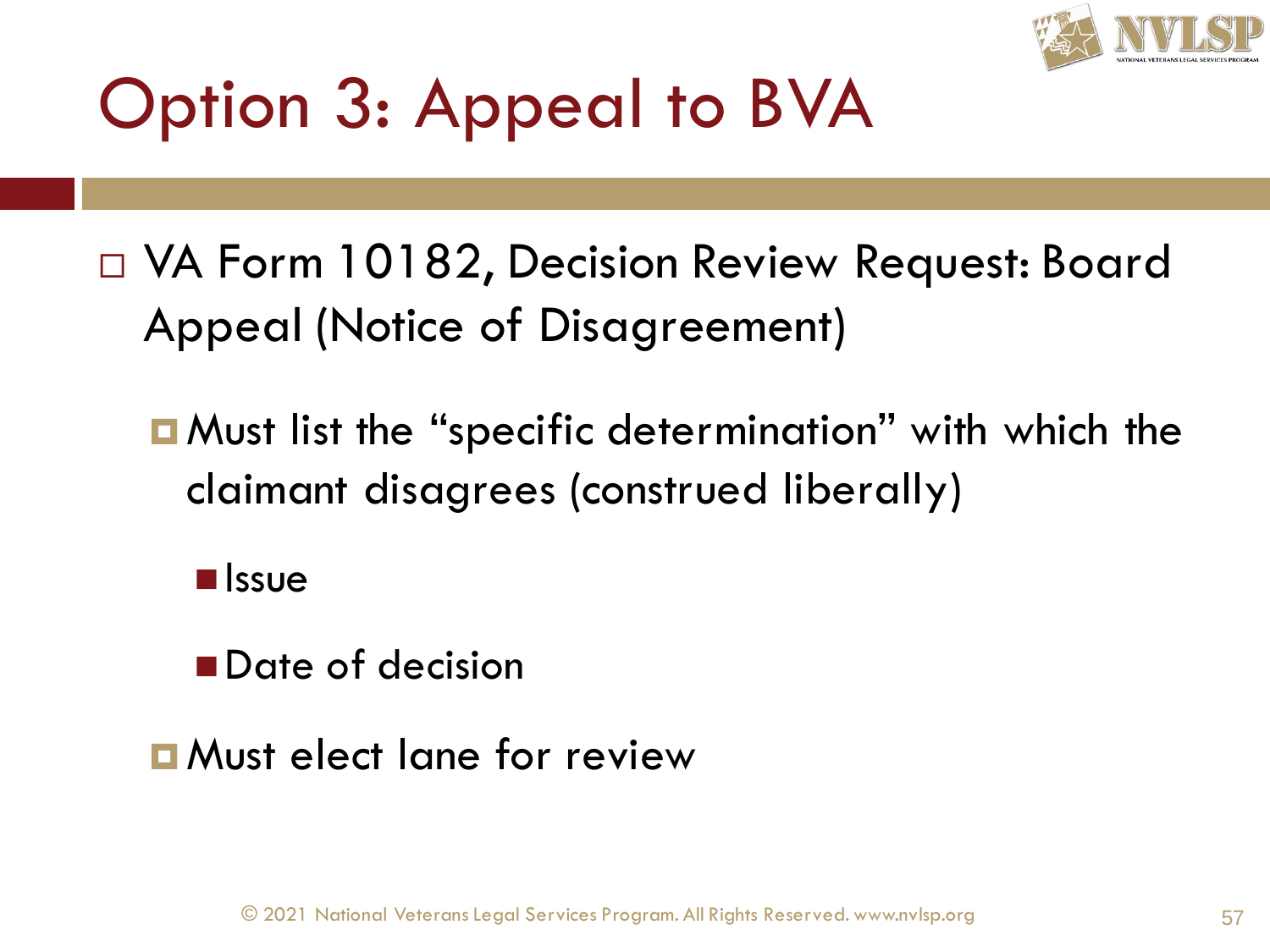

- VA Form 10182, Decision Review Request: Board Appeal (Notice of Disagreement) (cont.)
	- **O** Can choose different lanes for different issues
		- Submit different NODs, or
		- Attach page to NOD with explanation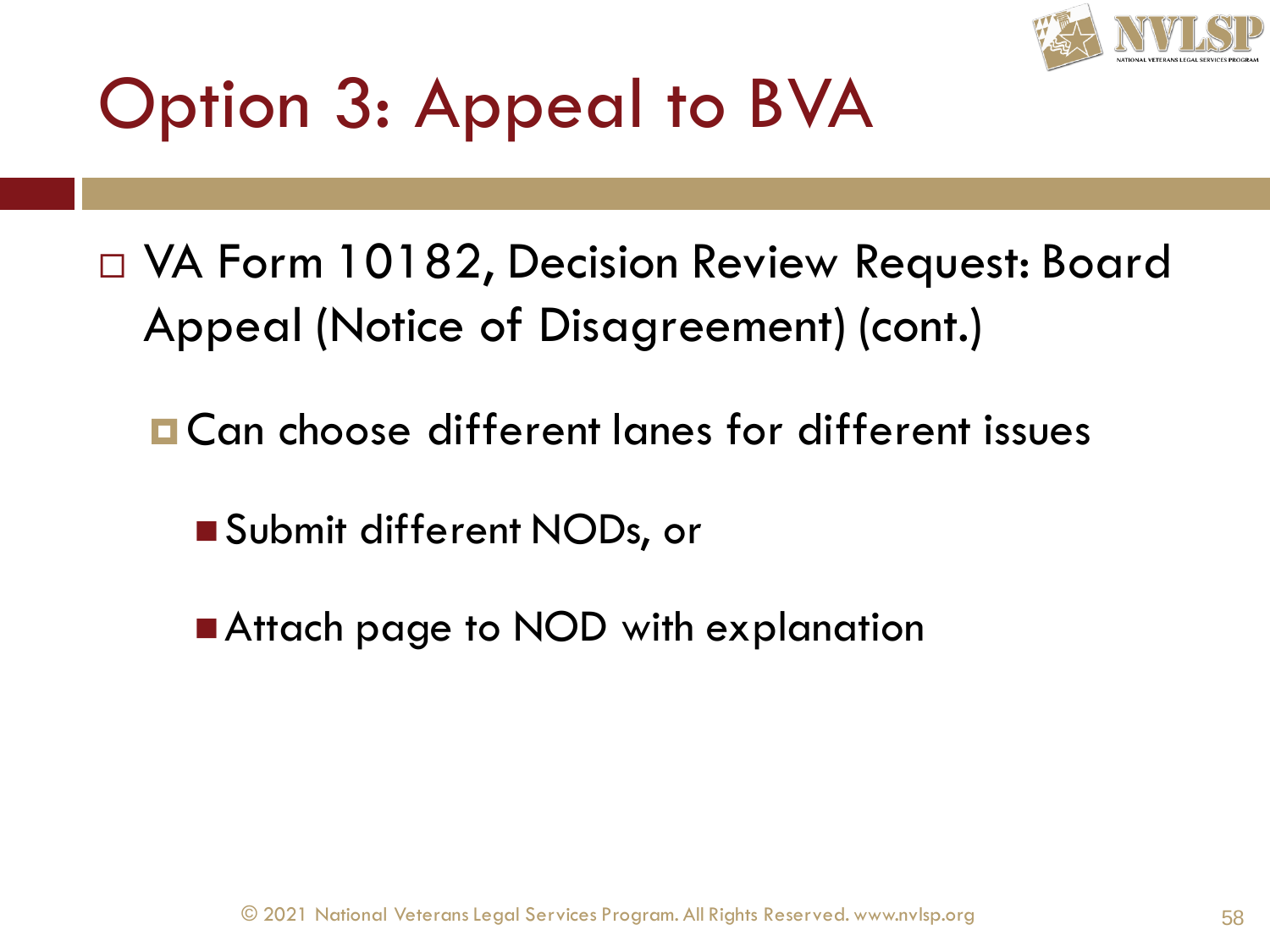

 Filing deadline: **1 year** from date of RO or HLR decision

- $\Box$  Must file with BVA
	- $\Box$  Fax: 844-678-8979

 Mail: Board of Veterans' Appeals PO Box 27063 Washington, DC 20038

❑ Upload: VA's Centralized Mail Portal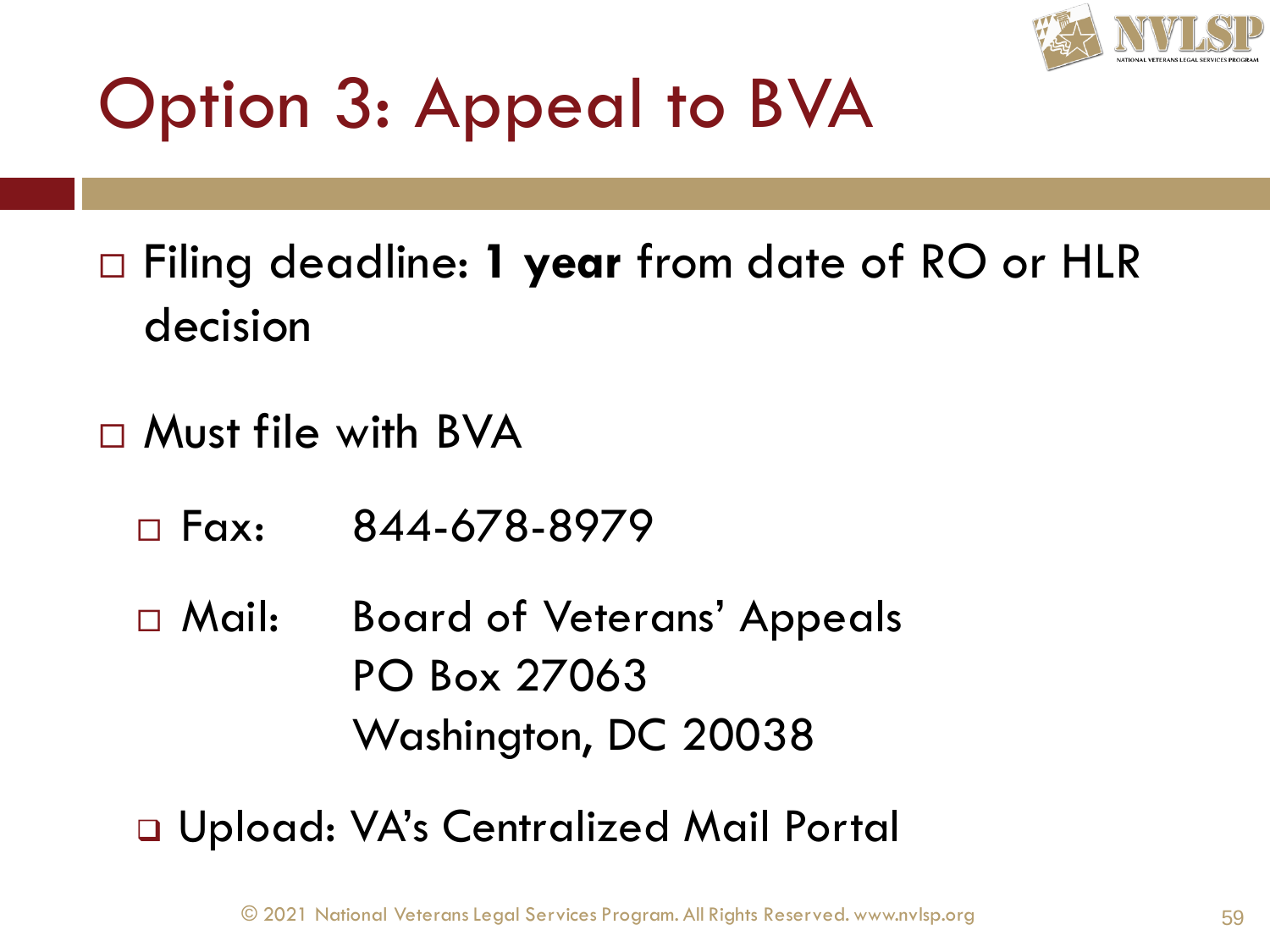

BVA will handle unclear or deficient NODs

- □ Will notify claimant and request clarification
- $\Box$  Claimant must respond w/in 1 year of decision on appeal or 60 days of request
	- □ If not, form will NOT be considered an NOD
	- □ If clarification provided, NOD will be considered filed on date of clarification, which will also be docket date (and start 90 day clock for submitting evidence if "evidence" lane chosen)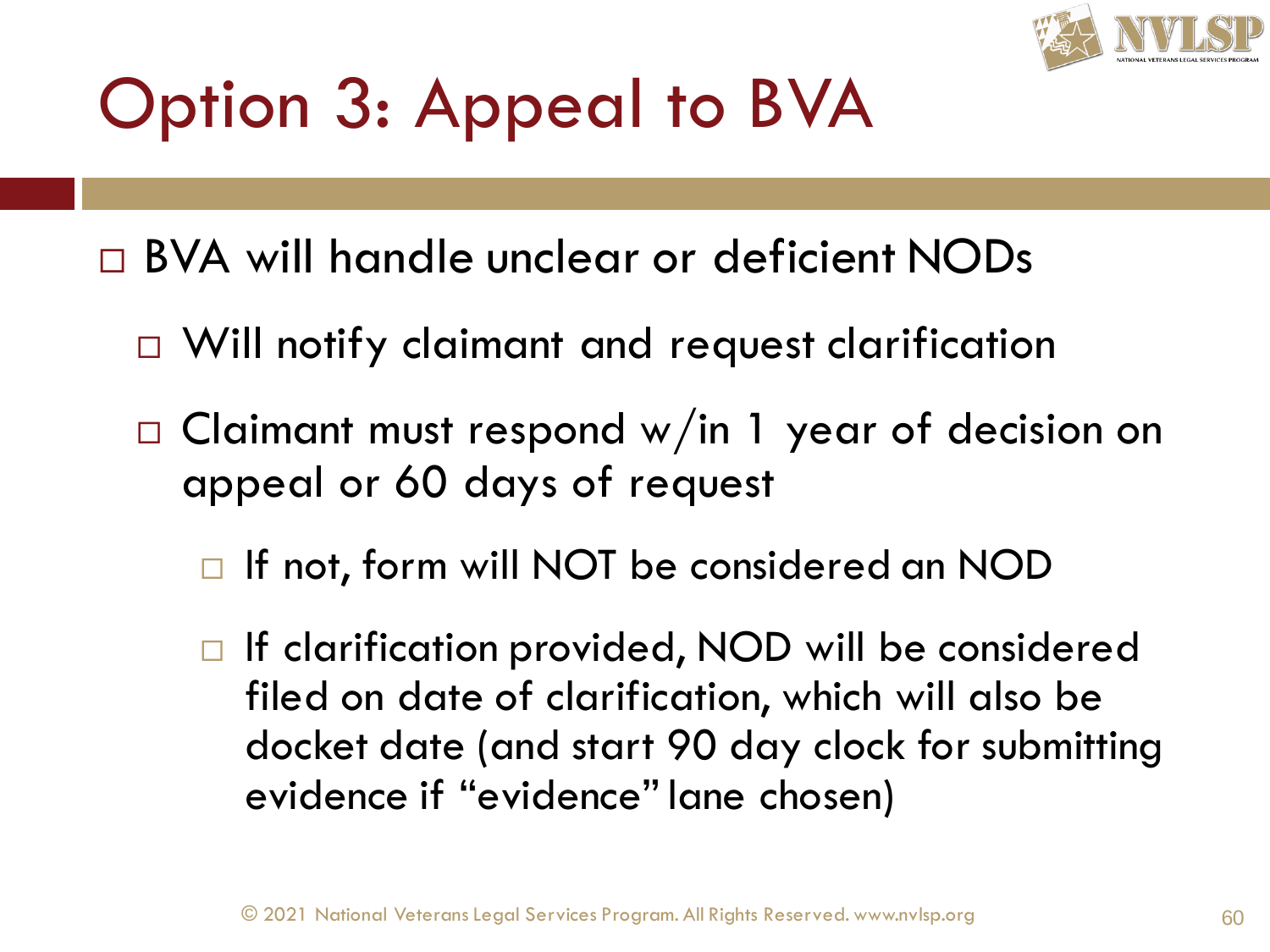

- No limitation on when written *argument* can be submitted to BVA in any lane
	- **<u>n</u> Any time between NOD and BVA decision**
- **Evidence** submission rules differ in each lane
- **Decision** times differ in each lane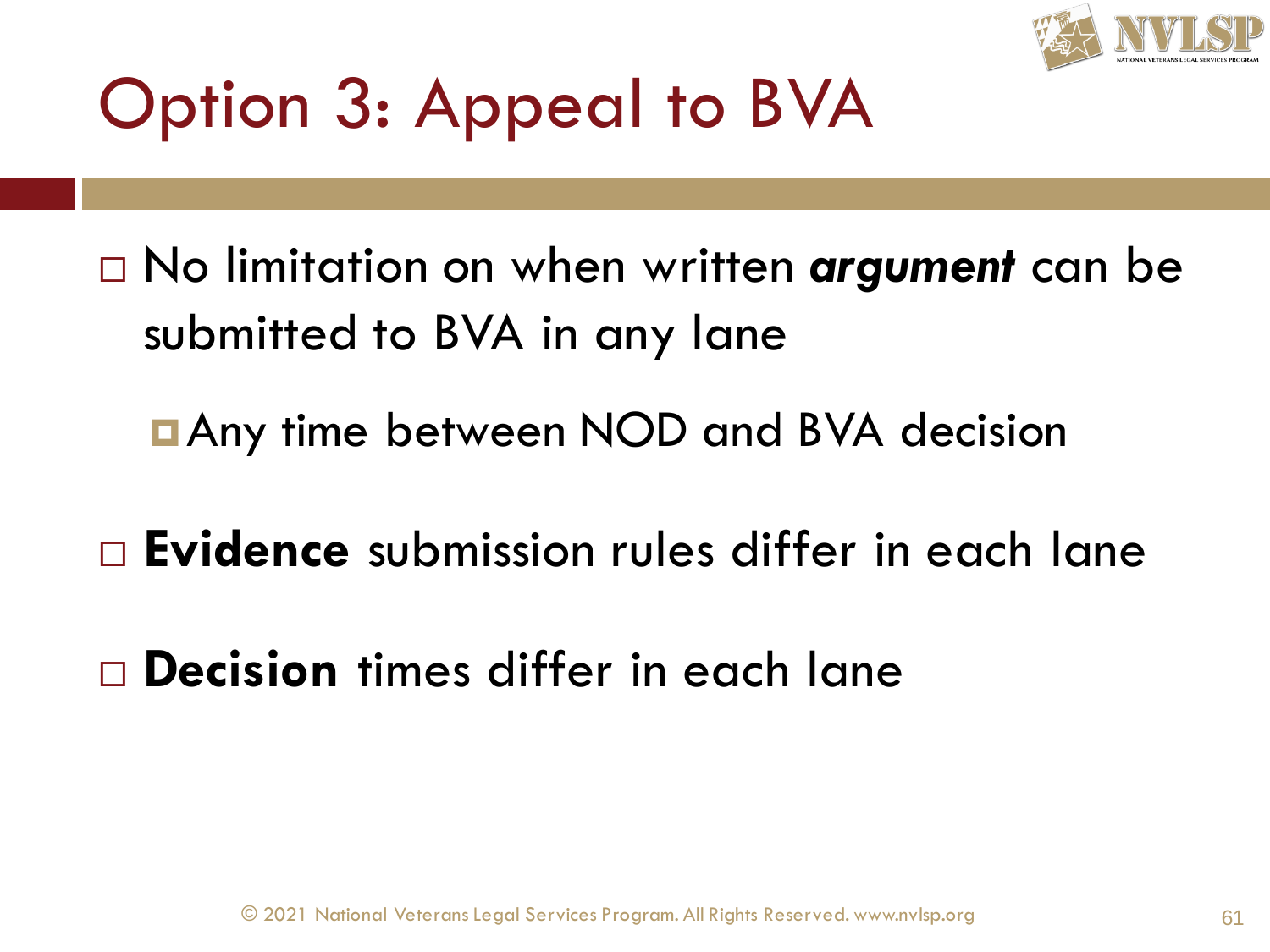

- □ BVA will base decision on only evidence of record at time of AOJ decision
	- **No evidence rcvd by VA after date of prior** decision will be considered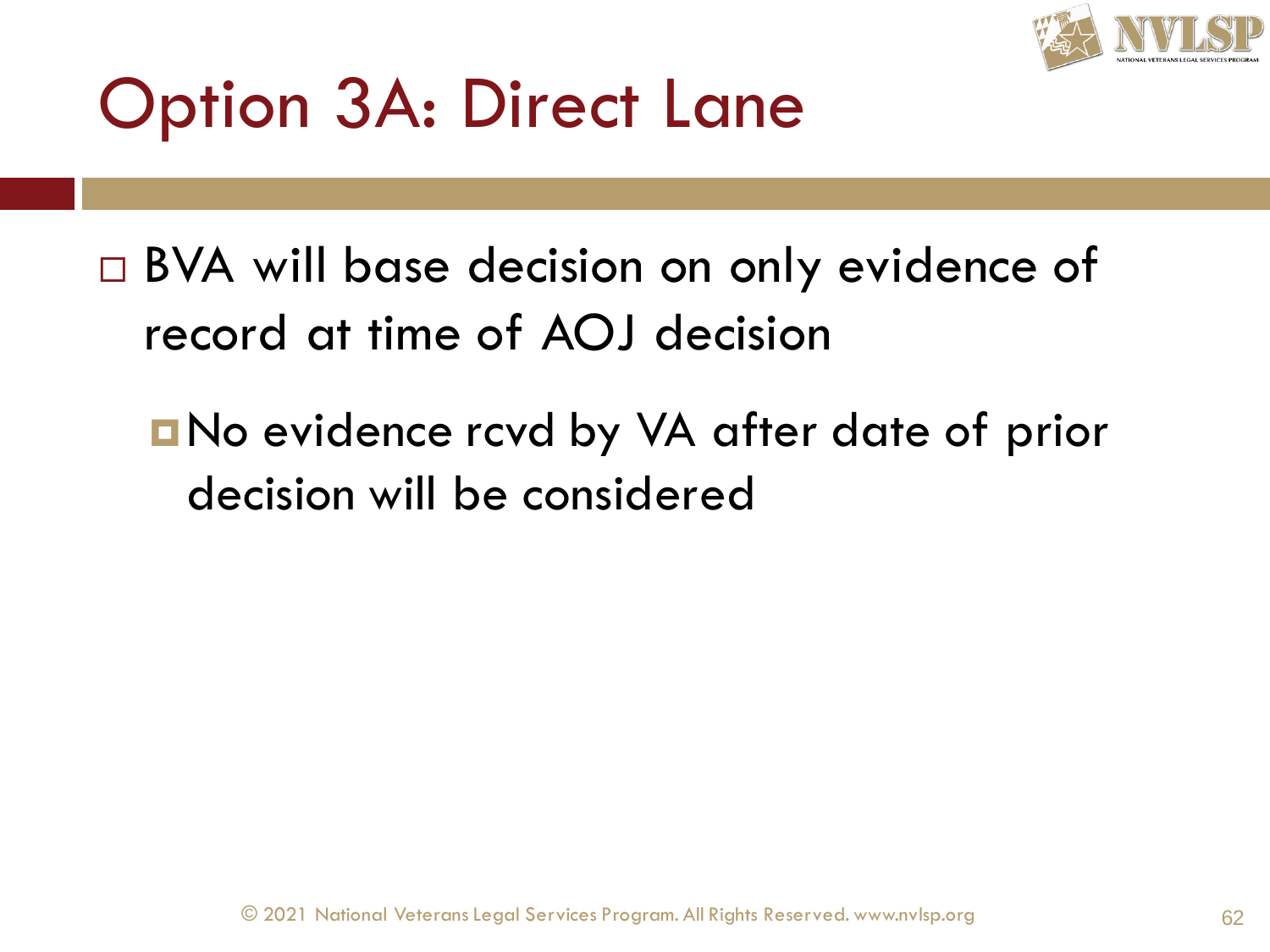

- □ Choice of direct review lane prevents Vet from submitting new evidence to BVA at later stage, if:
	- **BVA** issues unfavorable decision
	- **D** Vet appeals to CAVC
	- **□ CAVC** remands issue to BVA, via decision or JMR
- □ On remand, case returns to same BVA lane, with same evidence submission rules
- $\Box$  Claimant does not have the right, as in Legacy cases, to submit new evidence to BVA after CAVC remand

*Andrews v. McDonough*, 34 Vet. App. 151 (2021)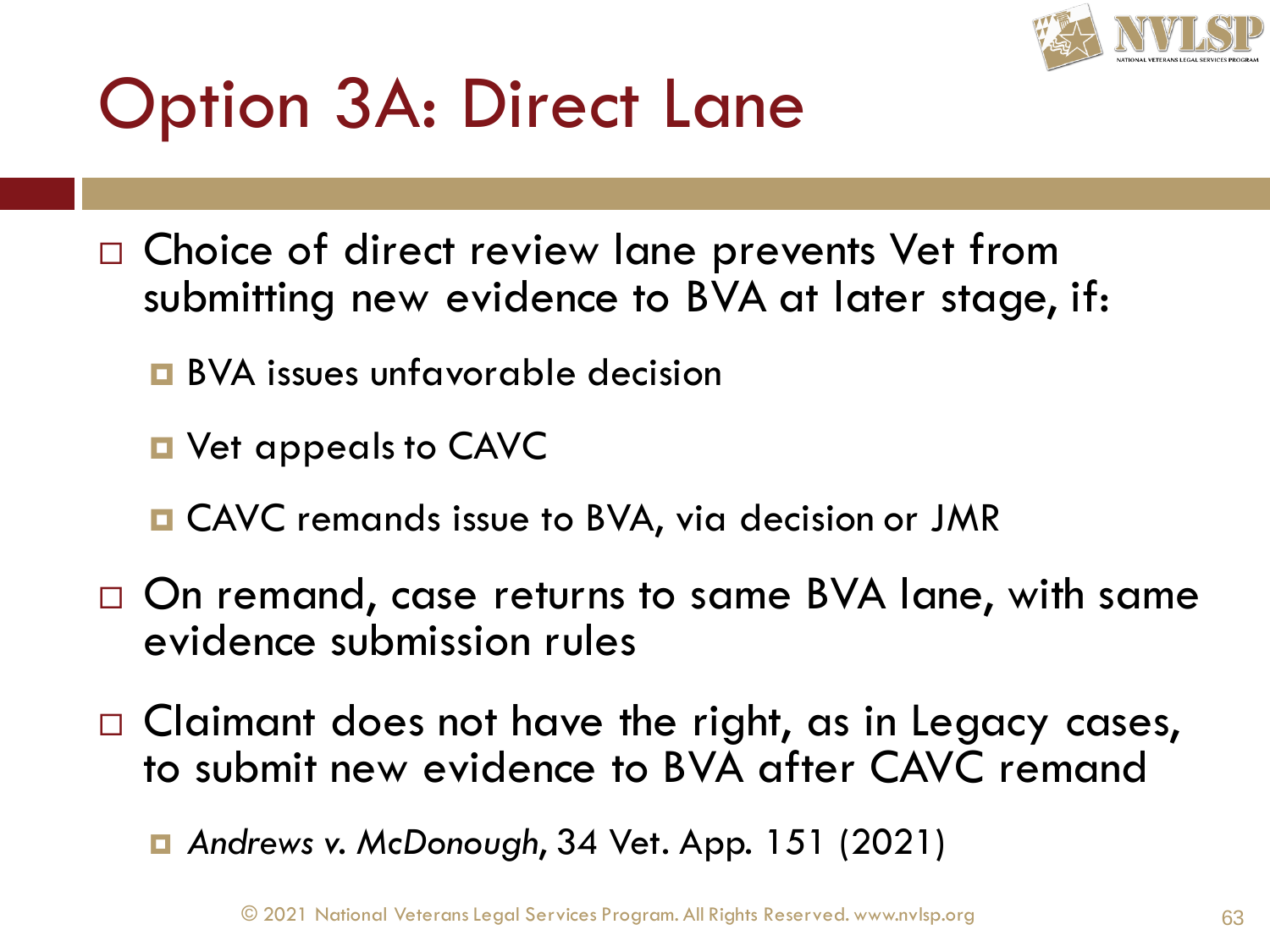

#### Pros:

■ Most experienced VA adjudicator

■ Relatively quick decision – 1 year goal

 $\blacksquare$  241 days to complete from intake on avg (8/2021)

**Quickest route to CAVC** 

#### □ Cons:

- **D** Can't submit evidence
	- Even if case appealed to CAVC and back at BVA on remand

#### **O** Can't have hearing

© 2021 National Veterans Legal Services Program. All Rights Reserved. www.nvlsp.org 64

| Pros | Cons |
|------|------|
|      |      |
|      |      |
|      |      |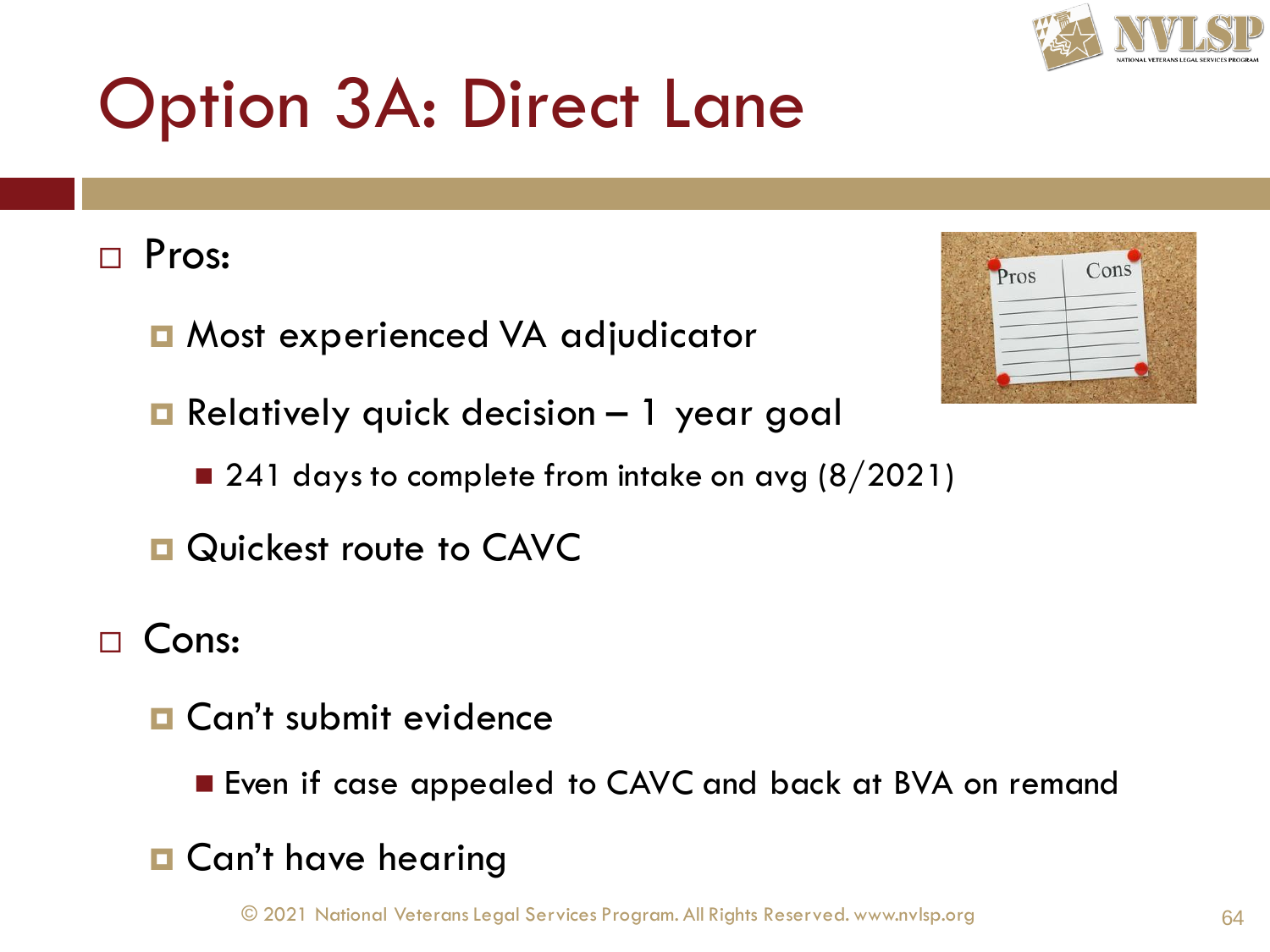

- When to choose
	- More likely to get favorable decision than at RO
		- Complicated facts/law
	- **□ RO** erred
	- **Exidence of record supports award**
	- **D** Want quick BVA decision
	- **D** Not concerned about need to submit new evidence to BVA following possible appeal to CAVC and CAVC remand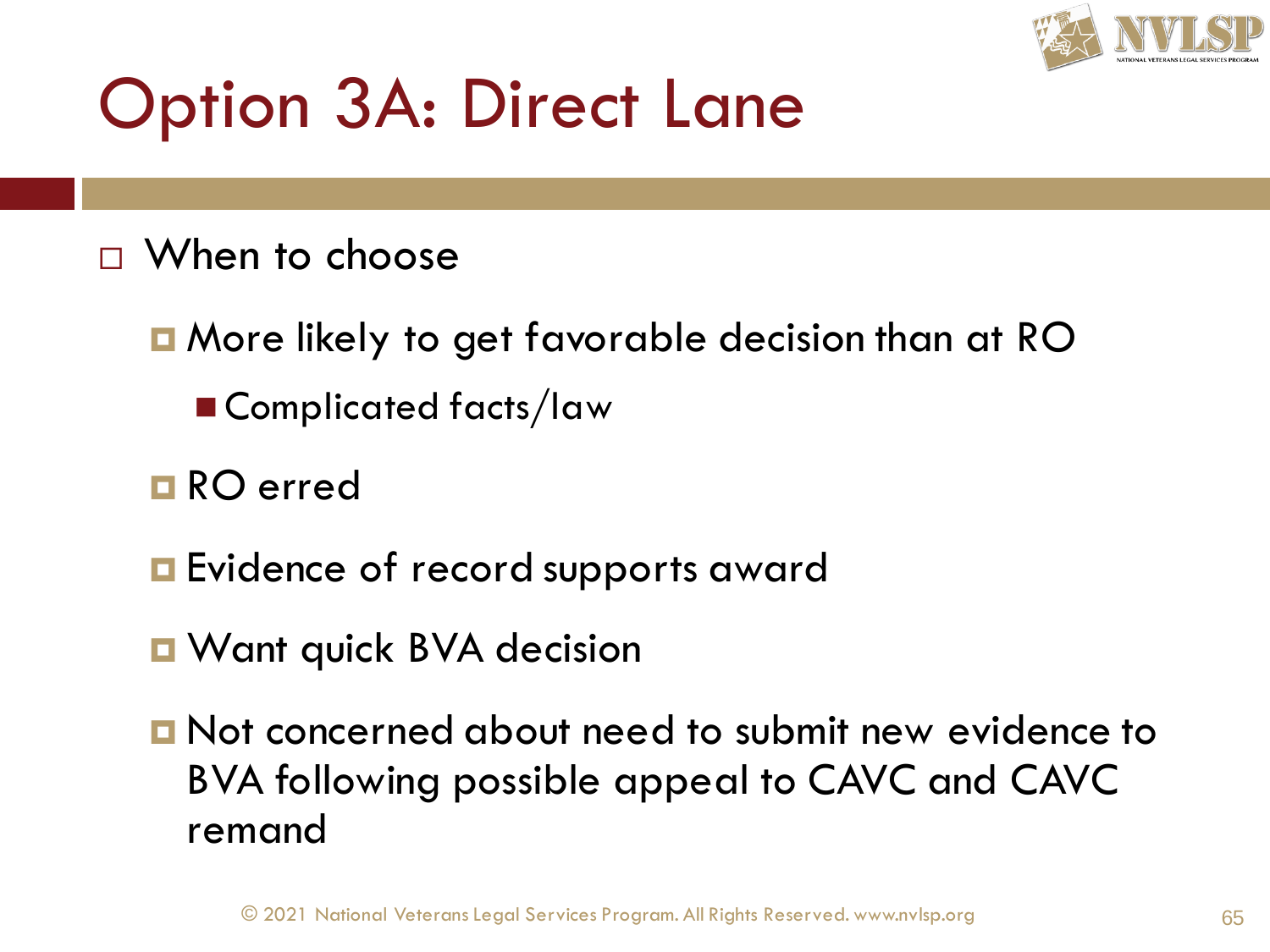

#### Option 3B: Evidence Lane

- Claimants can submit evidence:
	- With NOD; and/or
	- W/in 90 days following BVA's receipt of NOD
- □ BVA will also consider evidence of record at time of decision on appeal
- □ BVA will NOT consider evidence rcvd at other times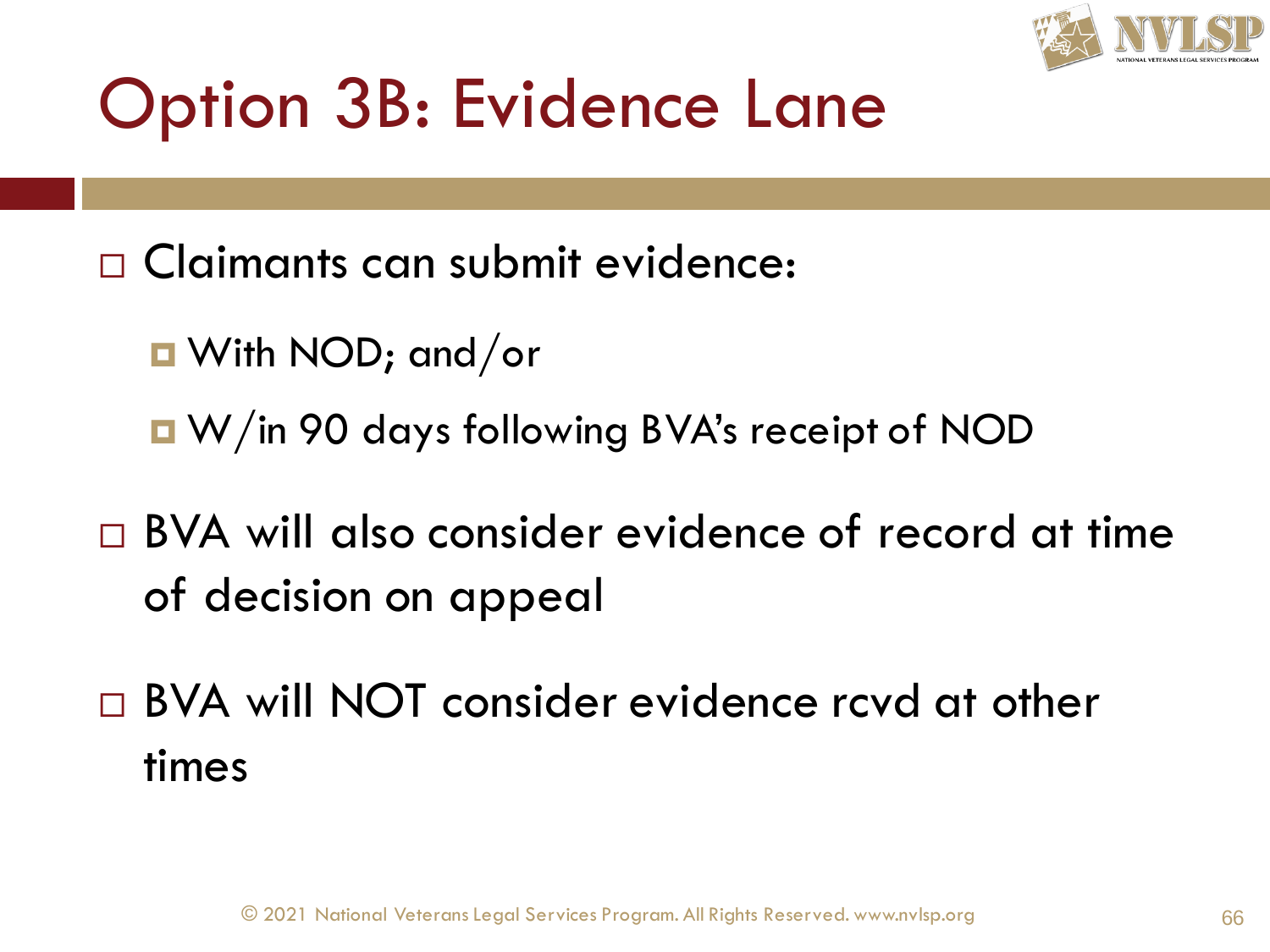

#### Option 3B: Evidence Lane

#### Pros:

- Most experienced VA adjudicator
- **D** Can submit new evidence
- **□** Second quickest route to CAVC

Cons:

PROS

- **O** Cannot have hearing
- **□ Only 90 days from NOD to submit new evidence**
- □ 2<sup>nd</sup> slowest AMA option & lower priority than legacy
	- 264 days to complete from intake on avg  $(8/2021)$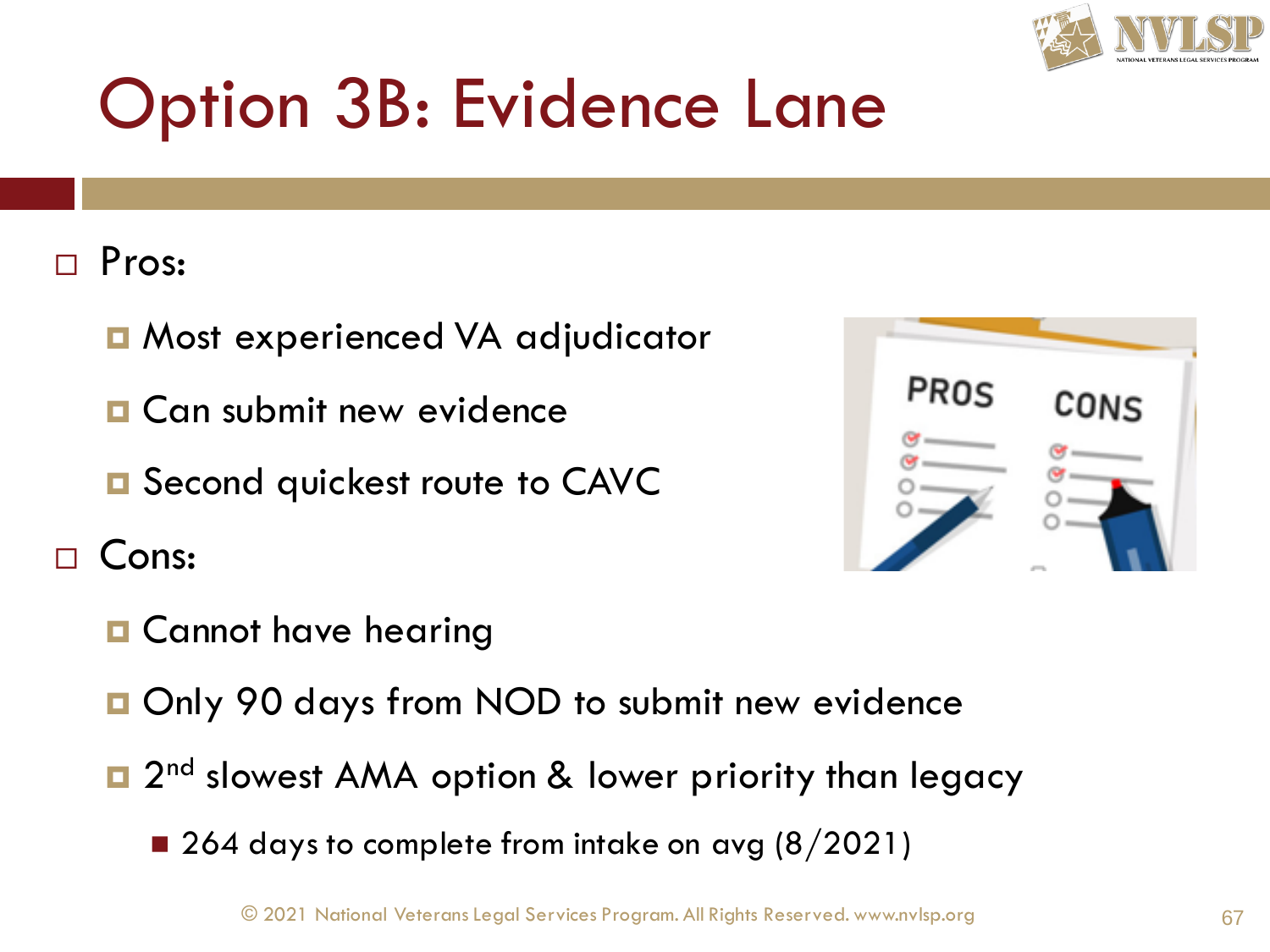

#### Option 3B: Evidence Lane

- □ When to choose:
	- **E** More likely to get favorable decision than at RO ■ Complicated facts/law
	- Additional evidence will increase chance of success
	- **D** Can get evidence w/in 90 days of filing NOD
	- **Thing** Timely decision not important to claimant
		- Unless appellant qualifies for AOD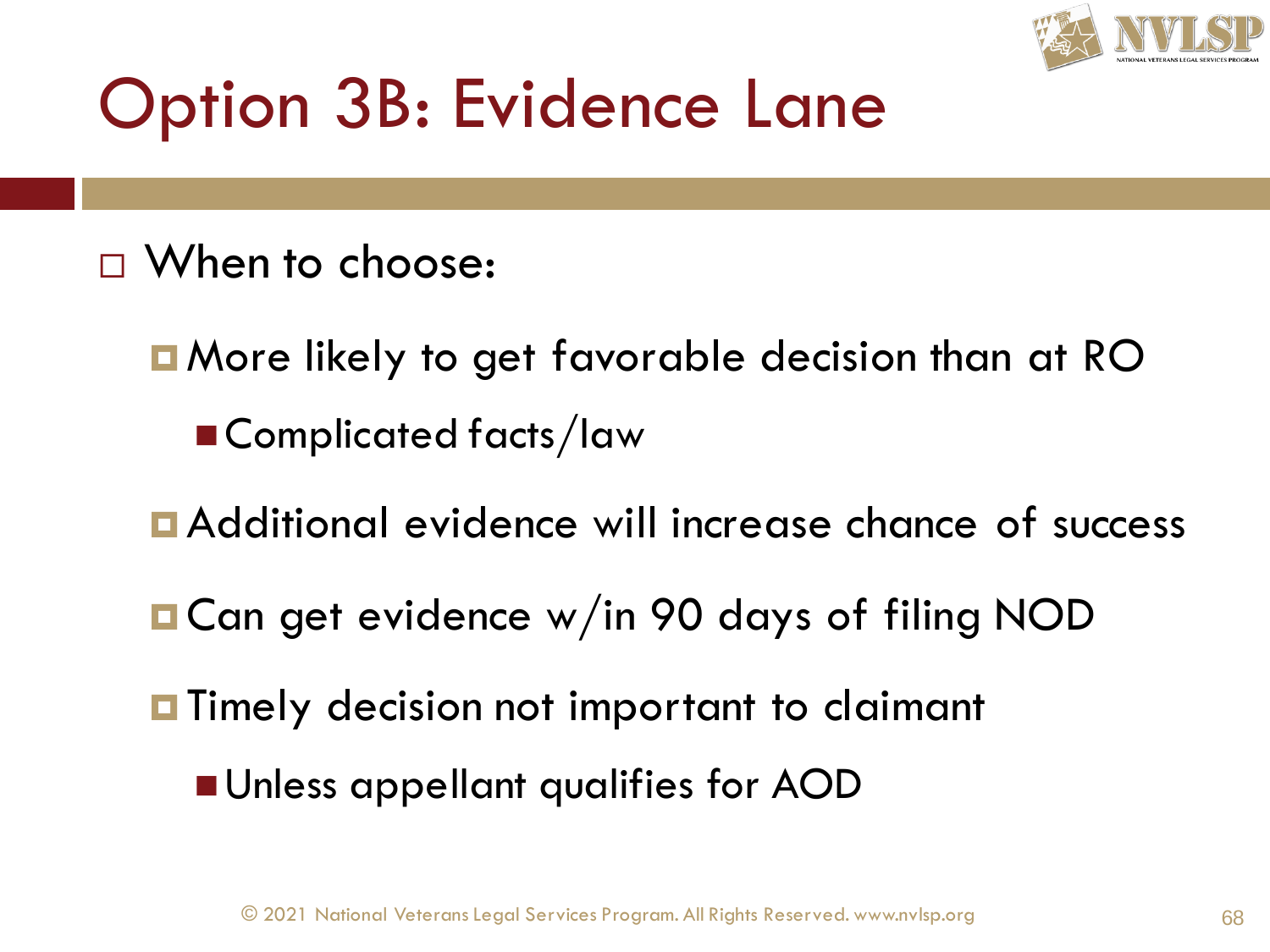

- □ Hearings conducted
	- 1. At BVA's office in D.C., or
	- 2. By videoconference
	- 3. Virtual
- □ BVA makes initial determination of type of hearing between first two options, but shall grant request for other type
- □ No Travel Board hearings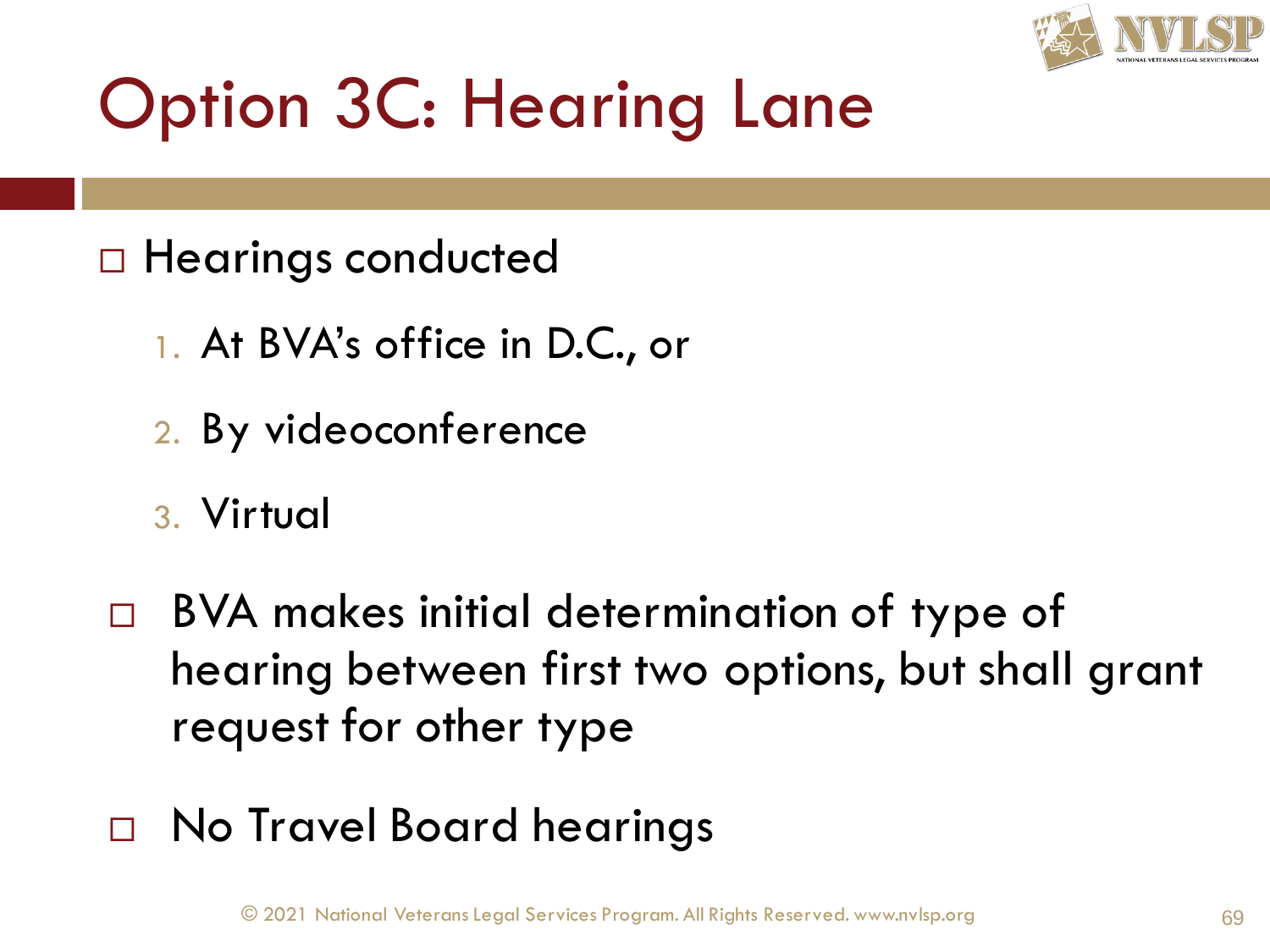

- □ More info on hearings:
	- **E** At least 30 days notice of hearing date
	- Can reschedule up to 2 weeks prior with good cause
	- **O** Generally limited to 30 minutes
	- VLJ conducting hearing not likely same VLJ that will make decision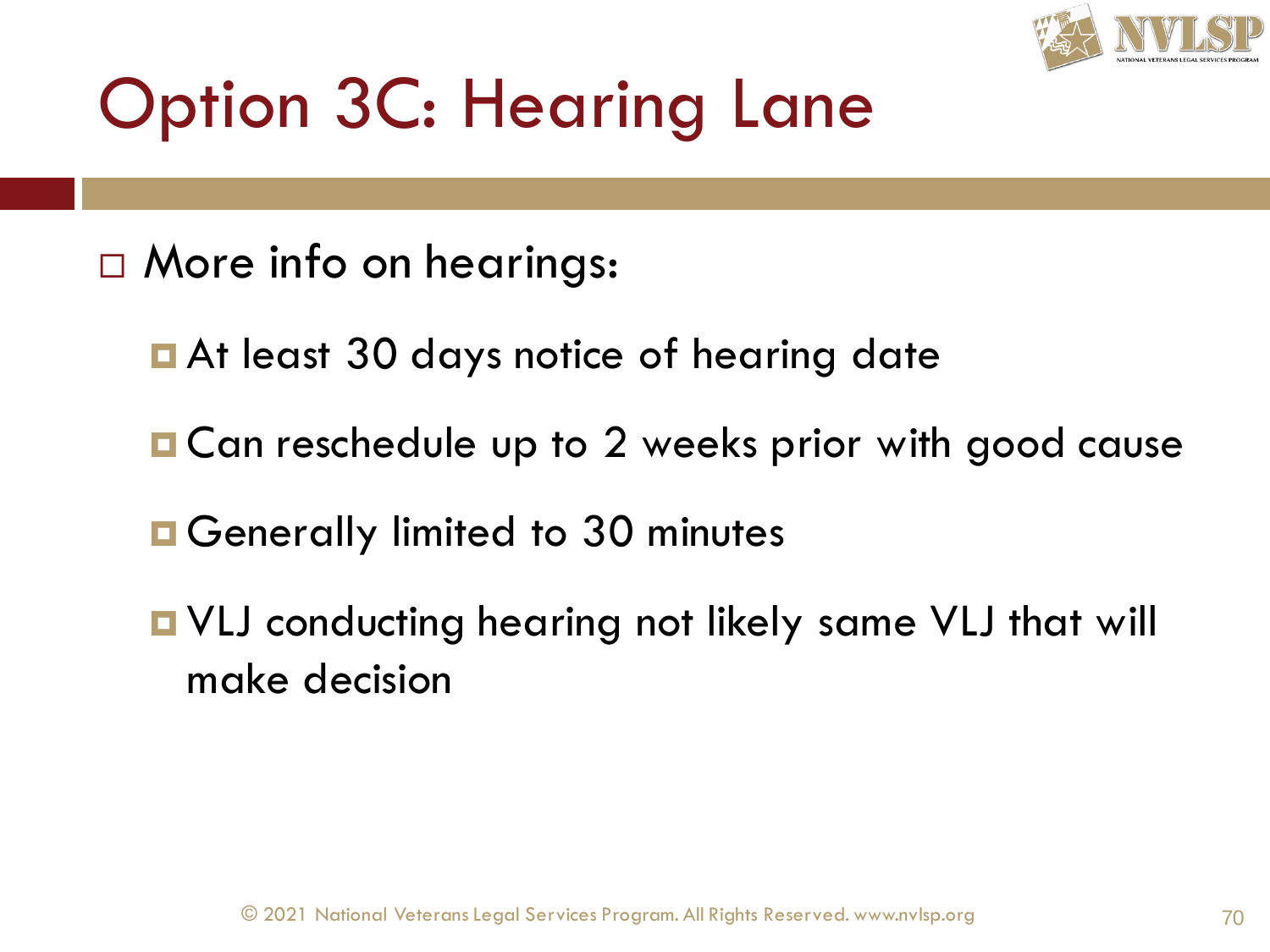

- Claimants can submit evidence:
	- **D** At hearing
	- W/in 90 days following scheduled hearing (even if claimant does not appear)
	- W/in 90 days of request to withdraw hearing
- BVA will also consider evidence of record at time of decision on appeal
- □ BVA will NOT consider evidence rcvd at other times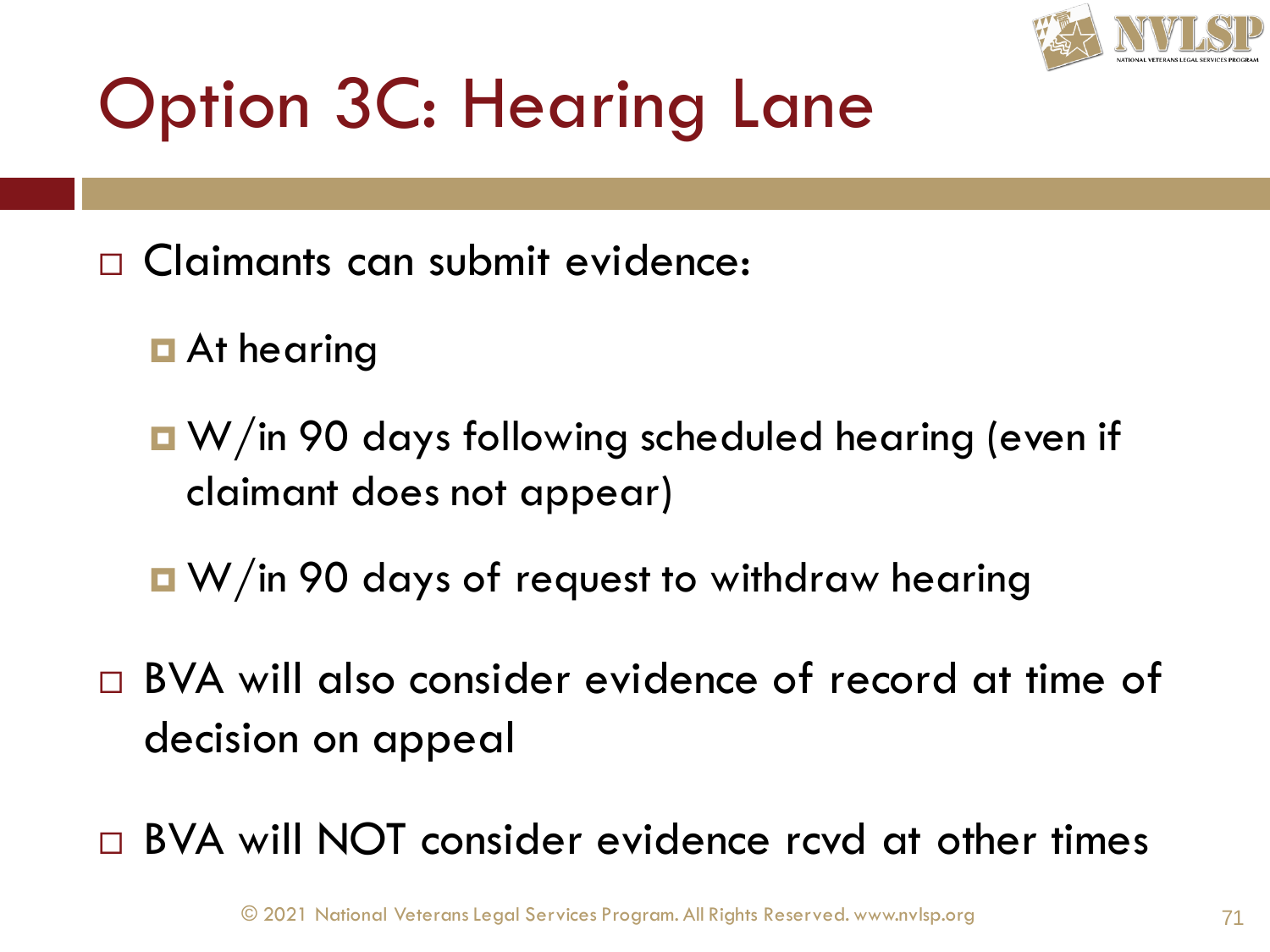

#### □ Pros:

- Most experienced VA adjudicator
- **Long time to develop needed evidence**
- **Opportunity to submit testimony**
- □ Cons:
	- **L** Longest wait for decision and long wait for hearing
		- $\blacksquare$  457 days to complete from intake on avg (8/2021)
		- $\blacksquare$  34K legacy & 54K AMA hearings pending (9/12/2021)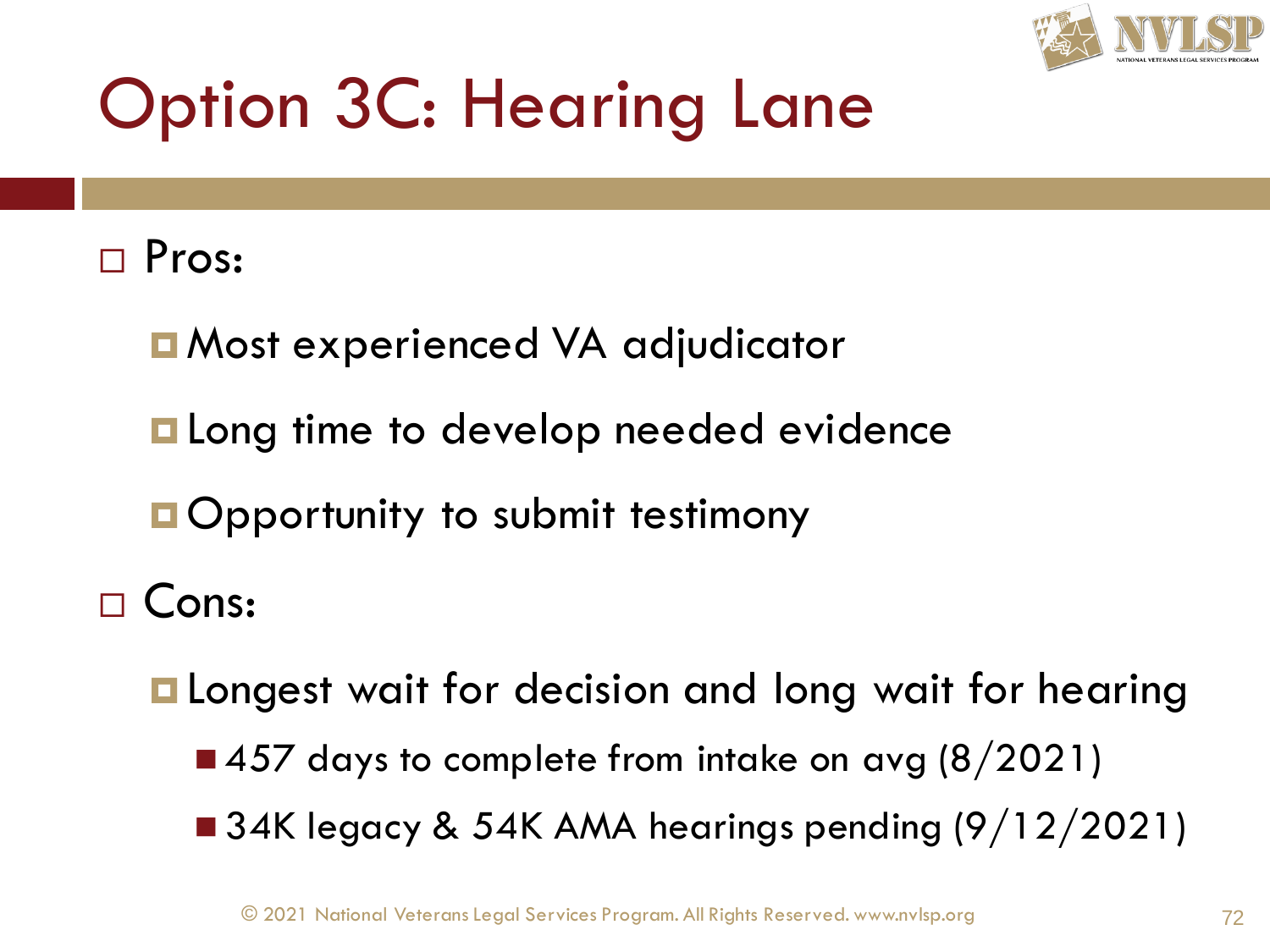

## Option 3C: Hearing Lane

- When to choose:
	- **n** More likely to get favorable decision than at RO
		- Complicated facts/law
	- Opportunity to testify before VLJ important to claimant
		- Compelling / credible testimony could sway decision
	- Can't get needed evidence w/in 90 days of filing NOD
	- **T** Timely decision not important to claimant
		- Unless appellant qualifies for AOD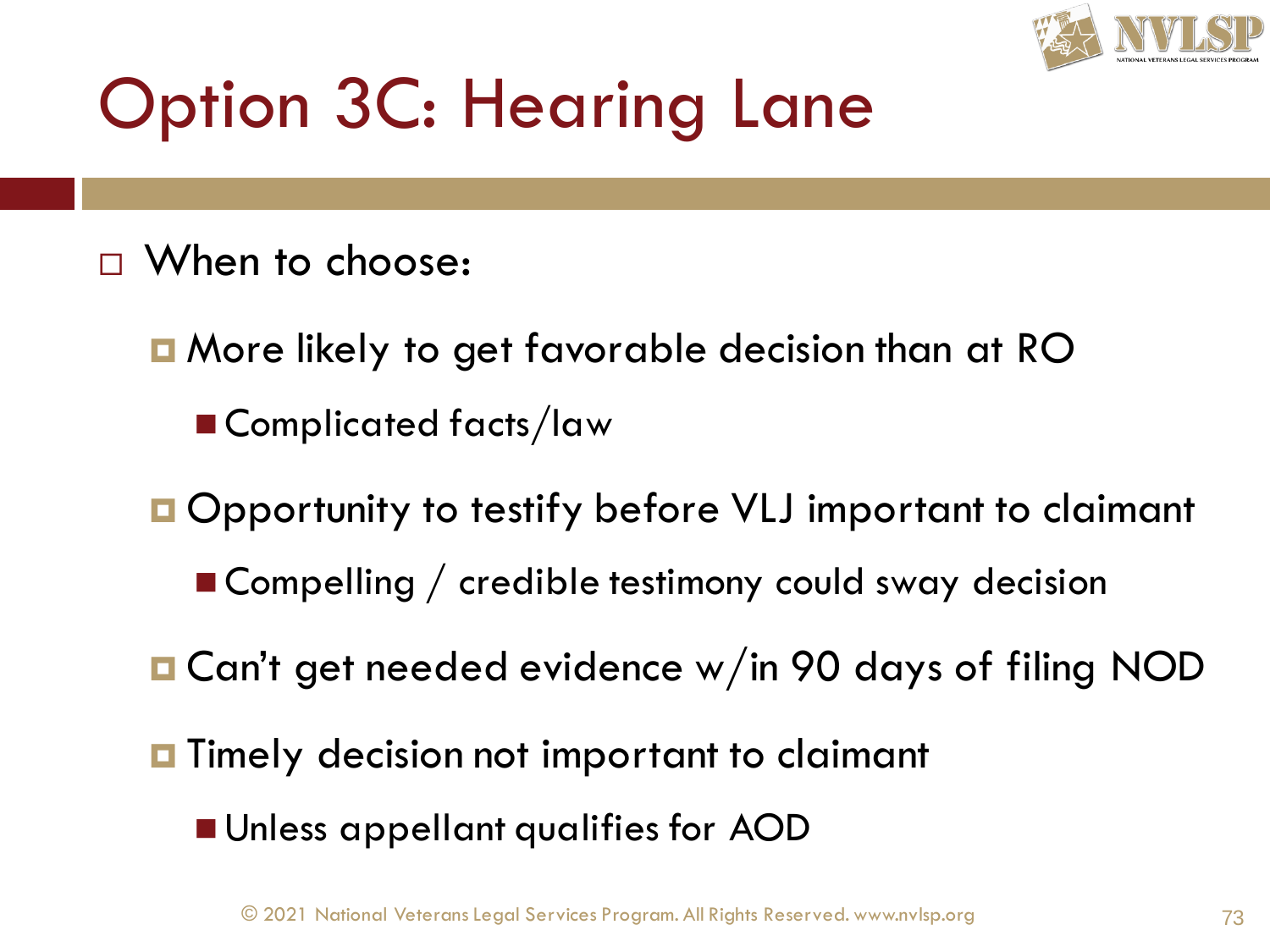

- $\Box$  Claimants can switch dockets / review type:
	- **E** Must file new NOD w/in the later of:
		- 1 year after decision being appealed, or
		- ■60 days after NOD received by BVA
	- **O** Claimant will keep original docket date
	- **Request will be denied if appellant already** submitted evidence or testimony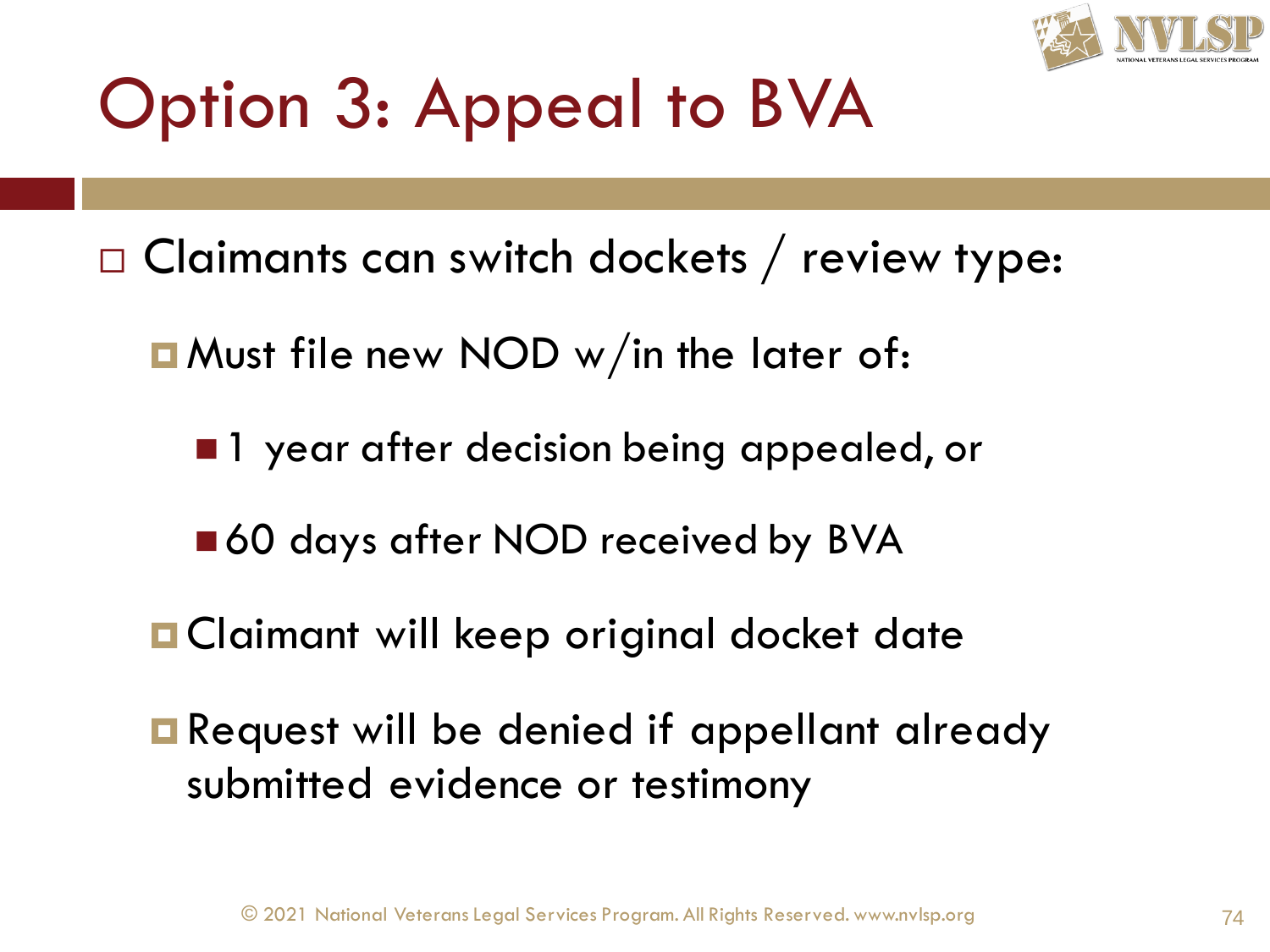

- $\Box$  Duty to Assist does not apply
	- □ But for DTA errors committed prior to issuance of decision on review:
	- $\blacksquare$  If max benefit can be granted:
		- BVA ignores
	- **O** If max benefit cannot be granted:
		- BVA remands for AOJ for expedited correction of DTA errors and readjudication
		- RO must consider all evidence of record, including evidence rcvd outside evidence submission window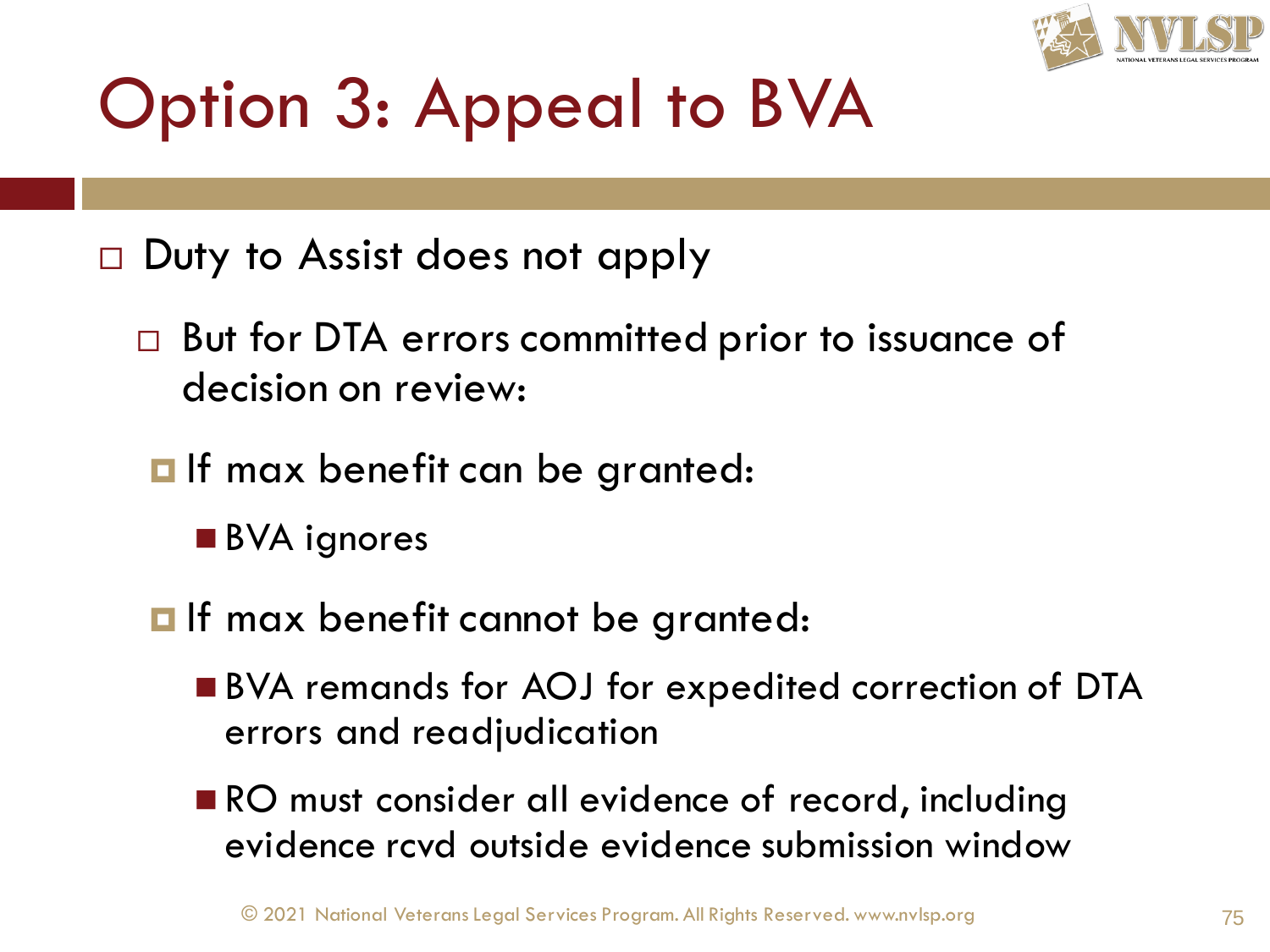

- □ BVA may also remand for correction of any other error by AOJ in satisfying a regulatory or statutory duty
	- □ Only required if reasonable possibility correction would aid in substantiating claim
- □ BVA can remand for advisory medical opinion/IMO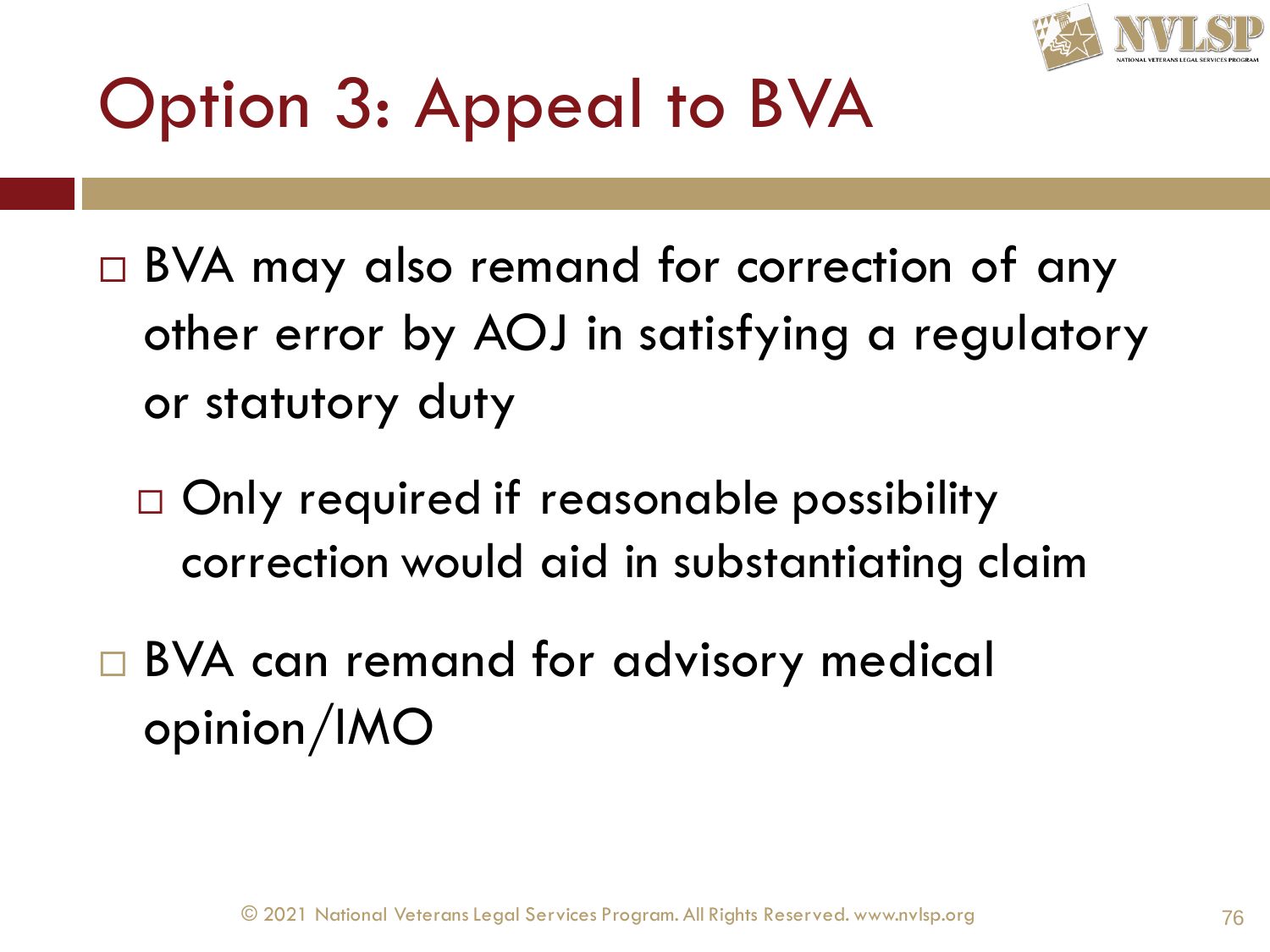

- $\Box$  If remanded claim remains denied in new rating decision, it does not automatically return to BVA
- $\Box$  To continue to pursue claim, claimant must file new NOD, HLR request, or supplemental claim
	- $\Box$  If NOD, new BVA docket # assigned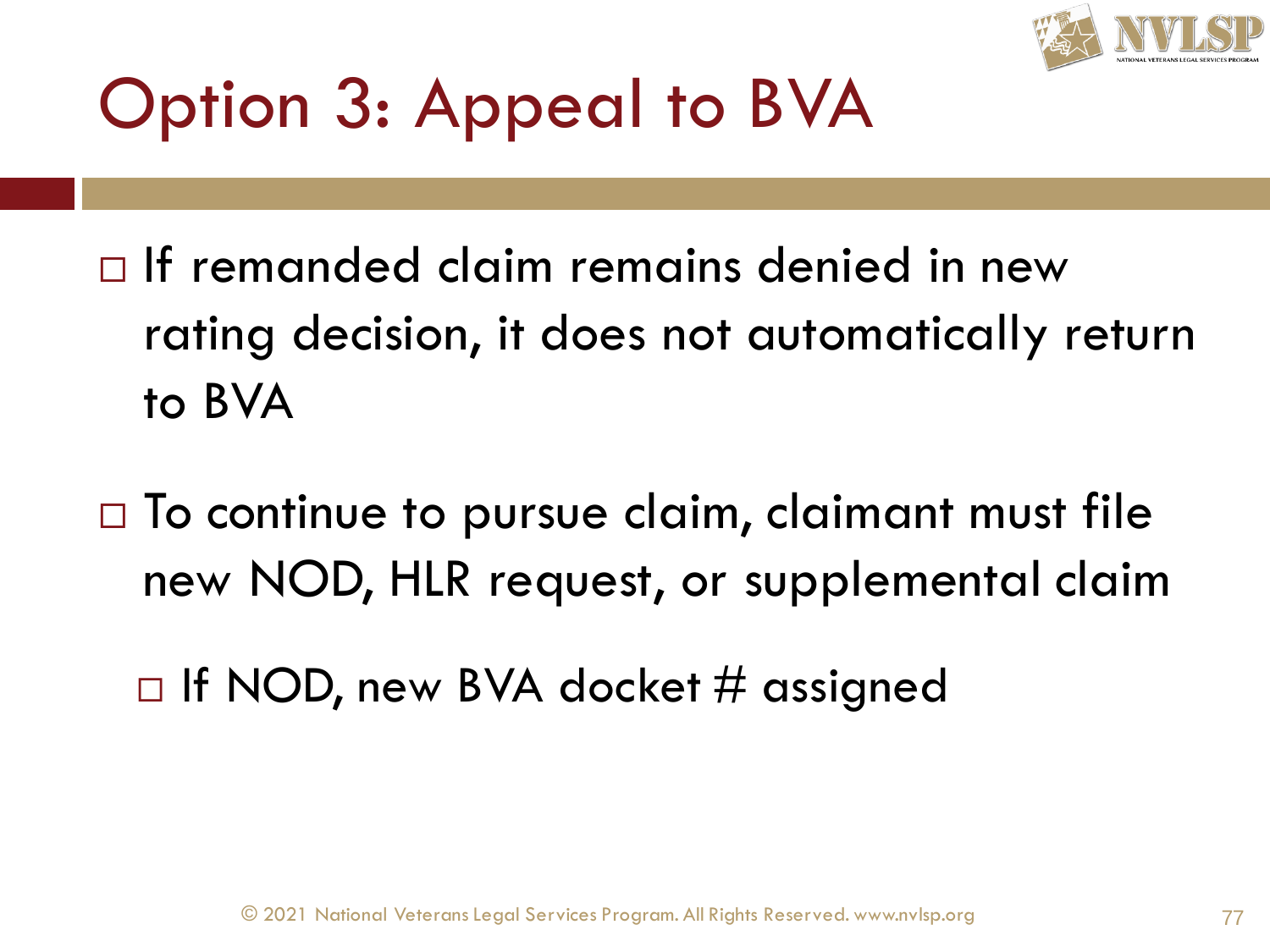

- BVA decision:
	- **E** Must provide general statement as to whether any evidence was received at a time not permitted
	- Must inform claimant that such evidence was not considered by BVA and explain options to have that evidence reviewed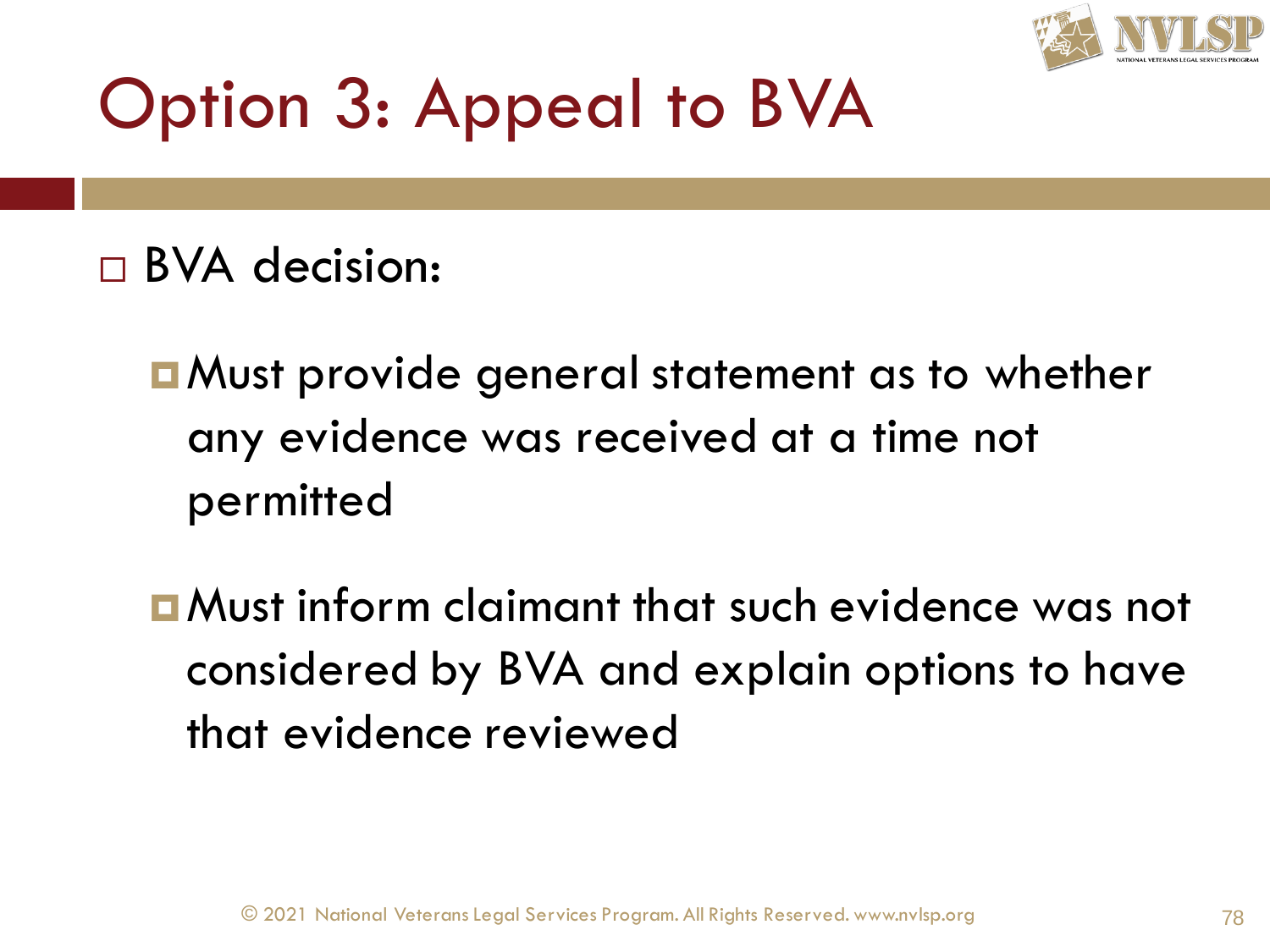

- $\Box$  Effective date if claim granted: date of original claim (usually)
- □ If BVA denies claim, claimant can:
	- Appeal to CAVC w/in **120 days** of decision; or
	- File supplemental claim w/in **1 year** of decision; or
	- **Pursue both avenues simultaneously**
- These options preserve date of **original** claim as effective date for potential benefits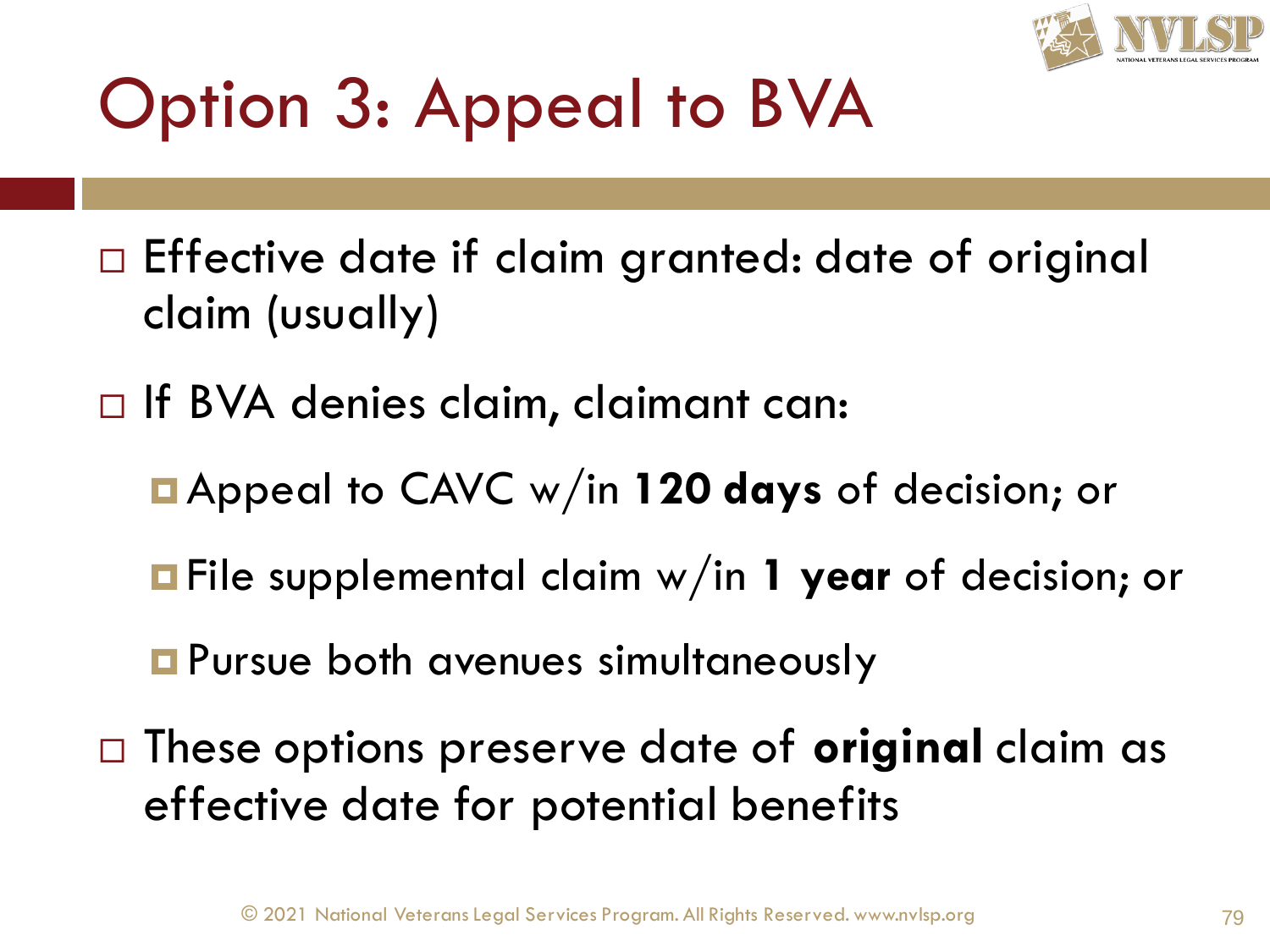

## HYPOTHETICALS

© 2021 National Veterans Legal Services Program. All Rights Reserved. www.nvlsp.org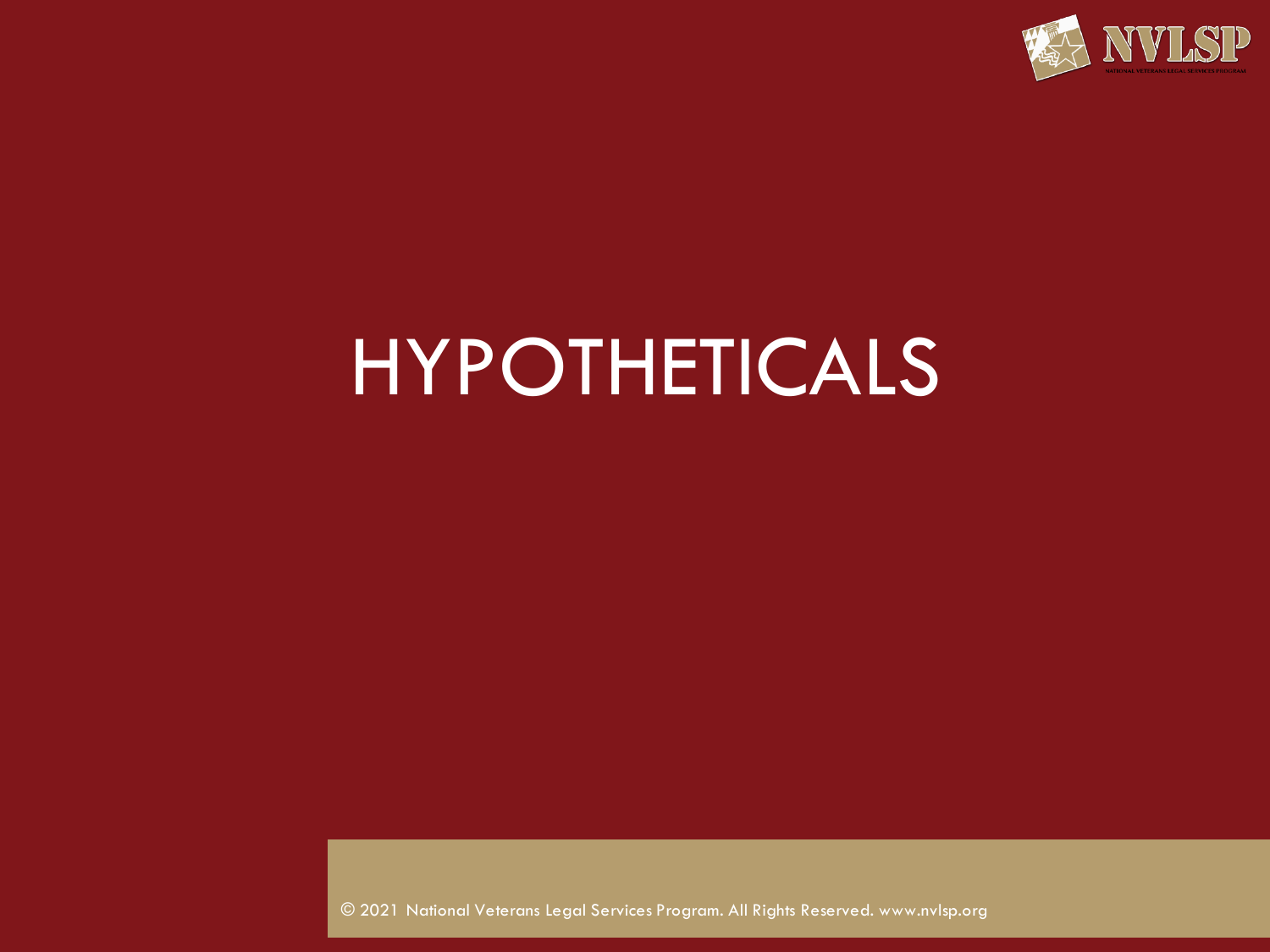

## Hypo #1

- □ 9/2021: RO denied SC for low back disability
	- Favorable findings of current dx of arthritis and inservice injury
	- **□** Denied due to negative VA nexus opinion
- □ You think VA nexus opinion was based on incorrect facts
- □ Vet cannot get a private medical opinion supporting claim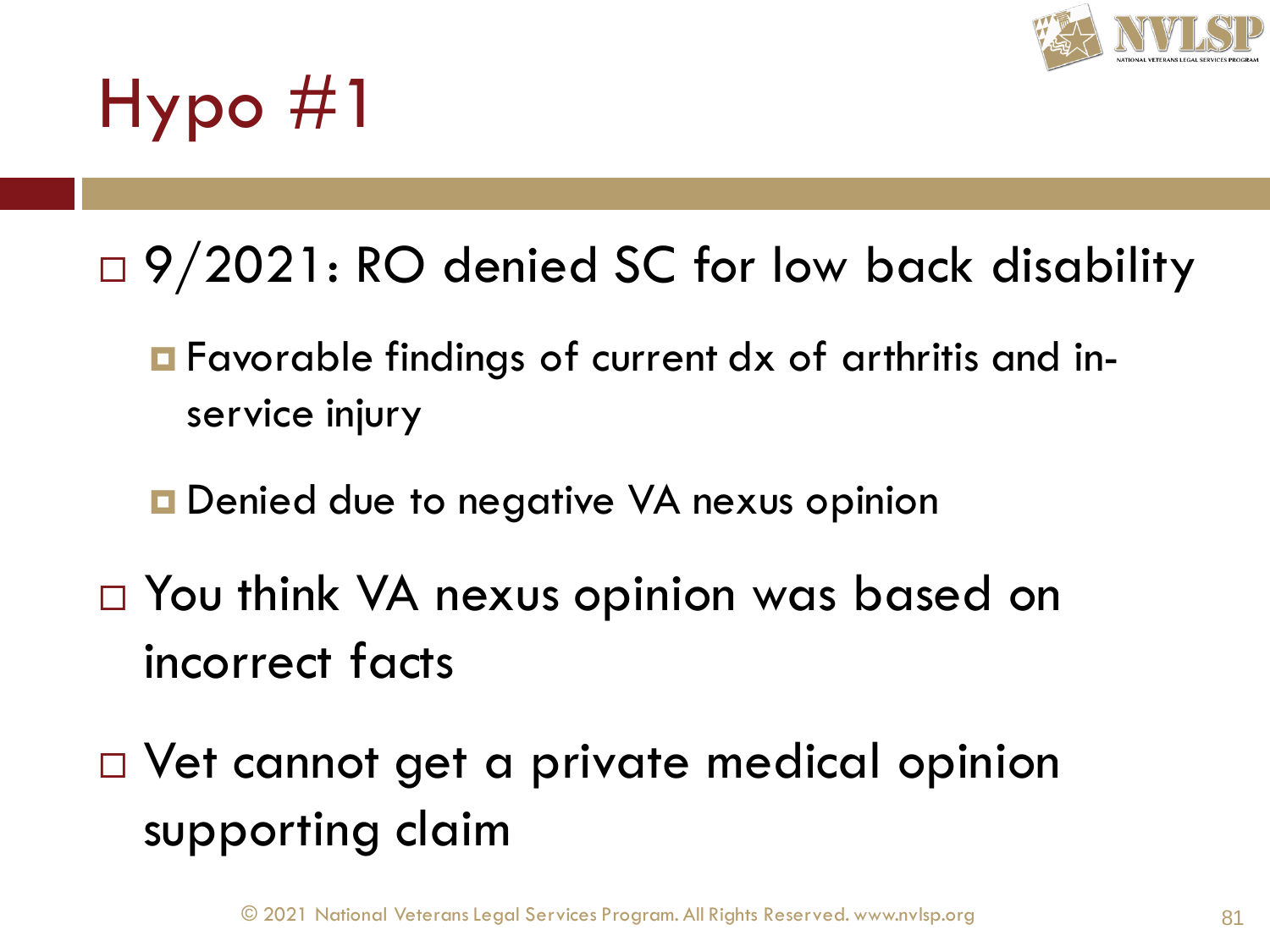

## Survey #1

- □ Which review option is best?
	- A. Higher-level review
	- B. Supplemental claim
	- C. BVA direct review
	- D. BVA evidence
	- E. BVA hearing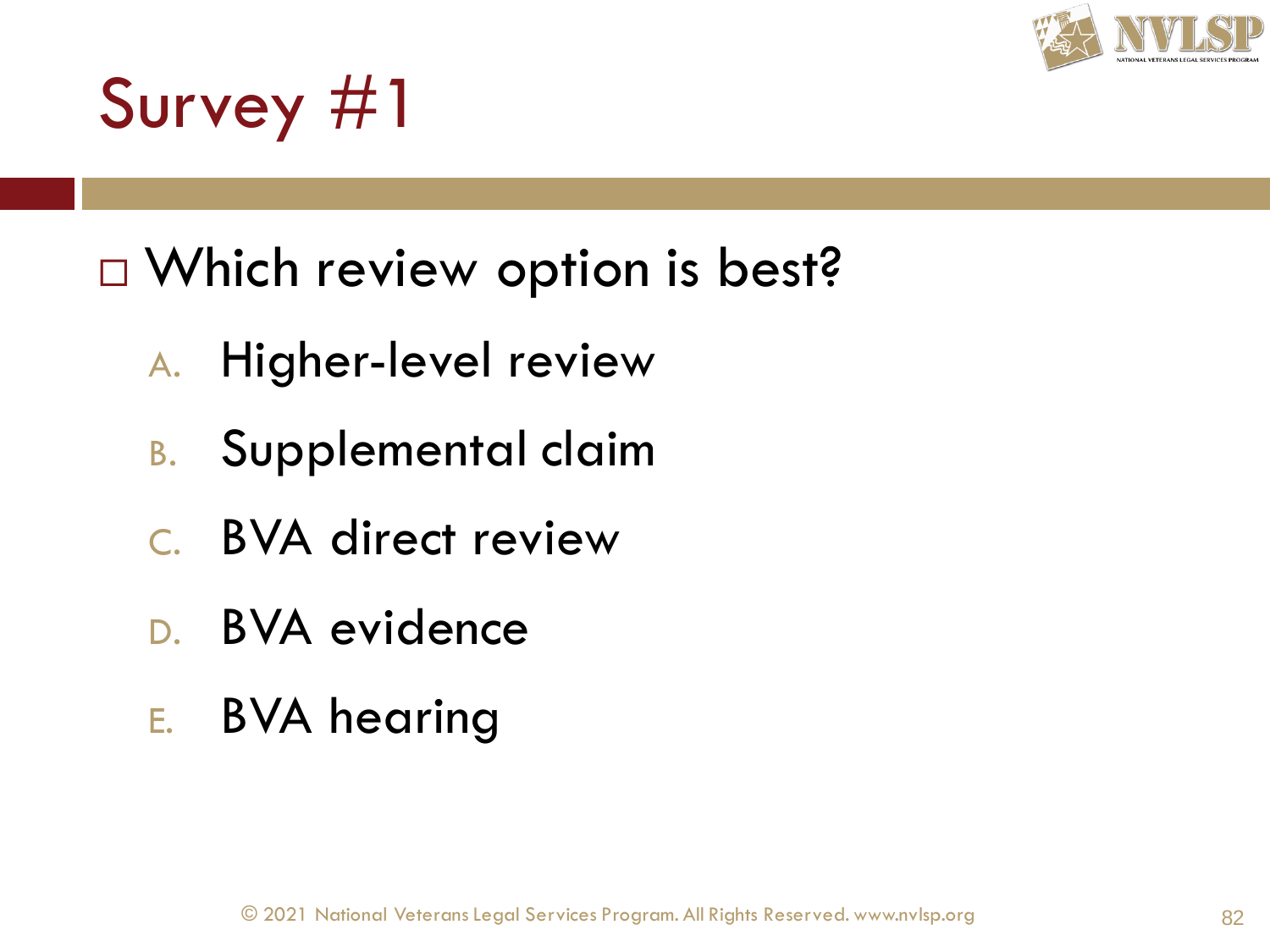

## Survey #1 Answer

# A

#### Higher-level review

© 2021 National Veterans Legal Services Program. All Rights Reserved. www.nvlsp.org 83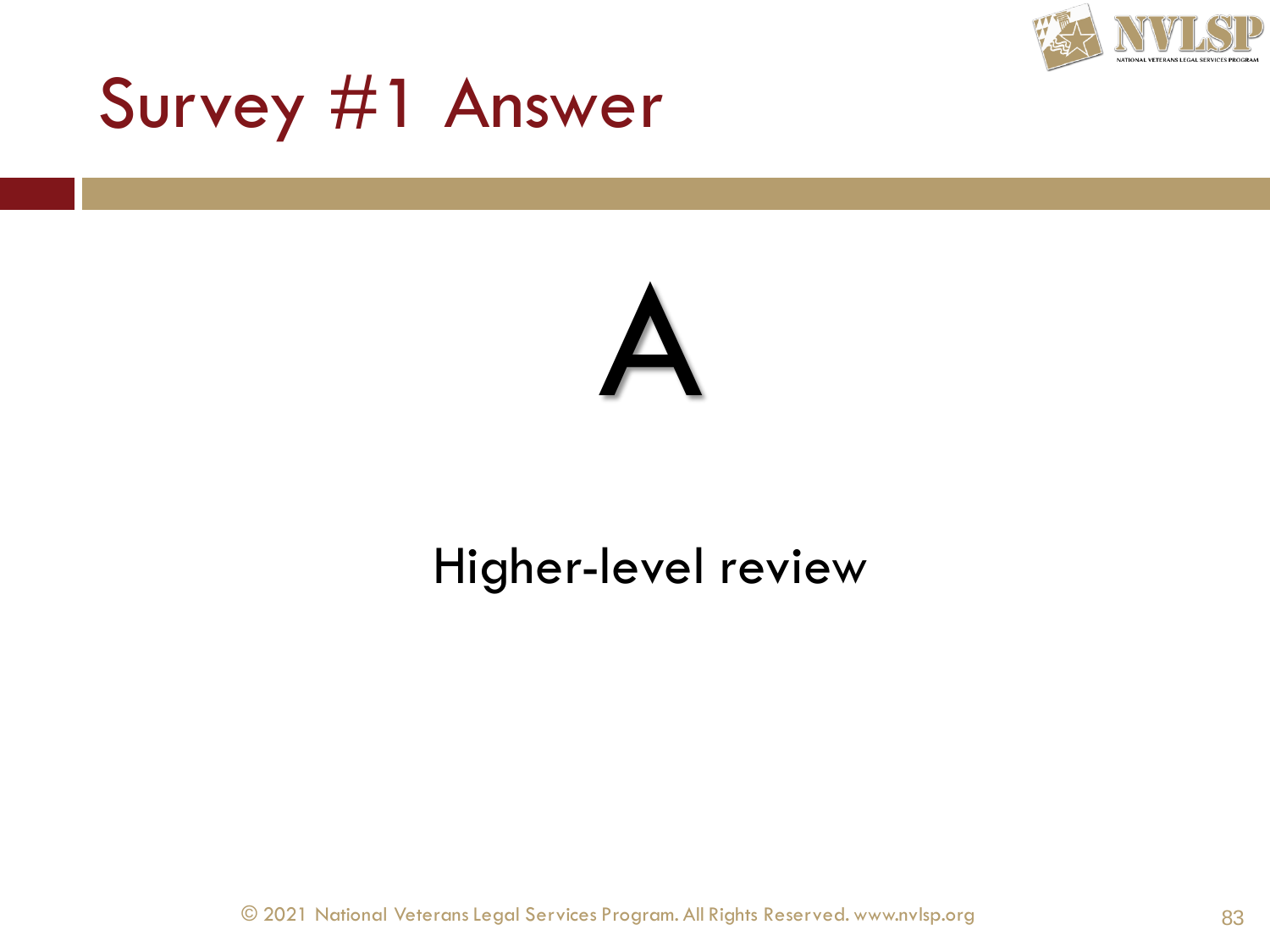

## Hypo #2

- □ 9/2021: RO denied SC for low back disability
	- Favorable findings of current dx of arthritis and inservice injury
	- **D** Denied due to negative VA nexus opinion
- □ You think VA nexus opinion was based on incorrect facts
- Vet has obtained a new favorable nexus opinion from a private doctor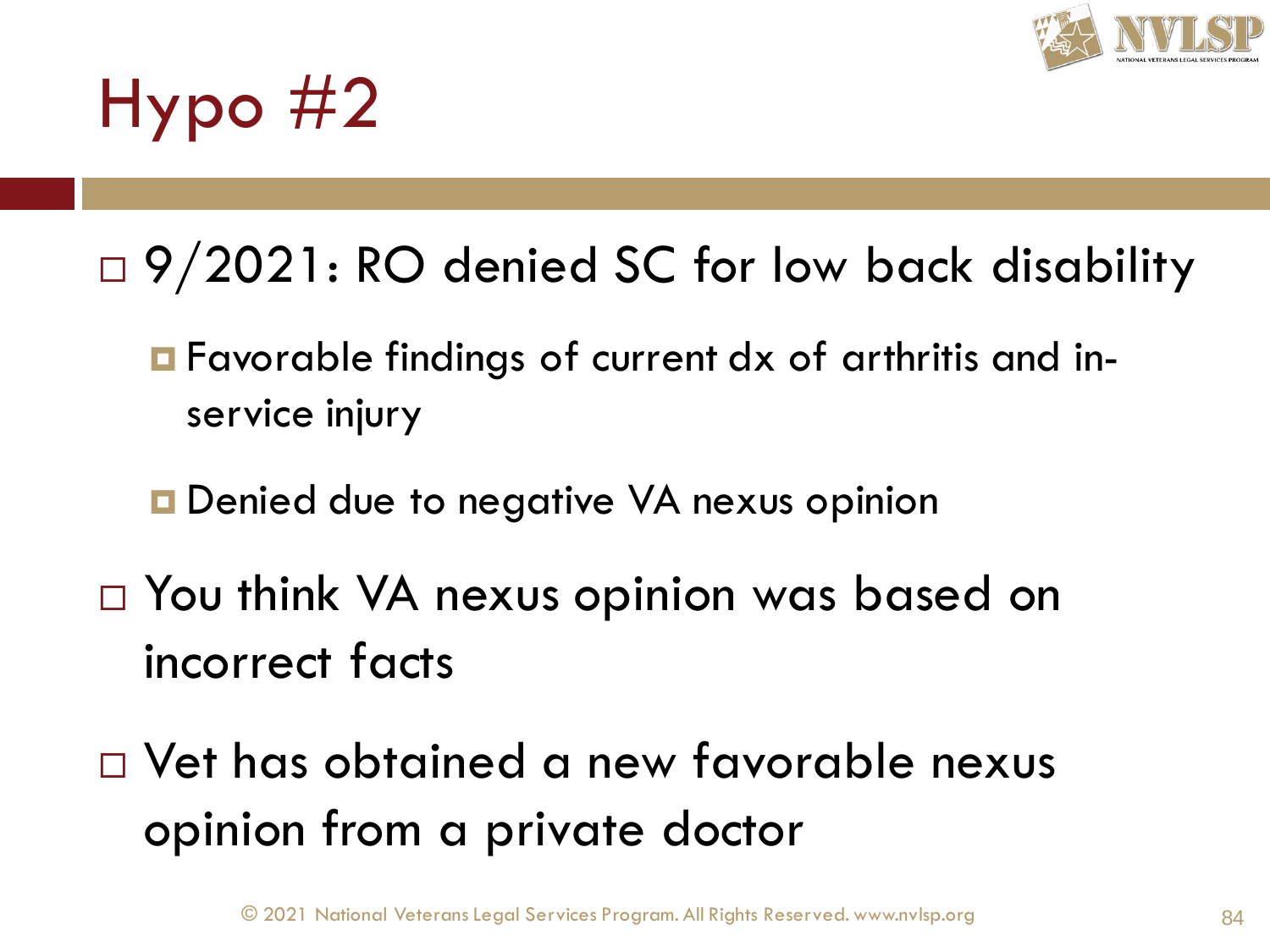

## Survey #2

- □ Which review option is best?
	- A. Higher-level review
	- B. Supplemental claim
	- C. BVA direct review
	- D. BVA evidence
	- E. BVA hearing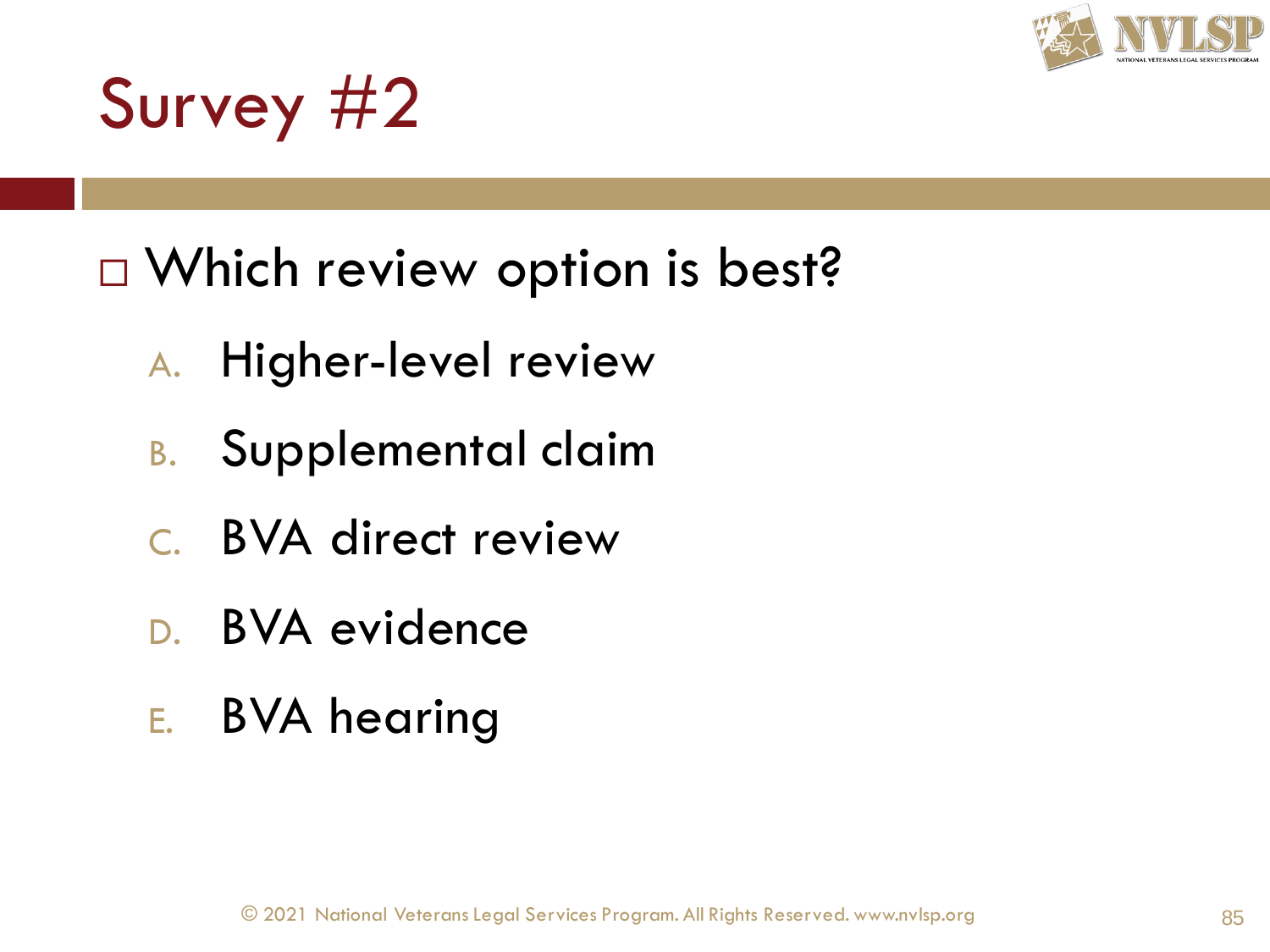

## Survey #2 Answer

## B

#### Supplemental Claim

© 2021 National Veterans Legal Services Program. All Rights Reserved. www.nvlsp.org 86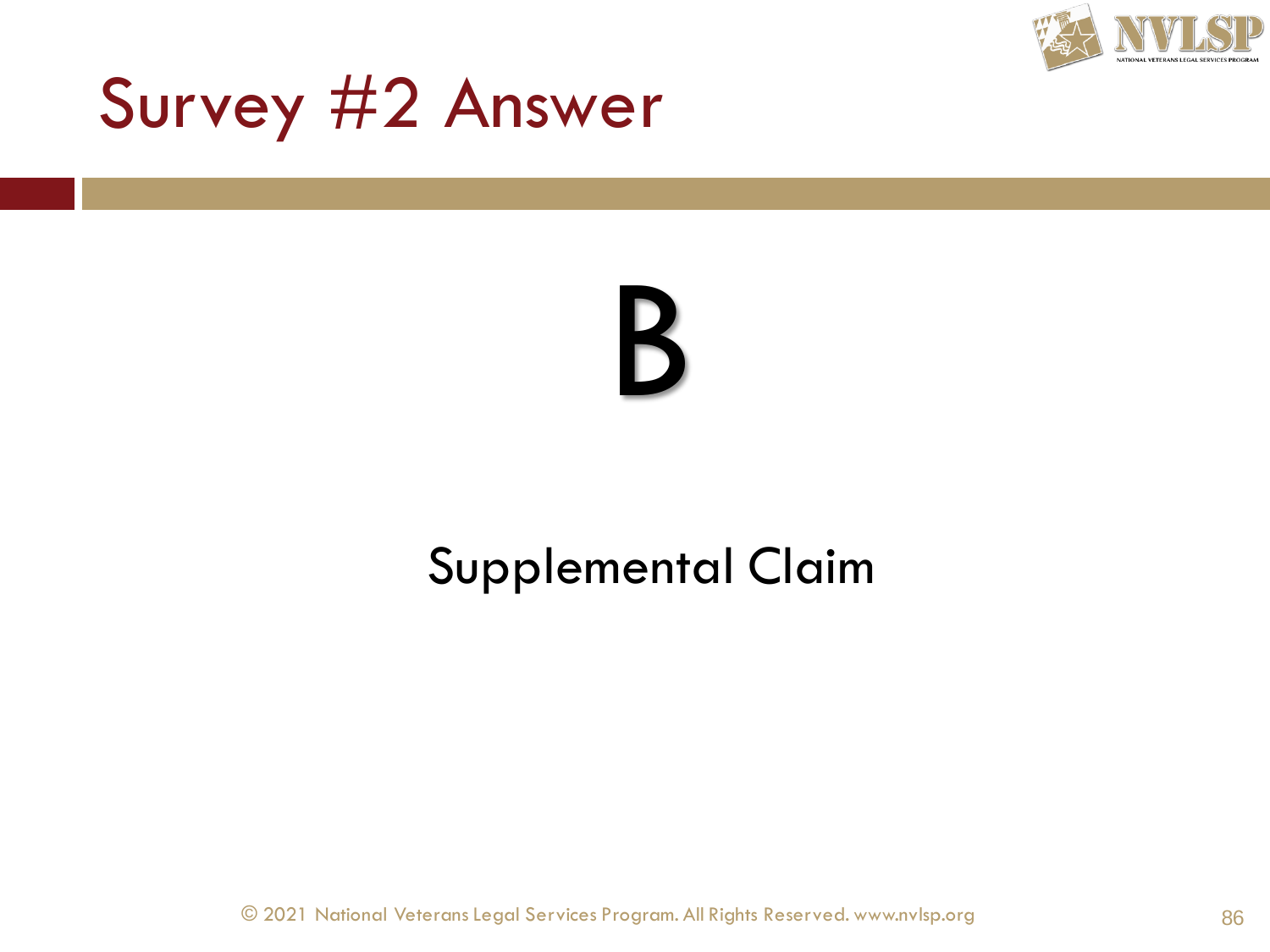

## OTHER ISSUES

© 2021 National Veterans Legal Services Program. All Rights Reserved. www.nvlsp.org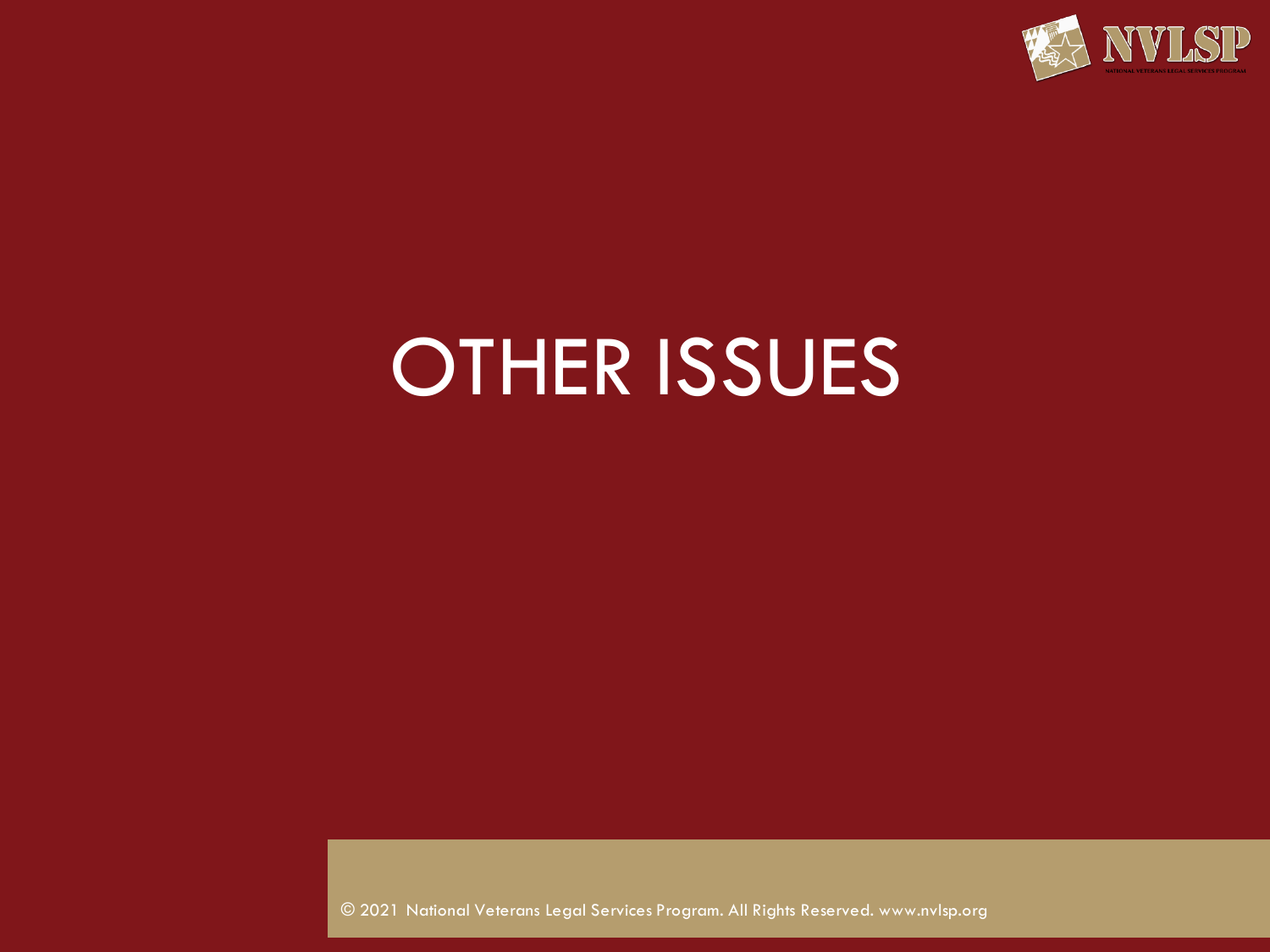

## Using Inapplicability of DTA at BVA to Appellant's Advantage

- **If RO** denies claim based on an adequate negative VA medical opinion and Vet then gets a strong favorable private medical opinion, Vet will want to choose between:
	- Supplemental claim
	- BVA evidence lane
	- BVA hearing lane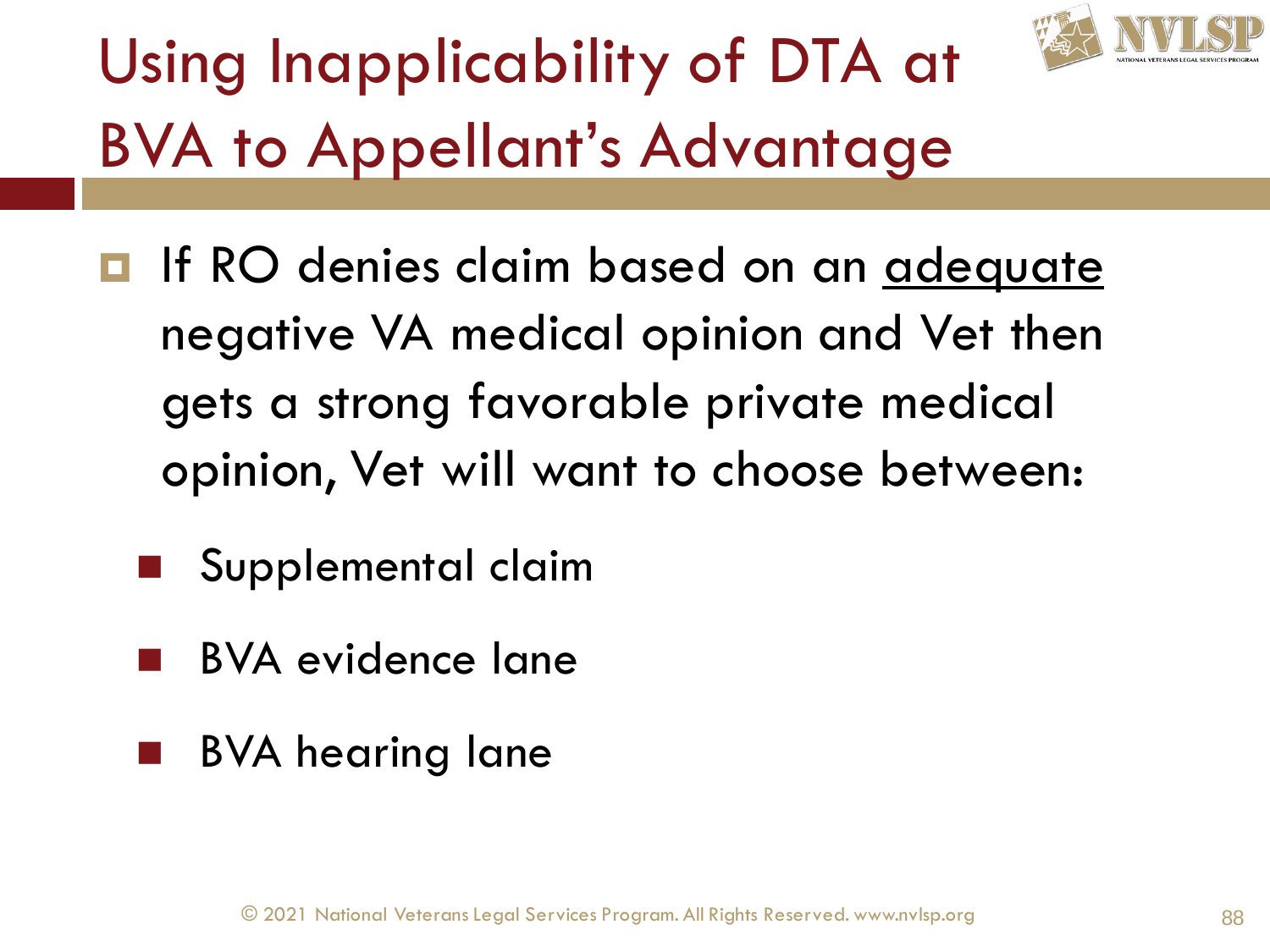

## Using Inapplicability of DTA at BVA to Appellant's Advantage

- $\blacksquare$  If Vet files supplemental claim and submits new favorable medical opinion, RO will probably get a new VA medical opinion
	- New VA examiner will probably agree with first VA examiner and provide negative opinion
	- RO will probably deny claim, finding 2 negative opinions carry greater weight than 1 favorable opinion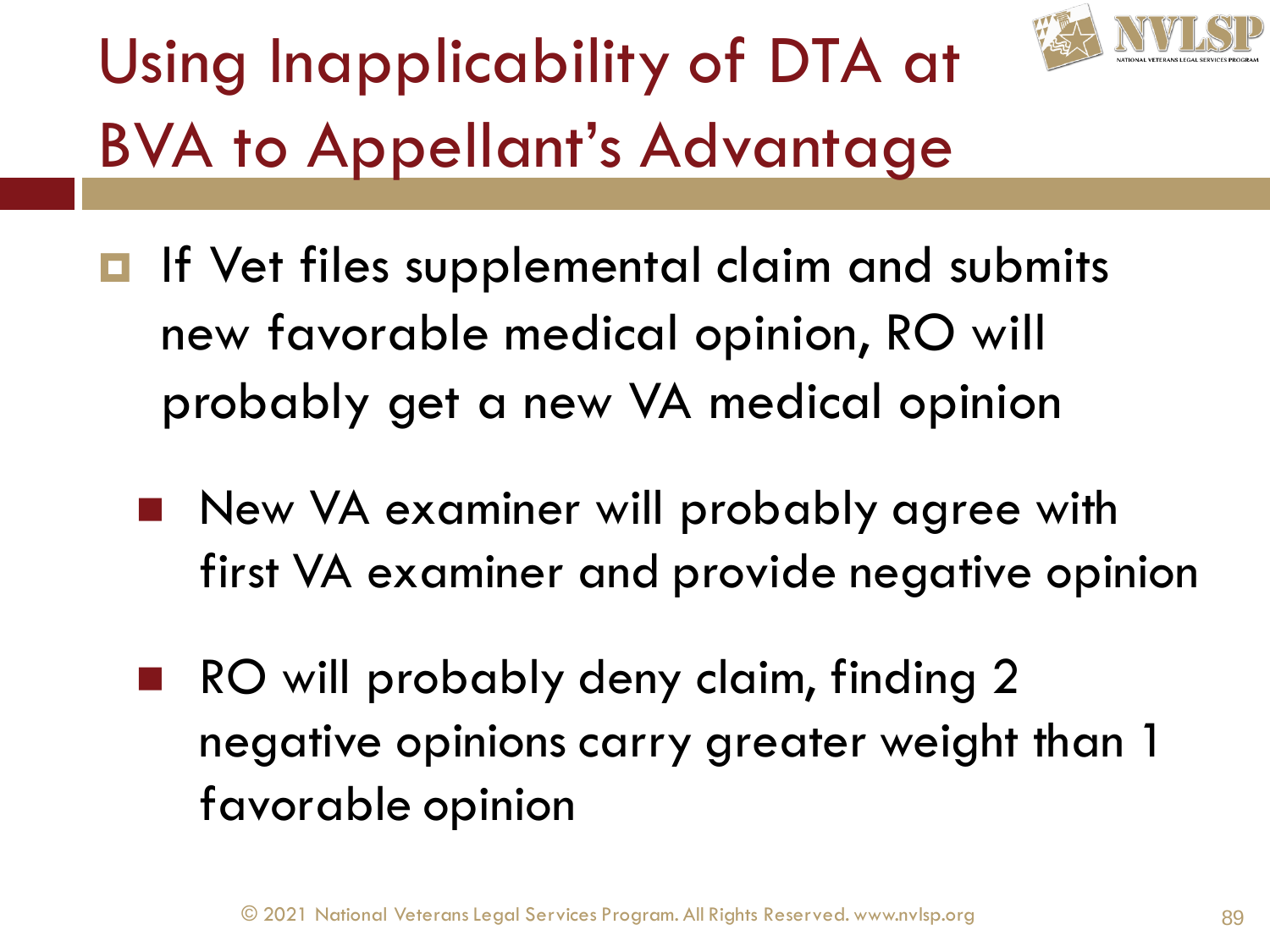

## Using Inapplicability of DTA at BVA to Appellant's Advantage

- **BUT, if Vet appeals to BVA and elects** evidence or hearing lane, Vet can submit strong favorable medical opinion, and
	- DTA does not apply and no RO DTA error (negative opinion adequate), so it would be inappropriate to remand for 2<sup>nd</sup> VA opinion
		- See 38 C.F.R. § 20.802
	- Better chance BVA will find evidence at least in equipoise and grant claim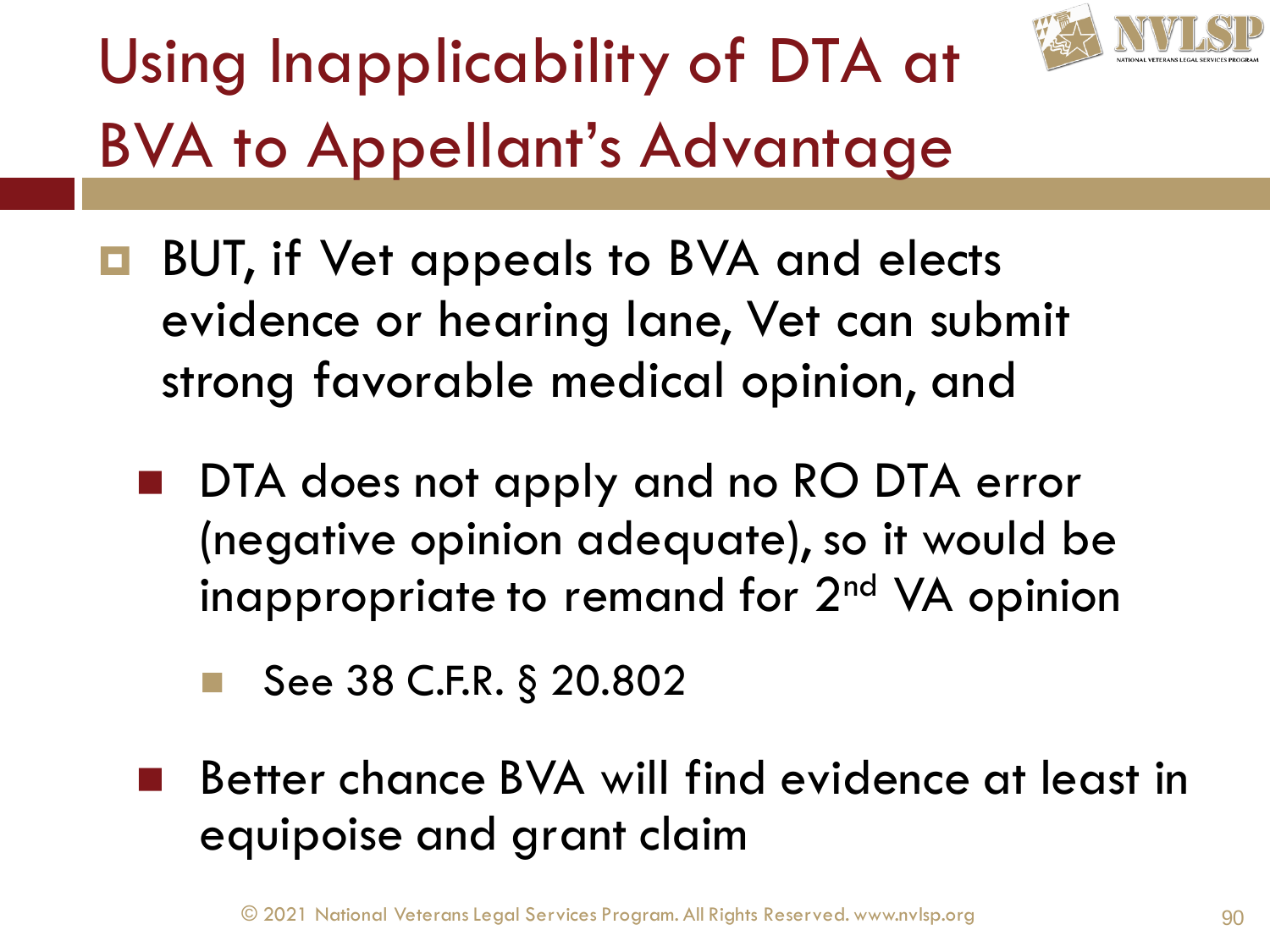

## Switching Review Option

- □ Claimants may switch between different review options (HLR, Supp Claim, BVA)
	- May withdraw request for certain type of review any time prior to notice of decision
	- $\blacksquare$ If withdrawal occurs w/in 1 year of notice of decision being reviewed, claimant may *timely* elect another review option to preserve date of claim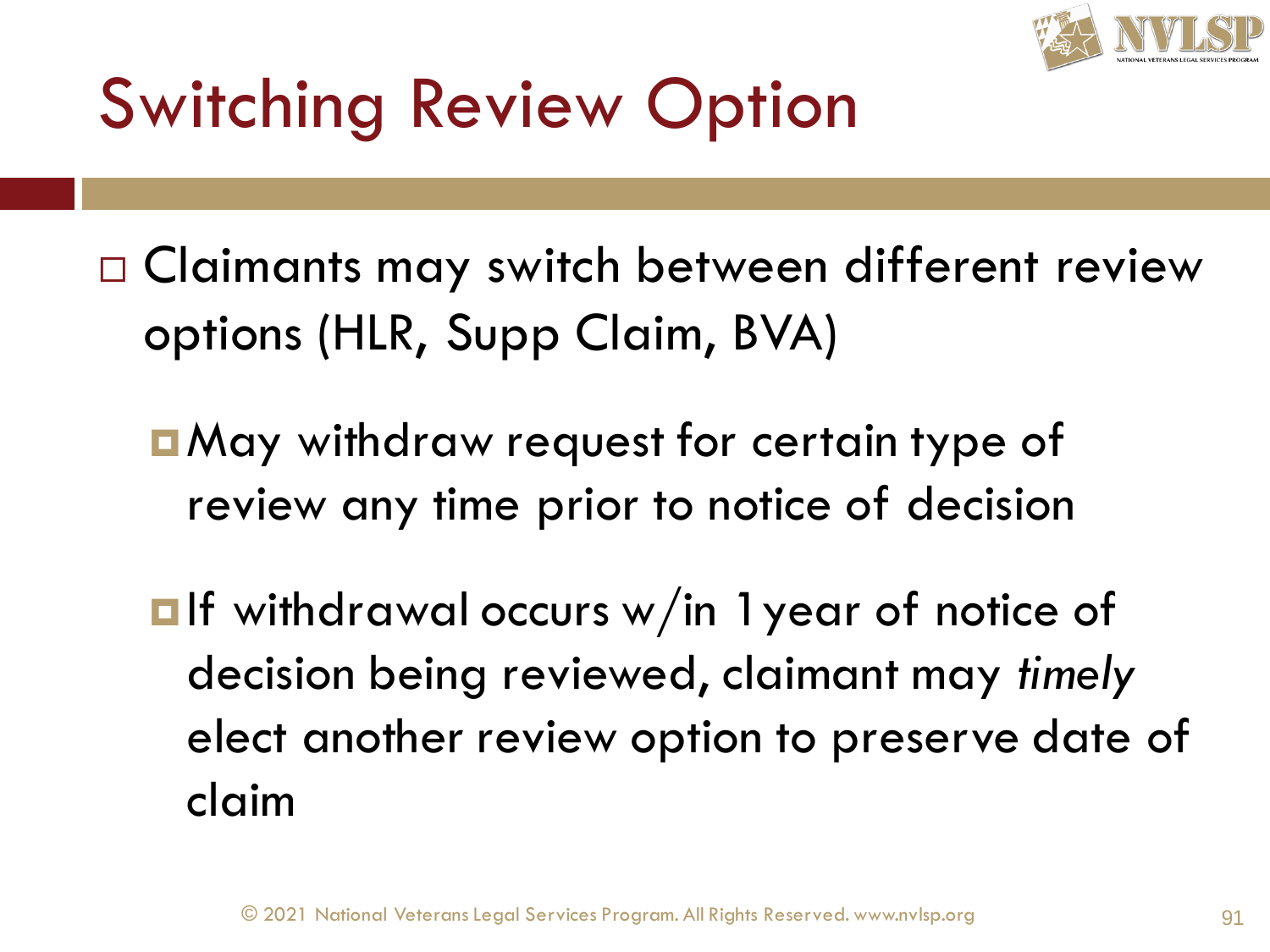

## Additional Effective Date Rule

- □ If CAVC, Federal Circuit, or Supreme Court affirms BVA denial of claim (claimant loses):
	- Claimant can preserve date of **original** claim as effective date for potential benefits by submitting supplemental claim w/in 1 year of court decision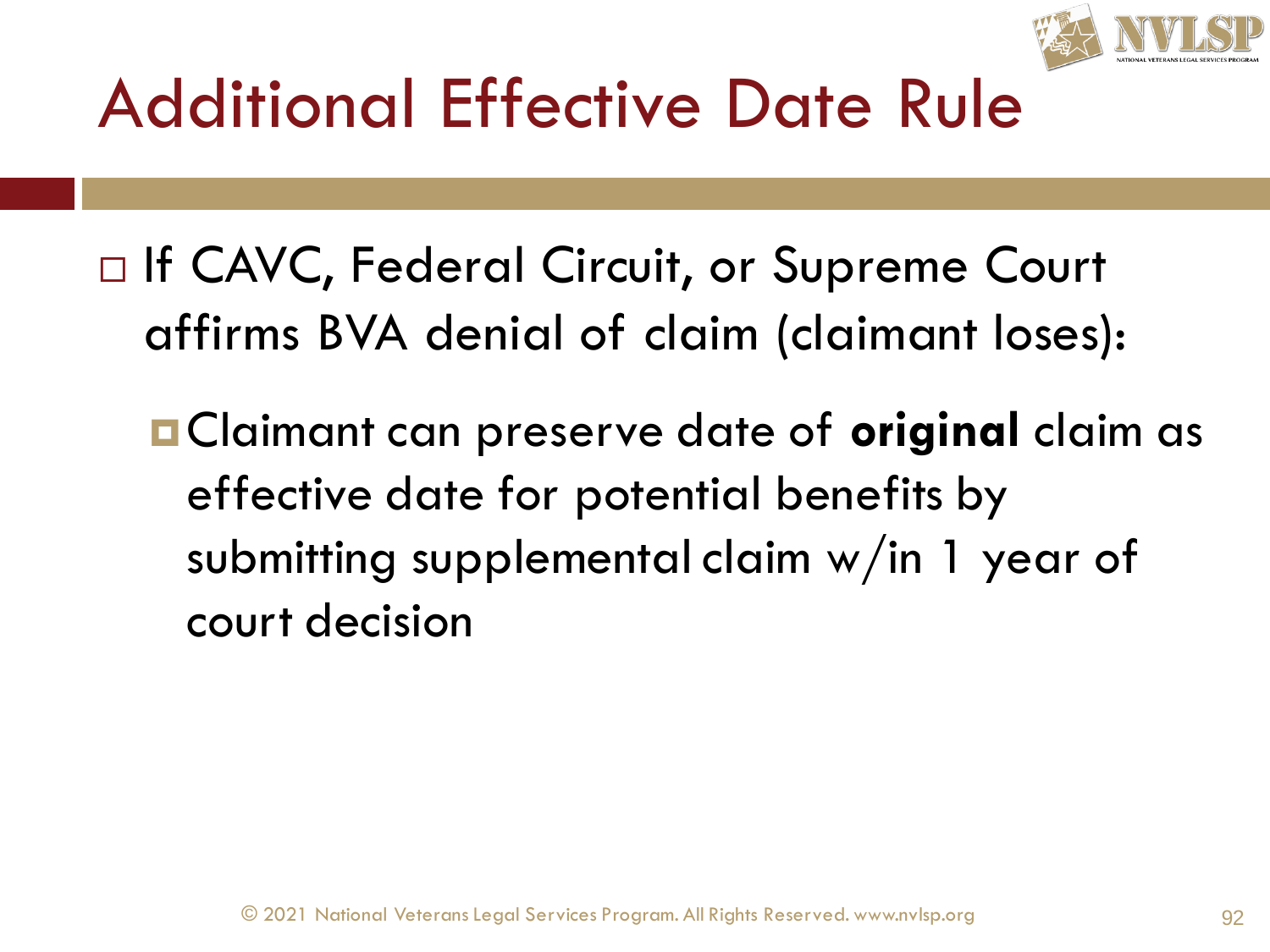

## Increased Rating Claims

□ Claim for an increased rating is an "initial" claim

- $\Box$  If RO denies increased rating or Vet disagrees with initial rating, challenge in AMA system will only address appropriate rating from one year prior to date of claim until date of decision
- $\Box$  If disability gets worse after RO decision, Vet must file new increased rating claim
- $\Box$  Vet can have an increased rating claim and multiple appeals of ratings for the same disability, for different periods of time, pending concurrently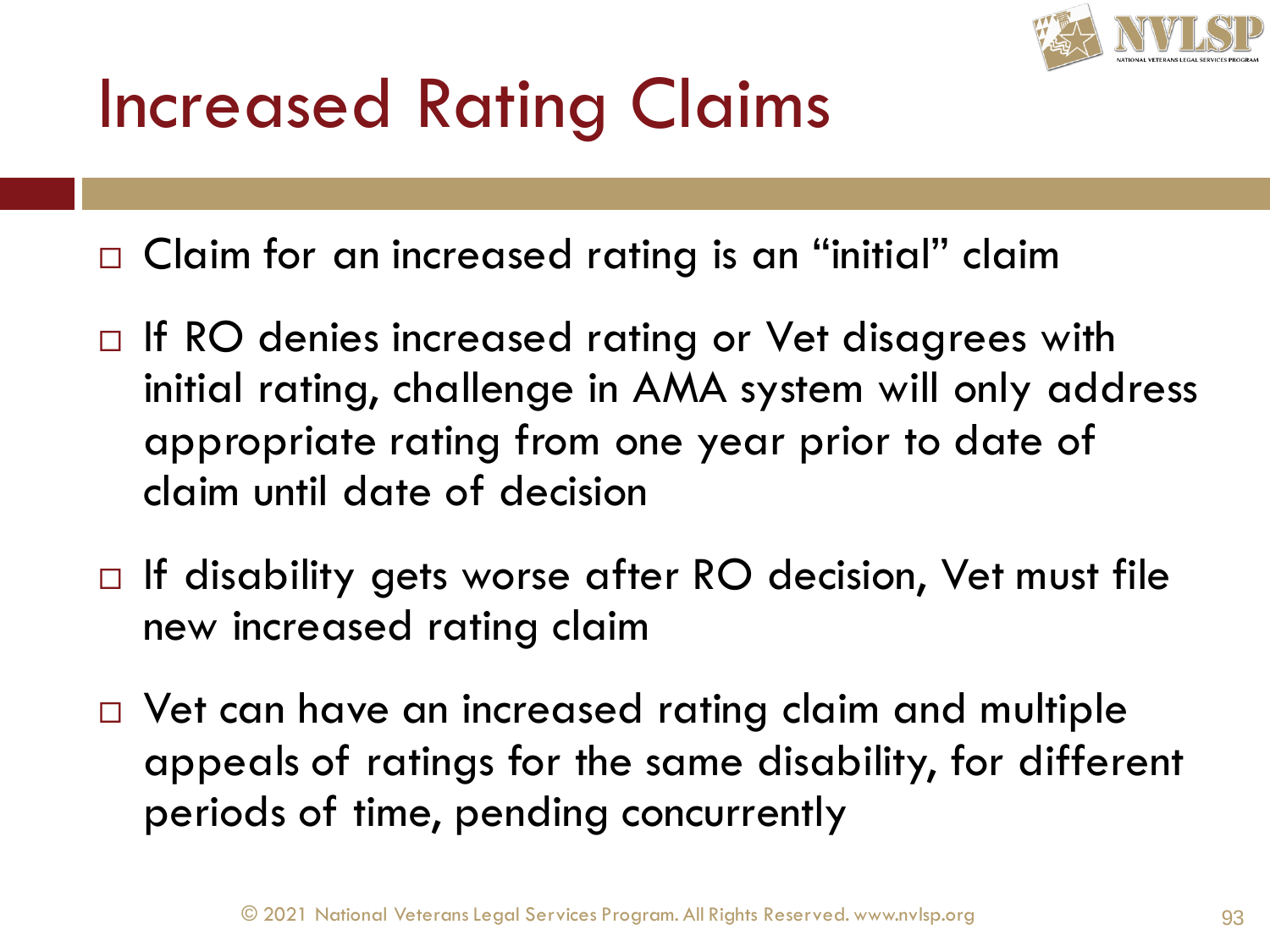

## Hypo #3

- $\Box$  6/1/2017: Vet granted SC for PTSD at 30%
- $\Box$  3/1/2020: Vet files IR claim for PTSD
- $\Box$  9/1/2020: RO denies IR lack of evidence
- $\Box$  4/1/2021: Vet files NOD BVA hearing lane
- $\Box$  5/1/2023: Vet submits evidence at BVA hearing showing PTSD satisfied criteria for a 50% rating as of  $2/1/2020$ , and satisfied the criteria for a 70% rating as of 11/1/2021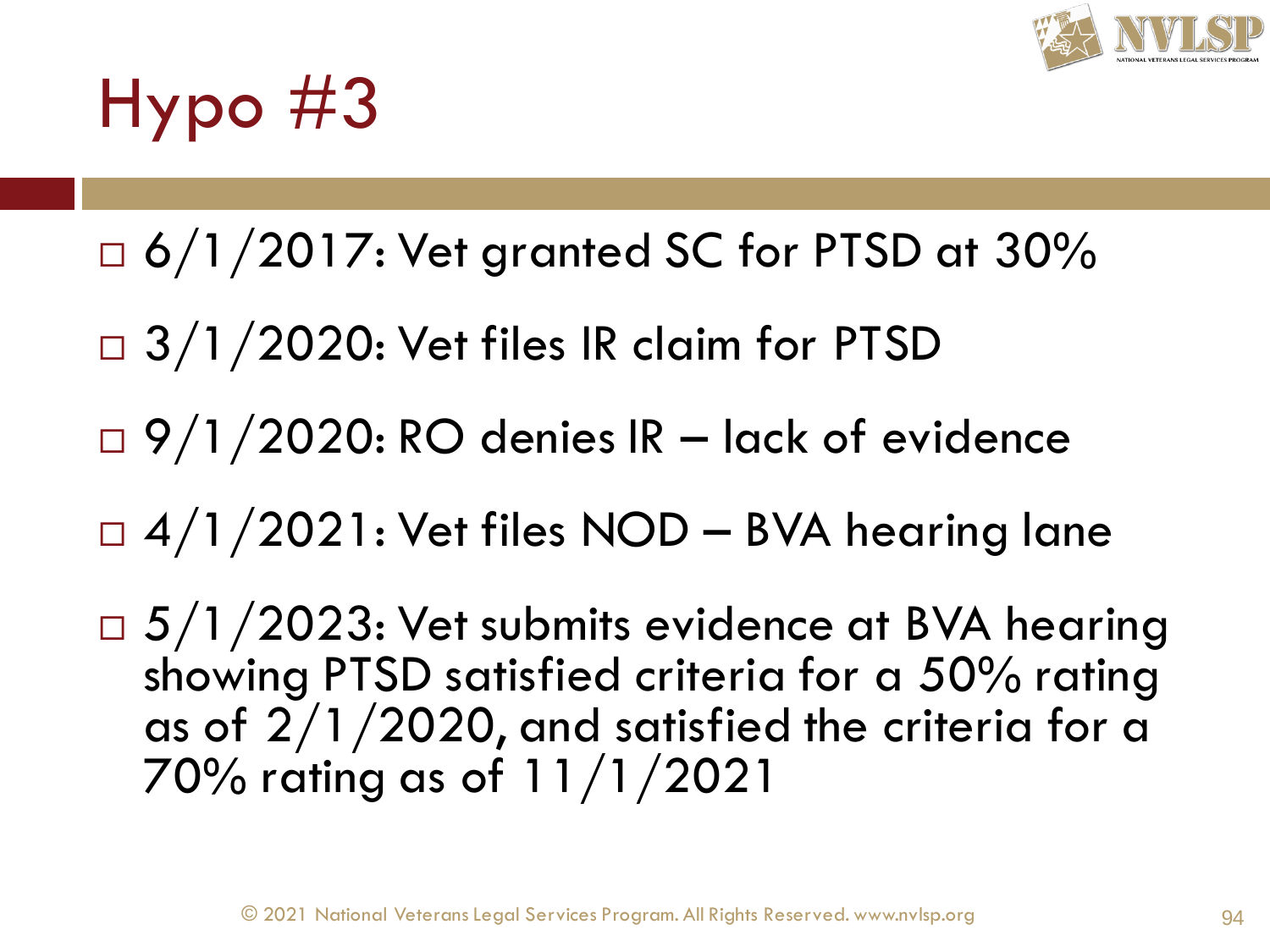

## Survey #3

#### □ What rating(s) should BVA assign?

- A. 30% (no increase)
- B.  $50\%$  from  $2/1/2020$
- C. 50% from  $2/1/2020$  and 70% from  $11/1/2021$
- D.  $50\%$  from  $3/1/2020$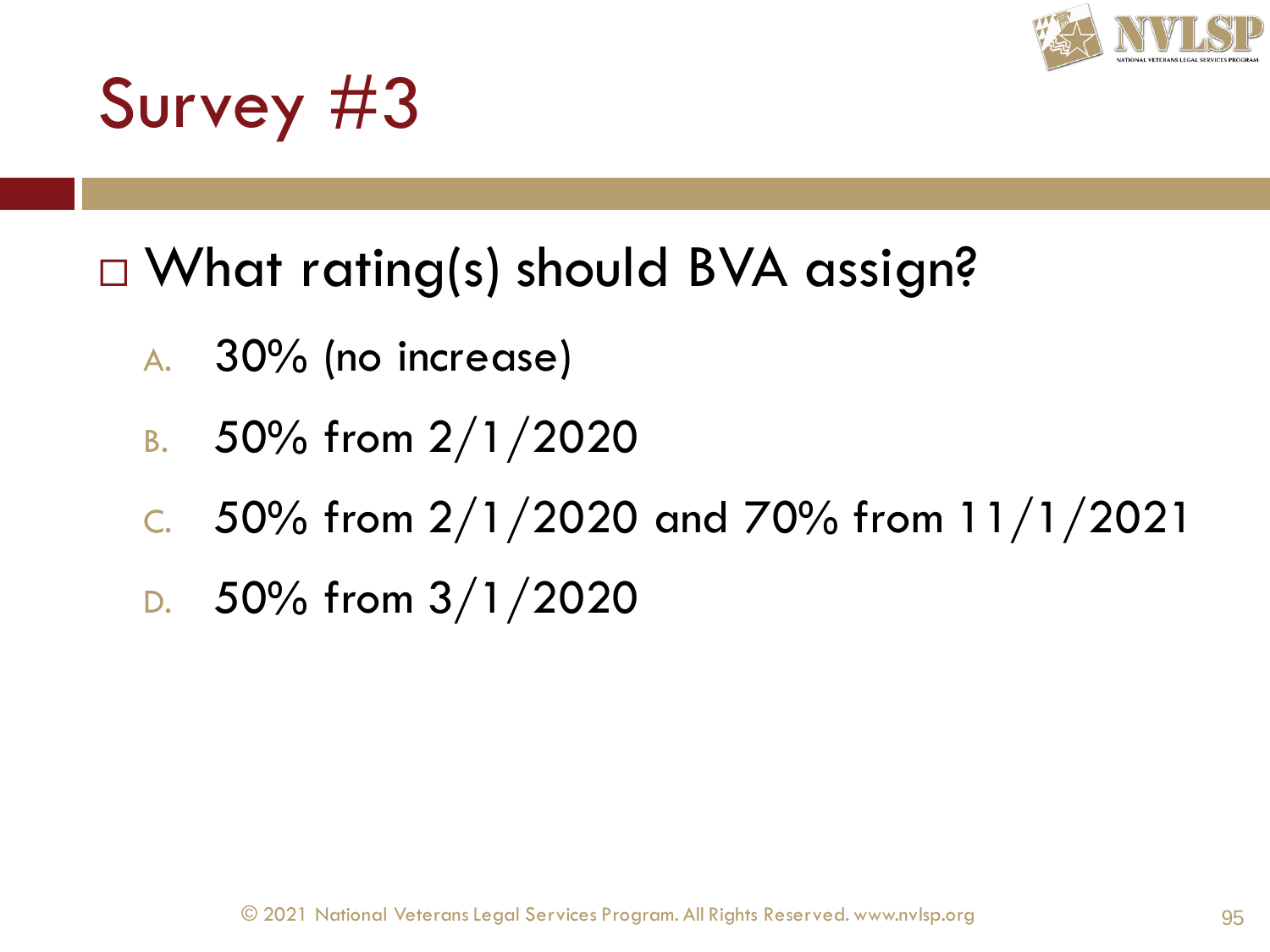

## Survey #3: Answer

# B

- $\Box$  The issue on appeal is the rating from 1 year prior to the date of claim until the date of the RO decision
- $\Box$  Evidence of the severity after 9/1/2020 is irrelevant to appeal
- $\Box$  To maximize benefits, Vet should have filed a new IR claim by  $11/1/2022$  (w/in one year of increase in severity)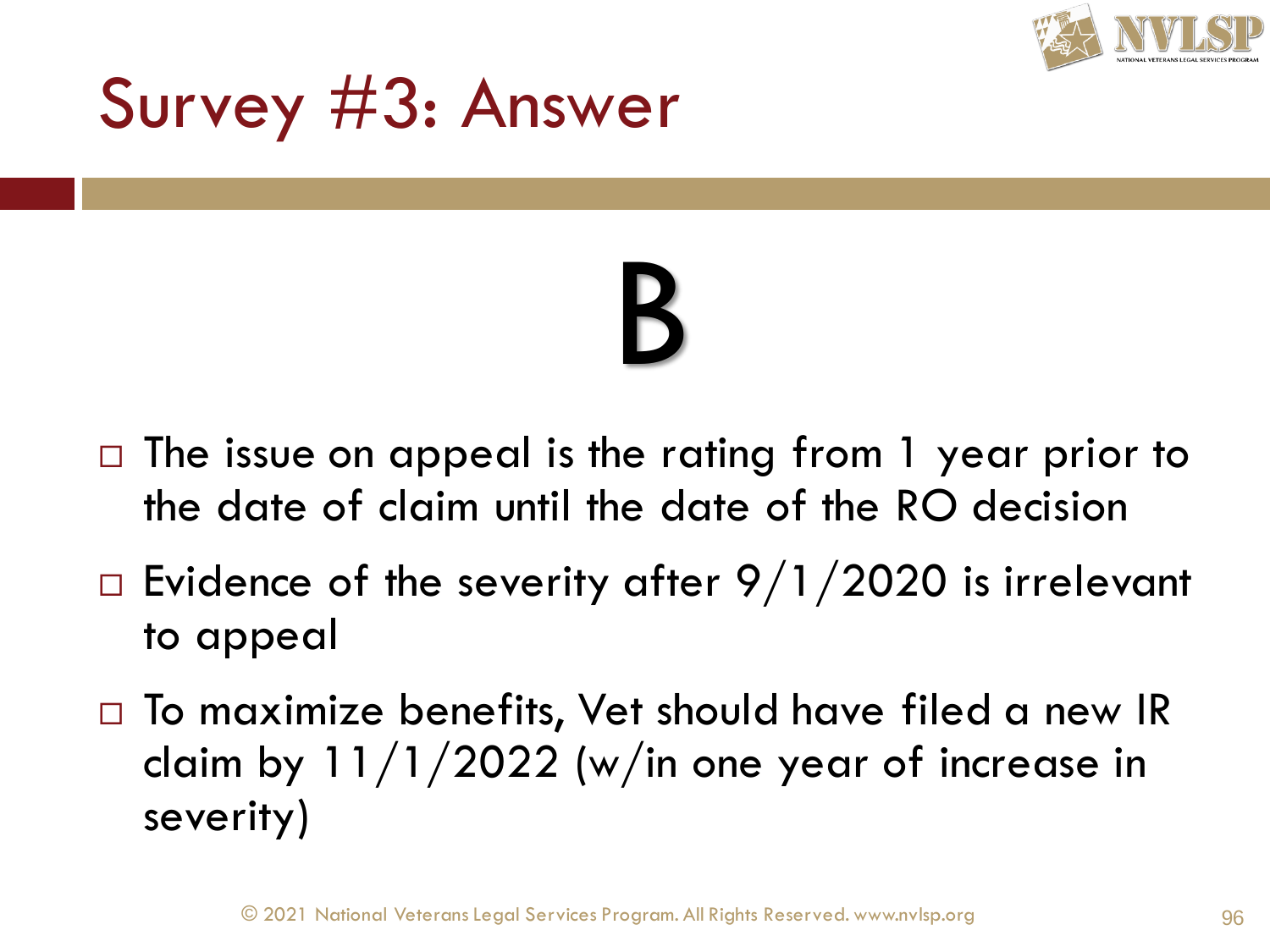

## Simultaneously Contested Claims

- □ Special rules for simultaneously contested claims:
	- **Review option limited to BVA review** 
		- No HLR or Supplemental Claim option
	- **NOD** must be filed w/in 60 days
	- **Brief/argument/request for different lane due w/in** 30 days after substance of NOD provided to party
	- **Favorable findings NOT binding**